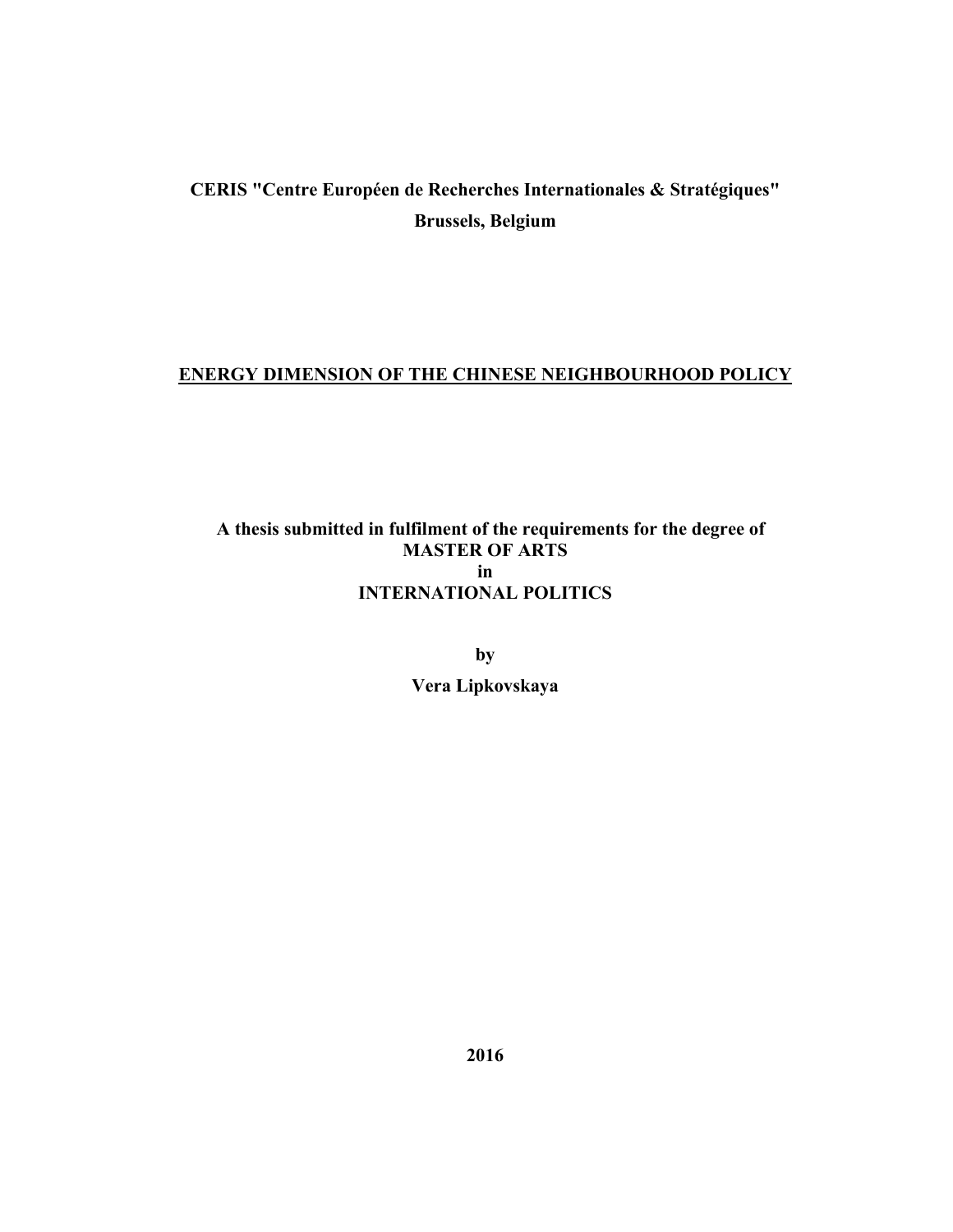#### **Declaration of independent work**

I declare that this thesis has been composed solely by myself and that it has not been submitted, in whole or in part, in any previous application for a degree. Except where states otherwise by reference or acknowledgment, the work presented is entirely my own.

Vera Lipkovskaya

 $\mathcal{L}_\text{max}$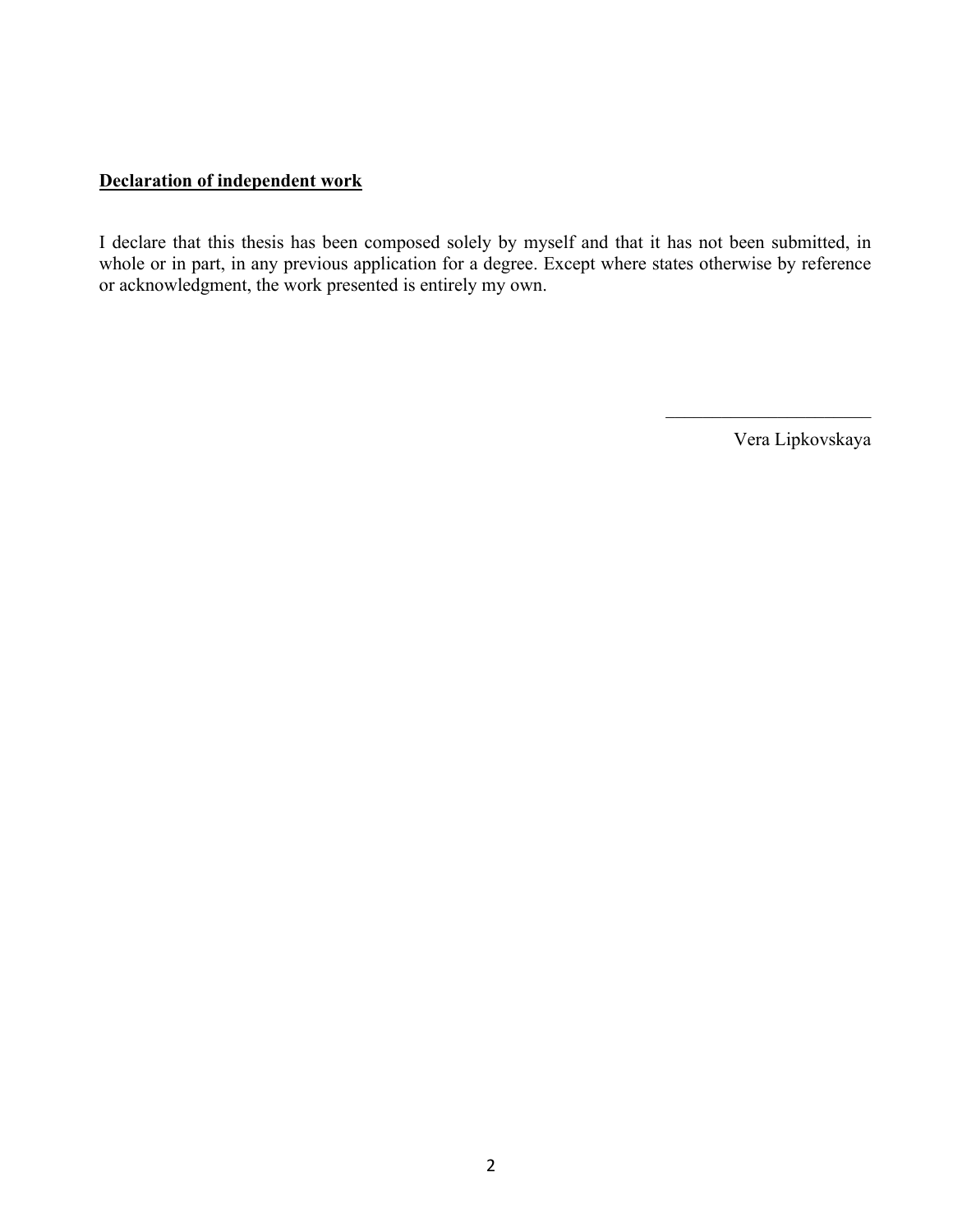## **Acronyms**

- CPC the Communist Party of China
- IEA International Energy Agency
- PLA People's Liberation Army
- PRC the People's Republic of China
- NOC National Oil Company
- OBOR the One Belt, One Road
- US EIA U.S. Energy Information Agency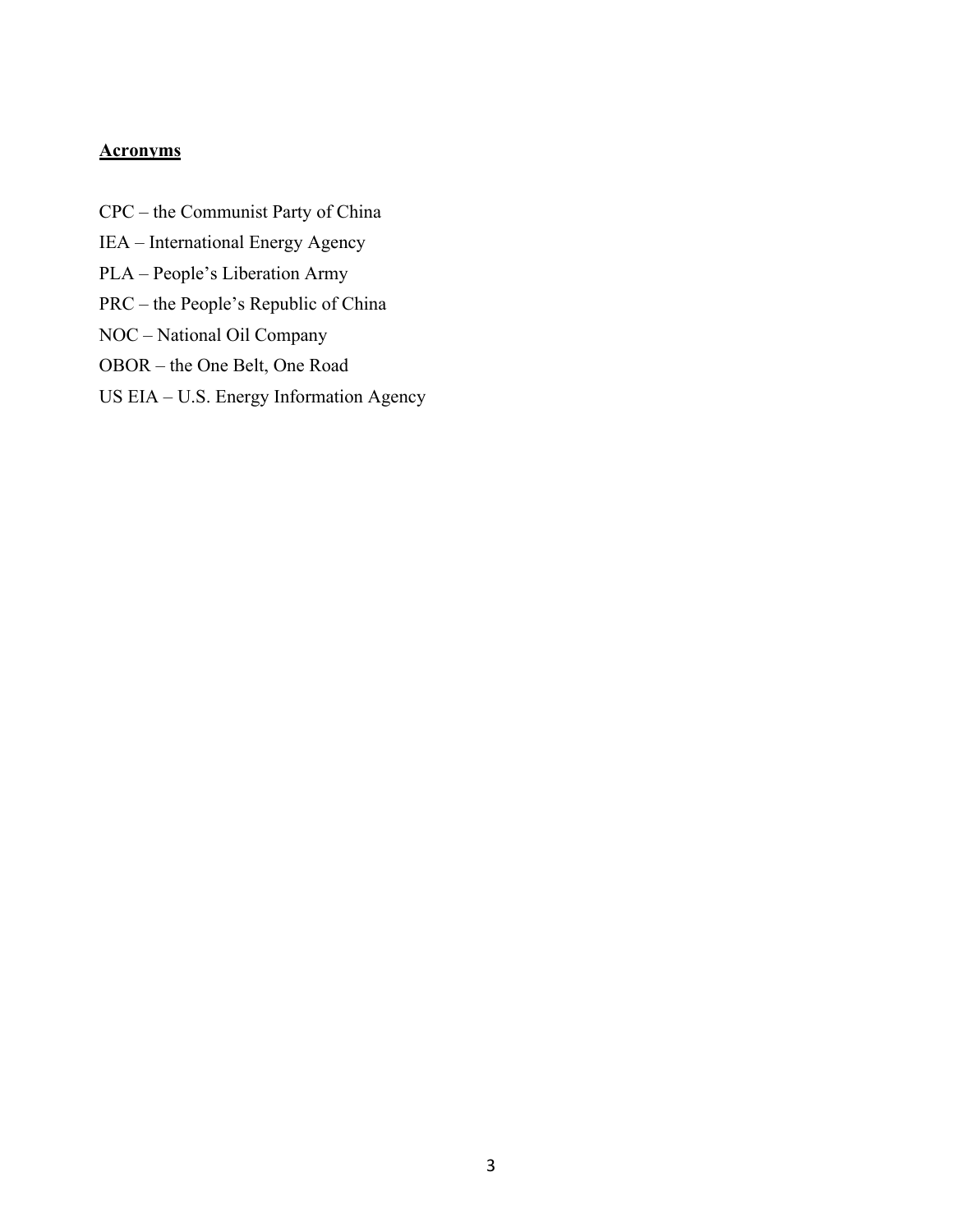#### **Abstract**

This research looks at the conditions under which China's neighbourhood energy policy is being shaped, driven by the country's economic growth and ambitious political agenda, on the one hand, and by instability and unpredictability of the global energy market, on the other. The objective is to identify main pillars and drivers of China's energy policy in the context of regional and global geopolitical background. Besides, it is to show that despite China's need for a global unified approach to energy issues, its energy policy still remains dependent on the existing bilateral foreign relations and is highly fragmented, and this pattern only seems to get stronger. The latter statement is demonstrated at the example of various countries in China's neighbourhood such as Russia, Kazakhstan, Tadzhikistan, Japan, India, Myanmar, the Philippines and Vietnam. The research also aims to show the growing awareness of the importance of China's well-thought energy strategy to ensure the country's energy security and diversification in the future.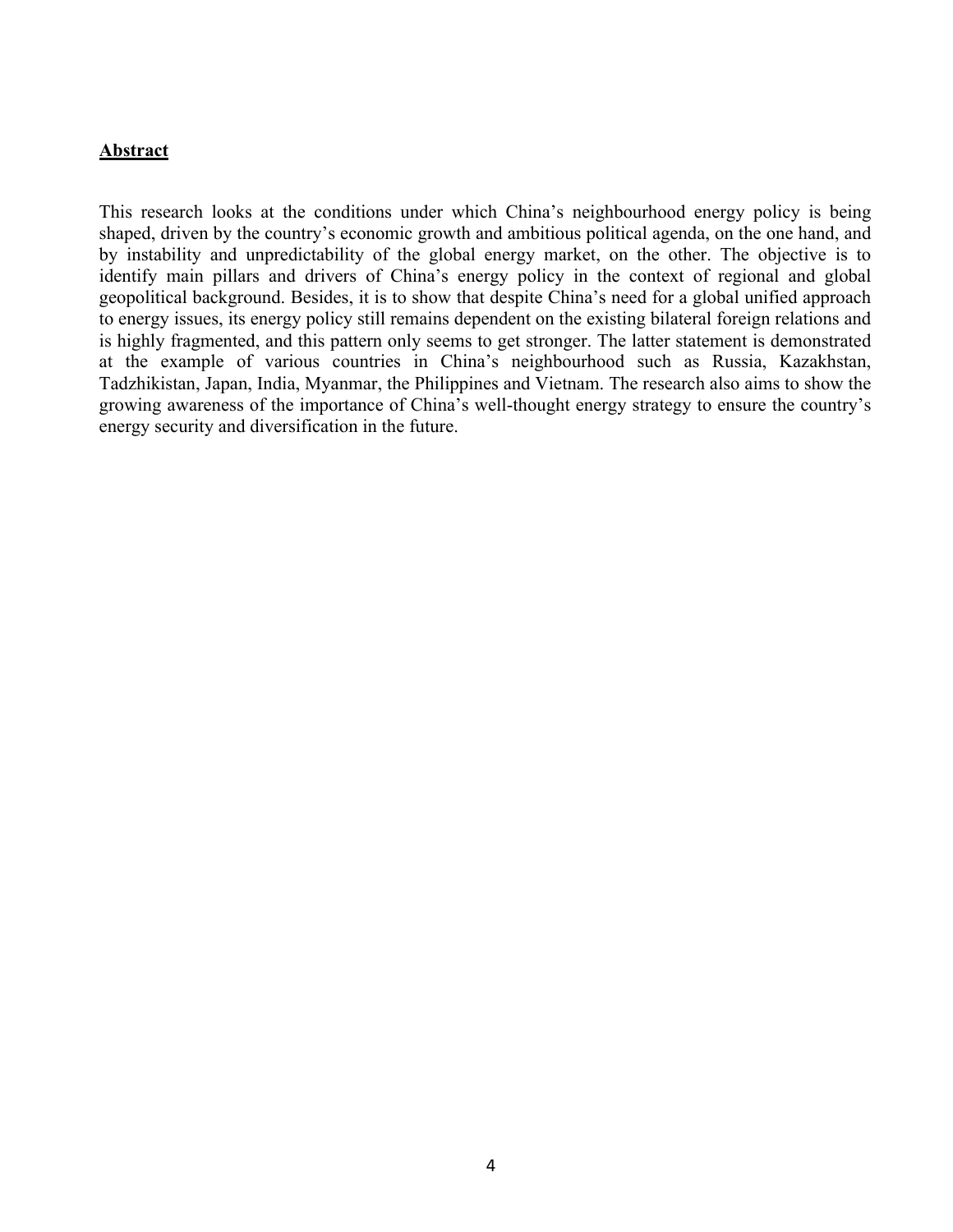# **Table of Contents:**

| II. MAIN TRENDS AND DRIVING FORCES OF CHINA'S NEIGHBOURHOOD ENERGY POLICY10 |  |
|-----------------------------------------------------------------------------|--|
|                                                                             |  |
|                                                                             |  |
|                                                                             |  |
|                                                                             |  |
|                                                                             |  |
|                                                                             |  |
|                                                                             |  |
|                                                                             |  |
|                                                                             |  |
|                                                                             |  |
| IV. CHINA'S NEIGHBOURHOOD ENERGY POLICY IN SOUTH AND SOUTH-EAST ASIA29      |  |
|                                                                             |  |
|                                                                             |  |
|                                                                             |  |
|                                                                             |  |
|                                                                             |  |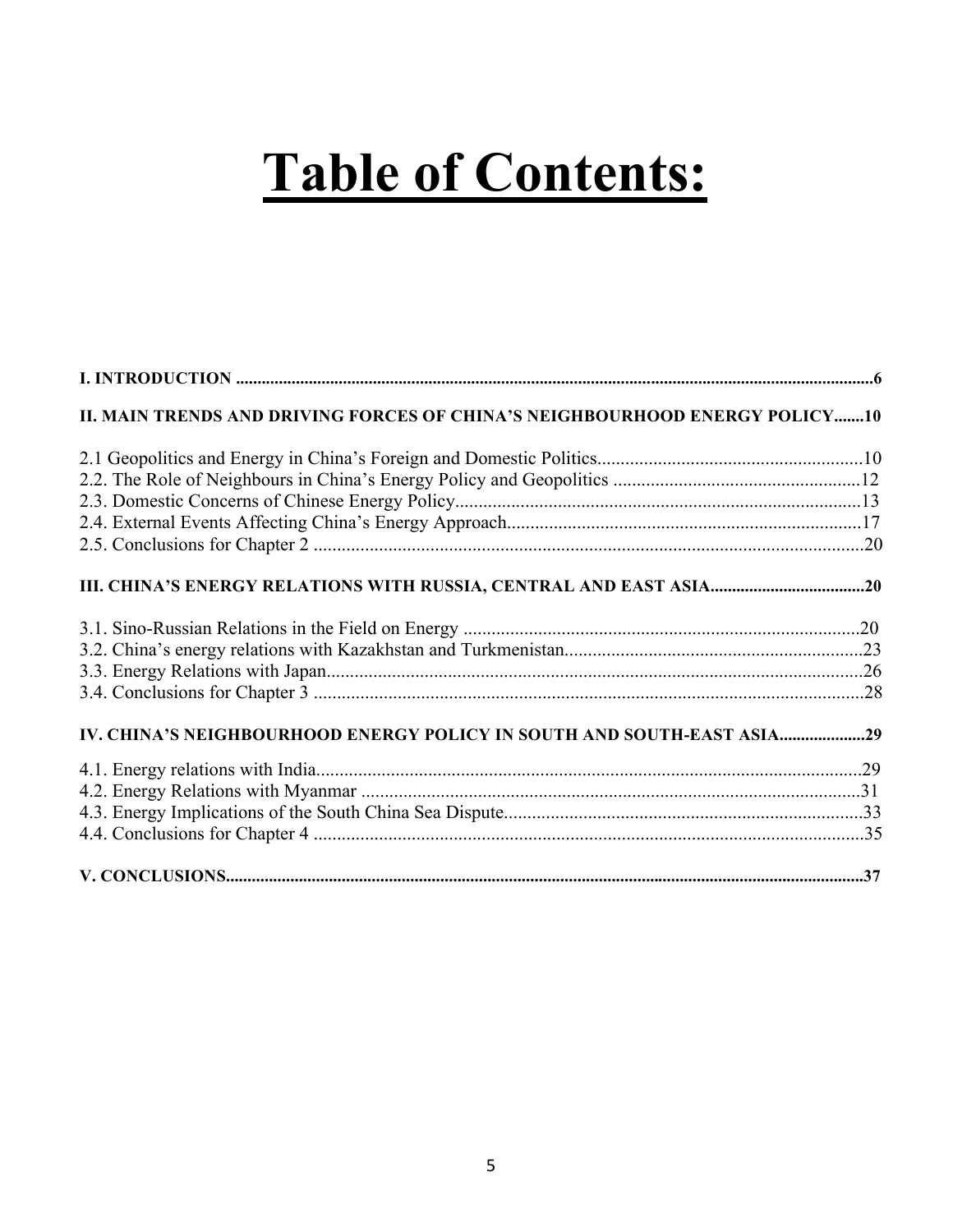#### **I. INTRODUCTION**

#### *(i) General Overview of China's Role in the Global Energy Market*

Probably, no other country needs to secure its energy needs through foreign policy as much as China does. And, as the 21st century brings the new approach to energy issues to the table, one should admit that this is not only the traditional supply-demand discourse, but a multiple-vector subject, as the world energy portfolio continuously reveals new opportunities and challenges for the parties involved.

Today the PRC is the largest energy producer and consumer, the world's largest growing energy market and the largest clean energy investor – all of these labels speak for themselves, and apparently, China will inevitably face many challenges at the international level and will need to reshape and rethink some of its core partnerships at a time, the neighbourhood energy policy being the first priority.

This trend is proven by the rise of its interest in investing more in the energy sector. Since 2008, Chinese national oil companies (so-called NOCs) have purchased assets in the Middle East, North America, Latin America, Africa, and Asia and invested an estimated \$73 billion in overseas oil and gas assets between 2011 and 2013, according to the IEA (International Energy Agency, 2016a). After a self-initiated campaign further strongly backed-up by the PRC's government, they have rapidly expanded their purchases of international oil and natural gas assets since 2008 through direct acquisitions of equity and financial loans in exchange for oil supplies in order to secure more oil and gas supplies, make long-term commercial investments, and gain technical expertise in more challenging oil and natural gas plays.

On the one hand, China's recent economic rise and ambitions well substantiate its need for stable energy supplies and reliable partners that are able to satisfy such demand without bringing up costly geopolitical consequences. It is argued that China will be ever more willing to compromise its "peaceful rise" policy in order to meet its energy security needs (Luft, 2015). In that view, its relations with neighbours are of utmost concern and also the premise of China's internal and external political stability and security. Recently, a goal of 6.5 percent GDP growth has been set by the Chinese government in terms of the 13th Five-Year Plan (The State Council of the People's Republic of China, 2016; China Daily Newspaper, 2016): the said document, along with economic and military concerns, directly involves the energy dimension to help achieving the target set. Among others, the newly approved Five-Year Plan mentions the following targets that directly or indirectly affect the energy sector: accelerating infrastructure construction, attracting foreign investments, encouraging Chinese enterprises to go abroad, enhancing cooperation between China and Belt and Road countries, promoting green energy and low-carbon industry. This well demonstrates the China's need for stable energy background worldwide, and particularly in the neighbourhood, as will be argued below.

On the other hand, there are all new initiatives and challenges appearing in the field of energy that are not directly related to the traditional energy trade, but that greatly affect demand, supply and diversification issues. They include, first of all, cooperation with international energy institutions that help China asserting itself as a full-standing global partner – it is symptomatic, for example, that in March 2016 China launched the process of establishing an energy center in Beijing jointly with IEA (International Energy Agency, 2016b) which clearly demonstrates its intention to reach better international energy interconnectivity. Besides, the PRC now gets actively involved into the climate change action – in particular, the proclaimed "energy revolution" aiming at "clean, low-carbon and efficient energy system" opens another dimension of the Chinese energy policy which to certain extent limits its conventional energy approach.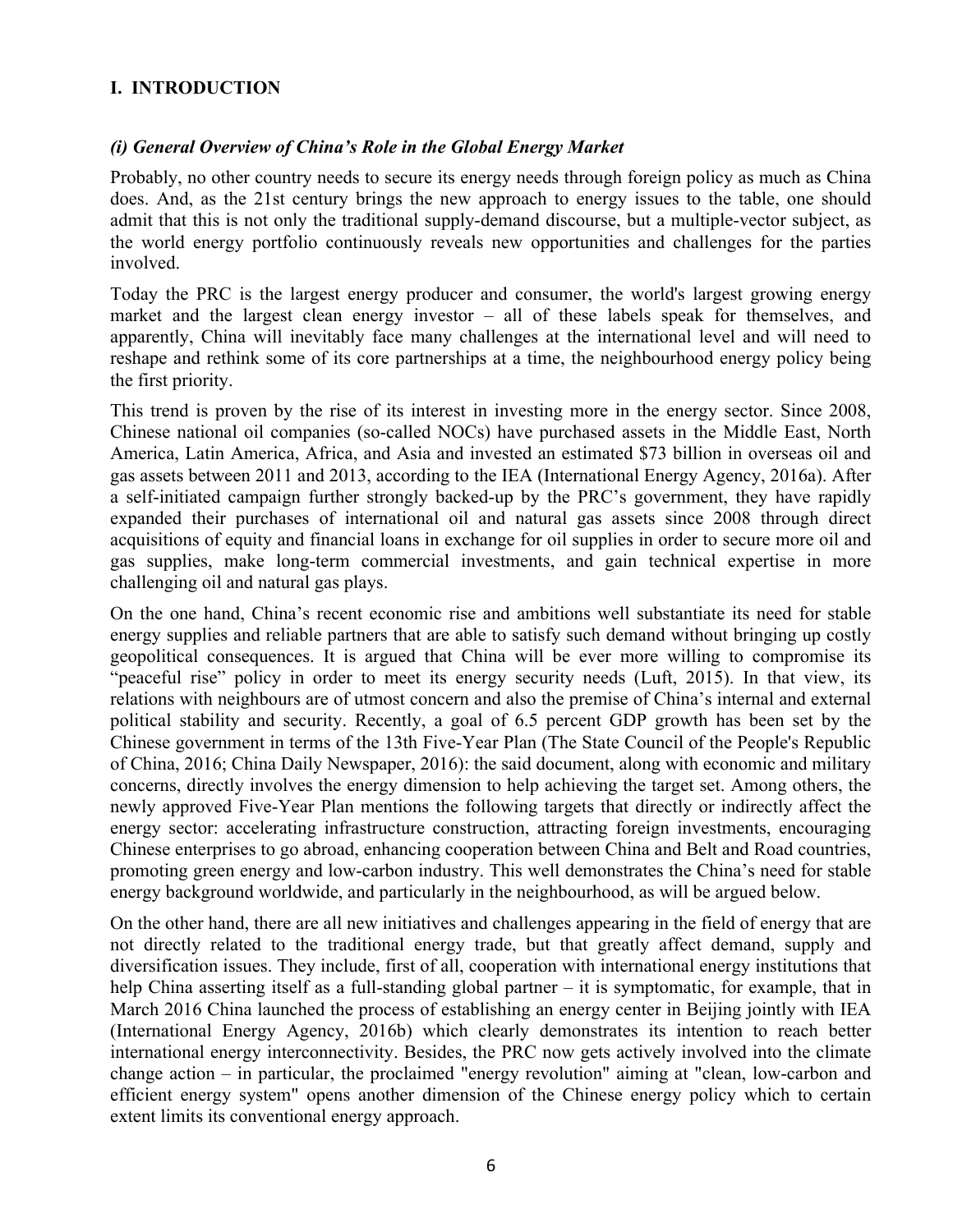From another perspective, apart from cooperation, the PRC also remains largely involved into regional conflicts with energy-related consequences at stake which, together with China's ever growing dependence on imports of energy resources, forces it to consider its global geopolitics in a much wider context. Besides, no matter how fruitful cooperation in the field of energy is, this is true that the growing demand for fuels will leave little surplus in the international market, and supply shocks will still remain a feature of the global energy market (Rogers, 2003), so competition and the need for diversification would also remain a central issue in developing the energy policy.

Therefore, as Wang rightly postulates, energy constitutes one of the core interests of Chinese international politics according to domestic scholars (Zeng, Xiao and Breslin, 2015), which is not surprising taking into account the level of importance attached to the benefits that accompany energy availability, whether it concerns imports of energy resources, investment activities, or diversification. For example, since 2005 ten major Chinese companies have set up operations in 42 countries (Luft, 2015), which clearly demonstrates the "expansionist" nature of Chinese energy strategy.

## *(ii) The Role of China's Neighbourhood in the Energy Context*

All of the above said challenges can only be successfully dealt with if supported by a wise long-term energy strategy – according to an opinion expressed by fellows of the Chinese Institute of International Studies, China's neighbours represent a geostrategic importance, including the countries of the Middle East which is an important direction of Chinese diplomacy (China Institute of International Studies, 2016), as perfectly demonstrated by Xi Jingpin's recent official visits to Saudi Arabia, Egypt and Iran. However, such statement is particularly true for China's immediate neighbourhood, as the latter serves both as the source of, and as a route for so much needed energy supplies. Therefore, it is crucial for China to secure energetically and politically sufficient relations with its neighbours.

So, generally, all of these points and challenges, on the one hand, pave the way for better relations with energy partners such as Russia, Kazakhstan, Myanmar, Middle East and Africa countries, as well as generally in the region. Developing a solid partnership base is a *sine qua non* requisite for the stable long-term energy relationship with traditional and evolving energy exporters, so to some extent the Chinese international politics can be qualified as energy-driven. On the other hand, the energy issue can also serve as the basis for new and continuing conflicts including, first of all, wellknown disputes over territories in South China Sea and East China Sea, problems surrounding Xinjiang province etc.

In view of the above, China's neighbourhood policy becomes important as never before. As K. Dalton Lin puts it, "lesser neighbours' explicit or implicit relations with outside powers, therefore, become a driving force behind the local power's neighbourhood policies" (Dalton Lin, 2010), and China realises this perfectly well. Unless it is able to secure good relations with its lesser neighbours to the mutual benefit, it will experience even harder pressures from the West seeking more domination in the region, as will be discussed below.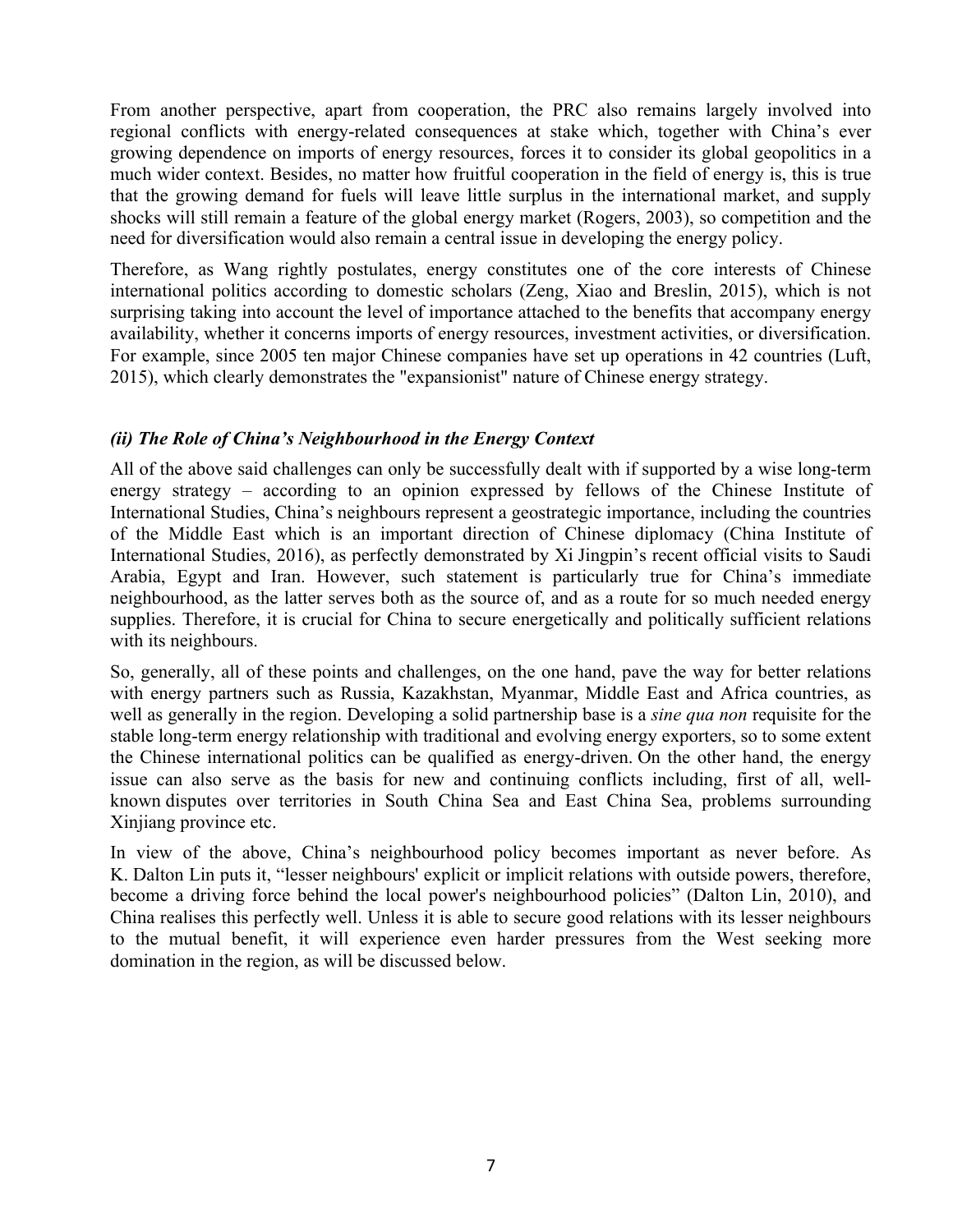#### *(iii) Objectives and Scope of the Thesis*

Given the above premise, the objective of this research is to analyse what drives China's existing energy policy in its immediate neighbourhood in the view of China's recent efforts to fit in the existing world energy architecture. This research will, therefore, look into the main issues concerning Chinese general energy policy in the neighbourhood and discuss various complications and opportunities that surround its energy relations with neighbouring countries. The research aims to show the extent to which China's foreign policy and energy needs are linked one to another, and overviews the country's concerns about the neighbourhood under the influence of circumstances prevailing at the global energy market. At the same time, its purpose it to look at the dynamics of bilateral energy relations that China has with its immediate neighbours, including countries in Central, East and South Asia.

At the same time, due to the limits, this research does not aim at providing a comprehensive overview of the historical events or current in-depth economic background, but will only suggest the author's view on the main trends and related milestones surrounding the energy dimension of the PRC's neighbourhood policy.

As regards the definition of China's neighbourhood, the present research is based on the assumption that such is represented by countries in the immediate geographical proximity of China. However, given the specific scope of the research, the second element is hereby introduced which is the ability of a neighbouring state to directly or indirectly define, affect, compete with, or otherwise make an integral part of China's global energy prospects and strategy<sup>1</sup>. Therefore, two elements shall be combined: (i) geographical proximity, and (ii) involvement into PRC's global energy picture. Based on the above, for the purposes of this research, neighbourhood shall include: (i) Central, (ii) Eastern, (iii) South and (iv) South-West Asia.

By way of disclaimer and without prejudice to significance and scale of China's recent efforts in the field of green energy, renewables, and general transition from coal to cleaner energy, this research omits the discussion of this trend as a separate issue, for it could be subject to full-scale independent research. At the same time, following the Paris Climate Conference of 2015 and the relevant consequences for China, this trend will be referred to herein as an important trigger of many decisions and actions deriving from Chinese energy policy towards its neighbours.

## *(iv) Structure of the Thesis*

The structure of this paper is drawn as follows.

The **second** chapter of this research covers the main prevailing trends and tendencies of the Chinese energy policy neighbourhood in order to formulate the overall picture of its strengths and weaknesses and to show to what extent China's foreign policy and energy strategy are intertwined and interdependent. It also demonstrates that the importance that is now attached to the neighbourhood in the view of China's increasing energy demand and ambitious political agenda, as well as internal and external factors that impact the country's energy policy.

The **third** chapter of this paper is dedicated to the Chinese energy relations with Russia and CIS countries which now gain speed and intensity, determined by EU and Russia's cooling relations, and the latter's intention to seek higher geopolitical involvement in the region. It also overviews strengthening bilateral relations with Kazakhstan and Tadzhikistan, which generally demonstrates China's interest in developing its energy ties in the region.

<sup>&</sup>lt;sup>1</sup> As regards the definition of neighbourhood policies, it is suggested that such are to be understood as a multi-tier and multi-dimensional institutionalized political process aimed at a region defined by its proximity (Beneyto, Song and Ding, 2013).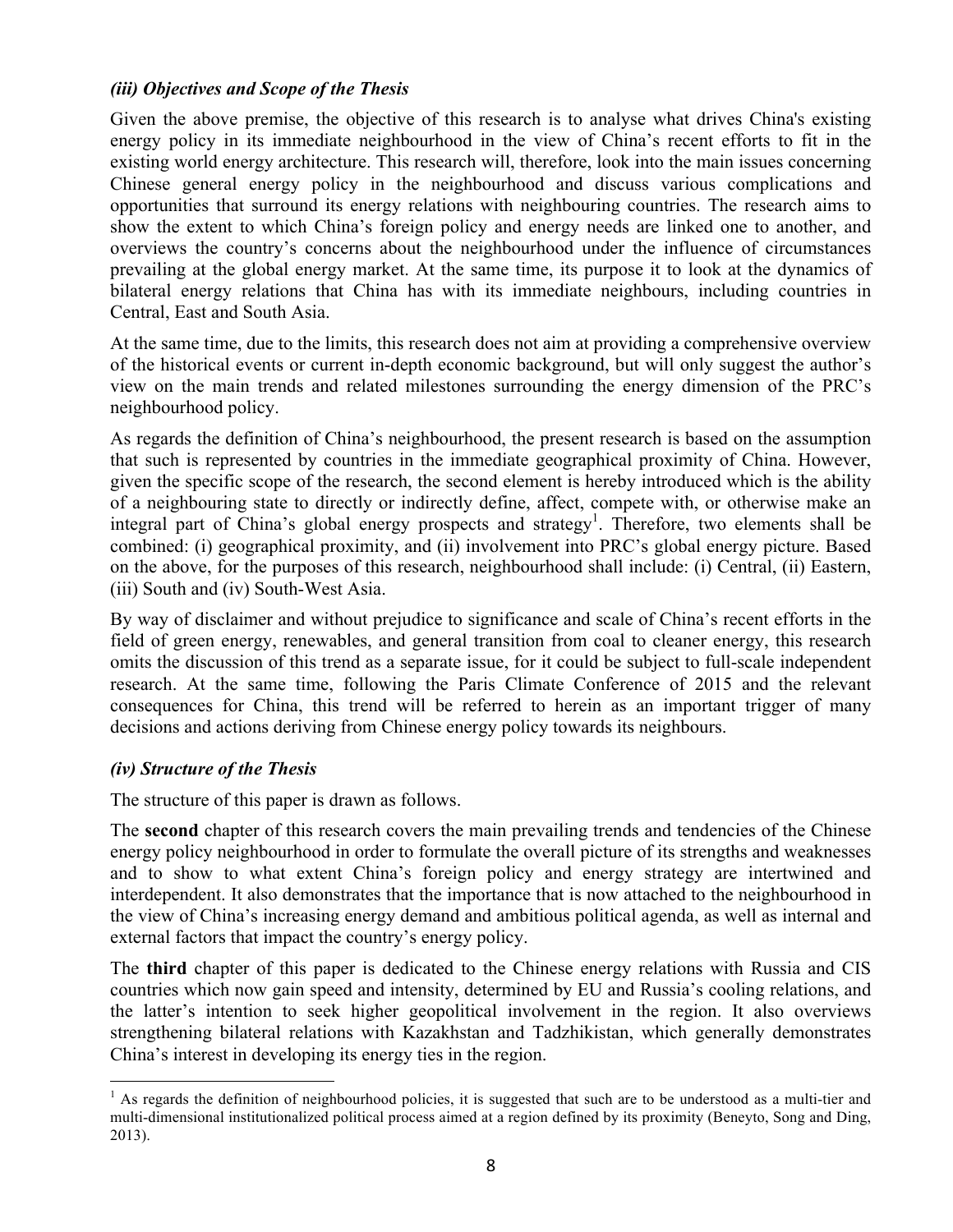The **fourth** chapter deals with the Chinese energy policy in the Asia-Pacific region which, in its turn, splits into two parallel vectors, i.e. seeking ways to cooperate with partners such as Myanmar and other global powers such as India, and partaking in regional conflicts that directly affect China's energy-related aspirations, including, first of all, conflicts in the South China Sea and the East China Sea. This chapter also demonstrates the extent to which China's energy policy remains fragmented and still reliant on its ability to pursue a "peaceful rise" path.

Finally, **the concluding part** sums up the essence of the PRC's neighbourhood energy policy and presents key conclusions, namely: Chinese energy policy becomes an important dimension of its general foreign policy, and the two are now closely linked given China's increasing energy demand, energy security and diversification considerations, as well as the legitimacy of the CPC. It is also concluded that even though China has not yet elaborated a unified approach to its energy strategy and thus still relies on bilateral or regional approaches in relations with its neighbours, its energy policy becomes more predictable. There are many external factors that shape China's energy strategy including the US presence in the region, instability in the Middle East where China's traditional suppliers are based, etc. Other conclusions include improvement of energy relations with Russia and Central Asia countries, as well as India and Myanmar; the relatively positive, though not stable, dynamics of the energy dialogue with Japan; quite complicated, but not without positive trends, situation around energy resources in the South China Sea.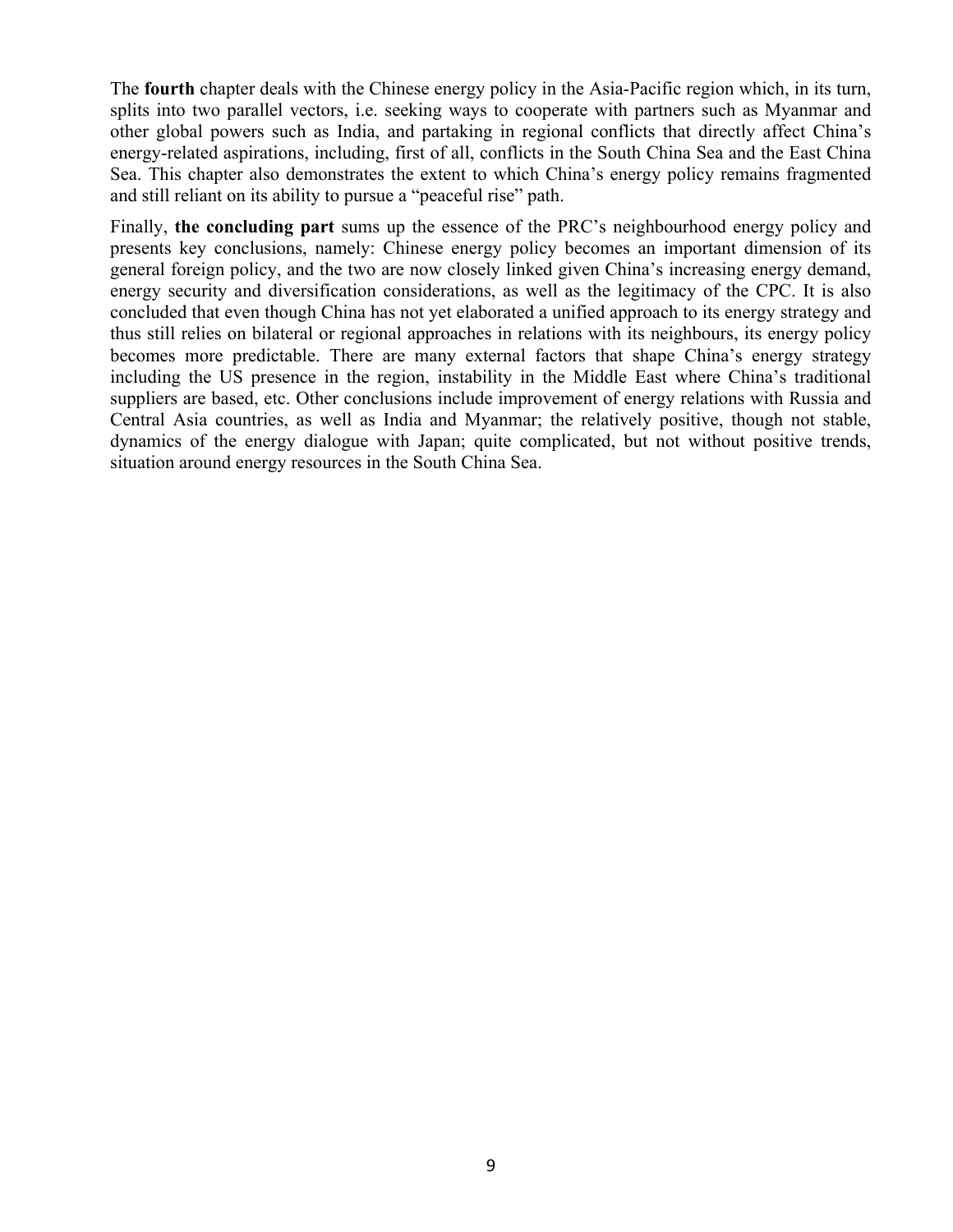#### **II. MAIN TRENDS AND DRIVING FORCES OF CHINA'S NEIGHBOURHOOD ENERGY POLICY**

#### **2.1 Geopolitics and Energy in China's Foreign and Domestic Politics**

The traditional global energy market is now being reshaped more than ever in history. China needs to secure its position in order to both keep the due international posture and strengthen its image internally. As mentioned above, the newly adopted 13th Five-Year Plan clearly demonstrates the PRC's ambition to keep its development and growth pace, which in its turn dictates the necessity to think through its international politics strategy energy-wise.

Geopolitics lies at the root of the energy-related processes, as today's highly interconnected nature of the global energy market makes it difficult for the countries, whether energy producers or importers, to stay isolated from the prevailing geopolitical trends. The question of whether it is geopolitics that affects the energy policy developments, or it is the energy dimension that triggers certain geopolitical strategies and decisions, is indeed hard to answer. As A. Voskresenskiy puts it, the energy factor could be seen as a dominant one, or as the base for resolving other matters such as innovations, demography, regional development, creating a unified energy market etc. At the same time, as will be shown below, some of the existing trends contradict this statement. The example of disputes in the South China Sea and the East China Sea clearly demonstrates that the energy-driven appetites can remain subdued and secondary to those of a larger scale. Therefore, it is argued that tackling the issue from both angles is correct, and though it does not lead to any straightforward answer, it allows seeing the whole picture from the right perspective, which reflects the indivisibility and continuous interdependence of geopolitical and energy factors (Kharitonova, 2016).

When it comes to energy and geopolitics mix in China's general line of conduct, one can single out their following main cross points between the two:

(i) Domestic demand & energy imports

China's demand cannot be met by domestic production only, and the obligations undertaken after COP21 in Paris imply further limitations as regards conventional energy resources such as coal. There is a lot of debate regarding the future demand in China which varies, according to different sources, from quite optimistic (i.e. low)<sup>2</sup> based on the shift to clean energy and the growing stake of renewables, to rather pessimistic (i.e. high)<sup>3</sup> based on China's need to keep up with its economic growth pace and improvement of living standards. Without prejudice to the facts that underlie the optimistic picture of Chinese future demand, it is, however, evident that the overall energy mix would be still highly dependent on the energy imports, so the PRC will be inevitably bound to participate in the world energy market.

<sup>&</sup>lt;sup>2</sup> For example, Xiaojue Xu argues that technology innovation presents huge potential in China, with clean coal, energy efficiency, and carbon capture utilization and storage to expand wider after 2020, which leads to the conclusion that "outcome of energy saving and emission will outstrip those envisioned by the IEA" (see (Institute of World Economics and Politics, Chinese Academy of Social Sciences, 2014). Or, for example, World Energy Outlook 2015 published by IEA is also projecting moderate expectations as to the rates of China's rise in energy demand due to "structural shifts in the economy, favouring expansion of the services sector rather than heavy industry" which requires 25% less energy to generate each unit of future economic growth (International Energy Agency, 2015).

<sup>&</sup>lt;sup>3</sup> For example, see projections by ExxonMobil (Exxon Mobil Corporation, 2016) which predict rise in demand due to strong growth in GDP, growing living standards and more people joining the middle class through 2040. According to BP's energy outlook, by 2035 China will become the world's largest energy importer, overtaking Europe, with its import dependence rising from 15% in 2014 to 23% in 2035 (BP, 2016).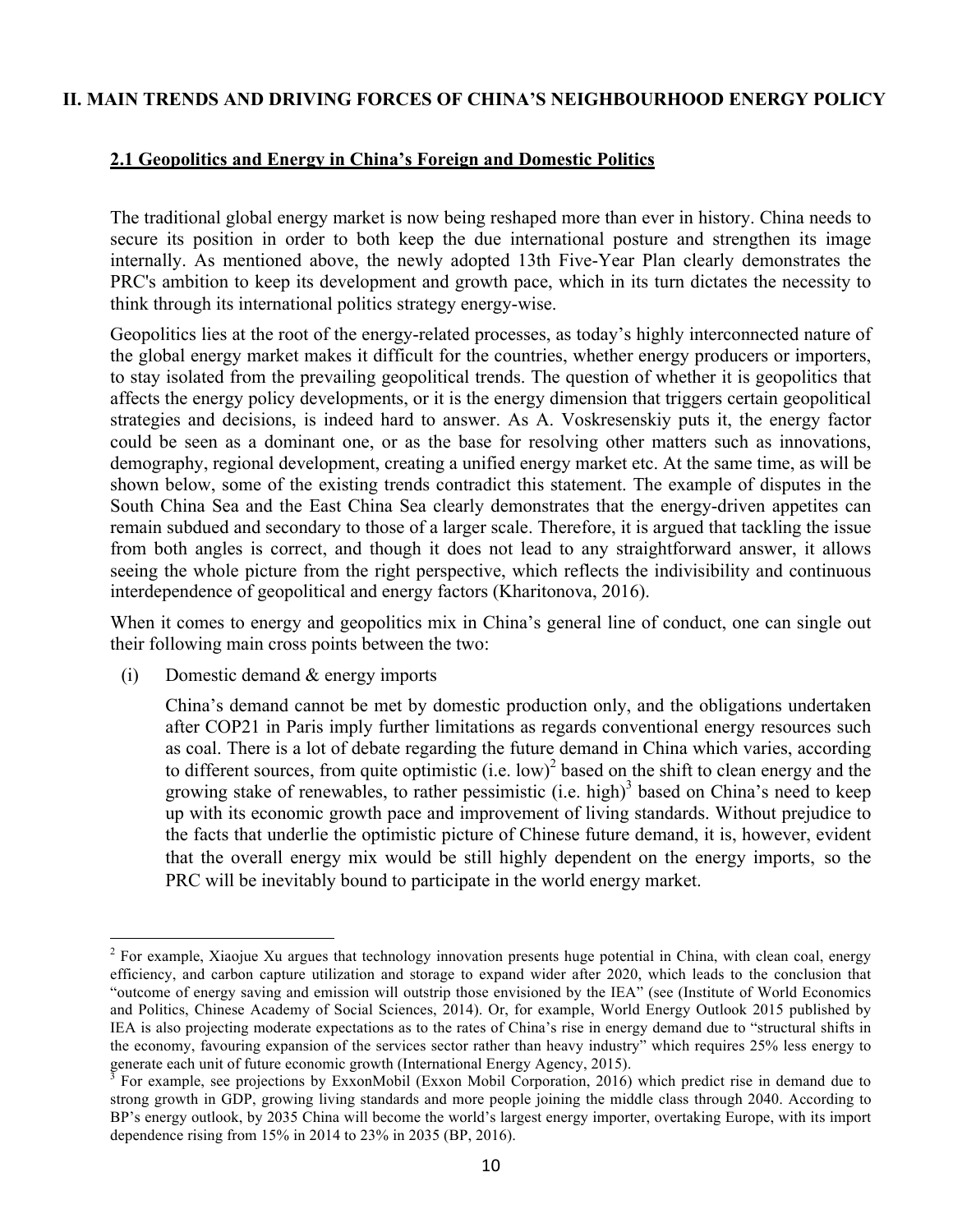(ii) Energy politics as an integral part of geopolitics

As argued before, these two elements are deeply intertwined, and their mutual exposure can be hardly overestimated. Yet, from the structural point of view, and not merely from the perspective of mutual exposure, energy politics are an integral part of geopolitics, and China's foreign policy. For example, recent sanctions against Russia combined with the development of the LNG market have marked the global tectonic shift in the traditional energy demandsupply paradigm. And unsurprisingly, those and other changes cannot pass around China unnoticed, and without affecting its energy prospects – sometimes for the benefit, sometimes for the worse.

(iii) Traditional energy resources & secure energy resources

Even though China, as well as other global market players, is to a certain extent free in determining its energy policies, including the choice of exporting countries, the latest global tendencies have shown its vulnerability and a serious level of exposure to external events often which are often not even directly related to China itself. For example, the Arab spring, the sanctions imposed on Iran and Russia, the escalating conflict between Sudan and South Sudan (Luft, 2015), development of the LNG market and other events all have affected the Chinese global energy portfolio to greater or lesser extent, forcing the country to revise its energy strategy and to show flexibility in adapting to the fast changing circumstances. The Middle East concerns and the US influence in the region (to be discussed separately below) have undoubtedly strengthened China's inclination to concentrate its efforts on immediate neighbours as a way to secure its energy needs, rather than rely on its traditional partners. This is also the geopolitical factor that drives China's energy strategy.

(iv) Globalisation and institutionalisation of the global energy market

As the global energy market become more globalised and institutionalised with the appearance of new institutes and alliances covering energy issues, geopolitics and energy continue to remain closely interdependent. Building new pipelines, exploring capabilities of the LNG market and shale gas production, participating in global campaigns such as climate change and  $CO<sub>2</sub>$  emission reduction. China not only discovers new ways of securing its energy demand and development of energy efficient technologies, but also contributes to the changes in global geopolitics. In the globalised world each move has a butterfly effect, and so globalisation dictates its own rules making energy and geopolitics indivisible. China's recent initiative – the One Belt, One Road consisting of the onshore Silk Road Economic Belt and offshore Maritime Silk Road – demonstrates that the PRC is now looking at developing a more or less unified strategy as concerns its energy-rich neighbours, and the new infrastructure would definitely contribute to globalisation of the energy regional, and then automatically, global market.

(v) Domestic issues are no more isolated from the geopolitics

Despite the fact the China's domestic policy (not necessarily energy-related) has been always characterised by a high level of isolation, today it becomes more exposed to geopolitical changes due to globalisation processes. By way of example one can name China's following domestic issues that have affected its energy strategy in the geopolitical context: high rates of domestic pollution leading to development of green and energy efficient technologies; domestic growth and fast urbanisation creating conditions for the rise in energy demand, as well as grounds for extended abroad investment activities; Xinjiang issue attracting attention world-wide and thus affecting energy.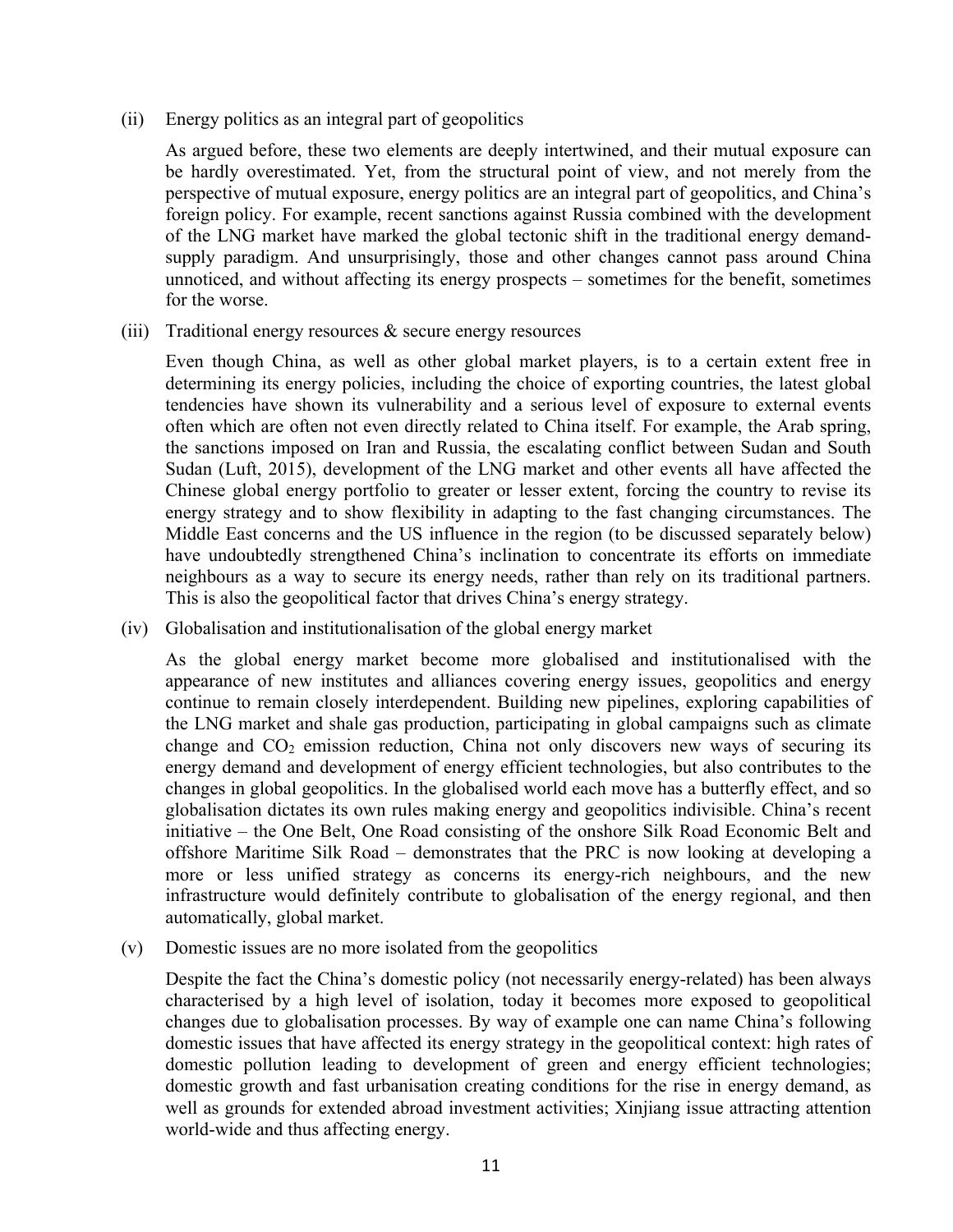## **2.2. The Role of Neighbours in China's Energy Policy and Geopolitics**

The five dimensions formulated in the preceding paragraph clearly demonstrate the extent to which energy and geopolitics are inseparable when it comes to China's policies, whether at home or abroad. The role of neighbours is hard to underestimate, as their proximity brings the followings benefits and complications when applied to all of the above formulated points:

- (i) Geographical proximity allows better, faster and more secure satisfaction of energy demand, with less investments required;
- (ii) Regardless to what extent the energy dimension shifts in a wider geopolitical context, neighbours can never be disregarded, for they are at least connected with secure passage of energy imports through their territory;
- (iii) Traditional energy partners (mainly, the Middle East countries) still remain unstable and can no longer serve a secure exporting region, so neighbourhood becomes twice as important in closing this gap as a short-term goal and creating a secured energy channel in the proximity as a long-term goal;
- (iv) In terms of globalisation and institutionalisation neighbours are the best allies, as they more or less share the same basic cultural and political values, and aligning with them under the geographic principle is not only technically convenient and politically profitable, but also strengthens China's position and authority in the region;
- (v) Neighbours can be more vulnerable to domestic problems as China, such as pollution, which may serve as a point of contention; they may also see a threat in it which can make them less inclined to be a stable energy supplier (e.g. extremely fast growth rates may signify China's strengthening position, and its possible domination in the region as the consequence.

If, however, no due attention is paid to the neighbourhood, it may easily turn into a source of permanent implications and concerns (as is already the case with the Malacca Strait), given that almost each China's neighbour either (i) an energy supplier (Myanmar, Russia, Kazakhstan), (ii) an energy supplies direct or indirect route (countries adjacent to the Malacca Strait), or (iii) a state competing for energy resources (India, Japan). As a result of the above projections, one may come to the conclusion that if energy relations with neighbours are not secured, and if the right long-term geopolitical approach is not elaborated, the outcome may be disastrous, especially given that there is a continuous struggle for dominance in the region which also includes other major states such as the USA. As Li Yonghui observes, there is a critical need for rising powers to have a friendly periphery, or a "strategic periphery belt" (European Council on Foreign Relations, 2014).

With the view to the above and to better understand the driving forces of China's energy policy, those of (i) domestic and (ii) external nature should be distinguished, as each dimension has its own implications for the neighbourhood as a whole. Given the scope of this research, it is impossible to consider each circumstance in application to each separate neighbouring state, however, the broad picture would not be given if such implications are omitted. It is certainly understood that there is no single approach that China exercises towards its neighbours – on the contrary, it is fairly stated that the model associated with China's ASEAN policy includes risk containment and risk management, and is built on a Westphalian geopolitical model, while its policy path in Central Asia can be classified as classical intergovernmental institutionalized multilateralism, and in North-East Asia as ad hoc, reactive, and more widely embedded efforts (Beneyto, Song and Ding, 2013).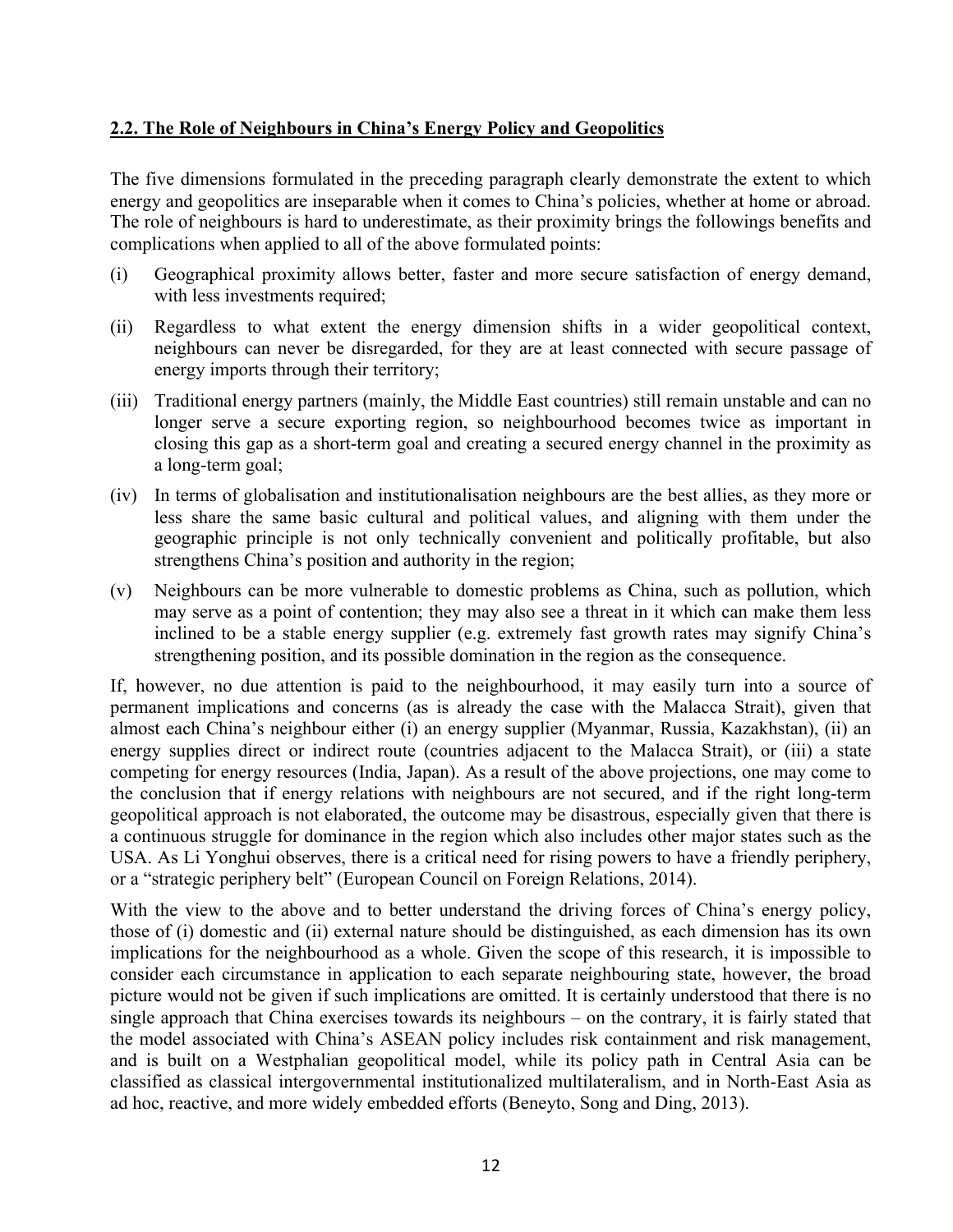Even though this division to domestic and external events as the driving forces of China's neighbourhood energy policy is to certain extent conditional, it might help better understand the boundaries of China's capability to have a say in the course of, or otherwise influence the developing situation and changing energy market conditions. Given below is the overview of each category presenting main concerns for the PRC's geopolitical approach to energy issues in the region, with the focus on its neighbourhood.

## **2.3. Domestic Concerns of Chinese Energy Policy**

When speaking of domestic concerns affecting China's energy policy, it should be again noted that such now influence its foreign policy more than ever before. Among them the most of significance are:

- (i) Energy security challenge;
- (ii) Extreme rates of growth in demand;
- (iii) Pollution and climate change;
- (iv) Xinjiang issue;
- (v) Legitimacy of the CPC.

Below is the discussion of these four major points of domestic concern.

## *(i) Energy security implications*

In some sense, China is a unique example of a modern state balancing between the unseen rates of economic and social growth, and the highly criticised political regime, which, ironically, partly explains such ultimate need for further development, and availability of energy is a critical element of this selected course of the PRC's government. It is, therefore, not surprising that some scholars consider Chinese energy security to be inextricably linked to the continued stable development of the country's economy, strategic security and internal stability (Currier and Dorraj, 2011), and – not the least – to the legitimacy of the CPC (CSIS Energy and National Security Program, 2009). Given this assumption, one may conclude that stability of the domestic image of China is as important as the external one, just to mention that this is the domestic sense of energy insecurity caused by supply shortages and other similar circumstances that created an incentive for Chinese companies to start intensively investing overseas and that induced the government to guarantee them strong political support in that move (Rosen and Houser, 2007). Besides, since China's international energy policy is, amongst other, aimed at improving living conditions and industry growth, it is being highly dependent on domestic events of various sort.

At the same time, similarly to many other regions concerned about energy, including Europe, the exact notion of energy security is not precisely defined in Chinese legal or political theory, with some researchers pointing out the following elements:

- (i) ensuring access to sufficient energy supplies;
- (ii) ensuring buying energy supplies at reasonable prices;
- (iii) ensuring safe delivery of energy imports (Downs, 2006).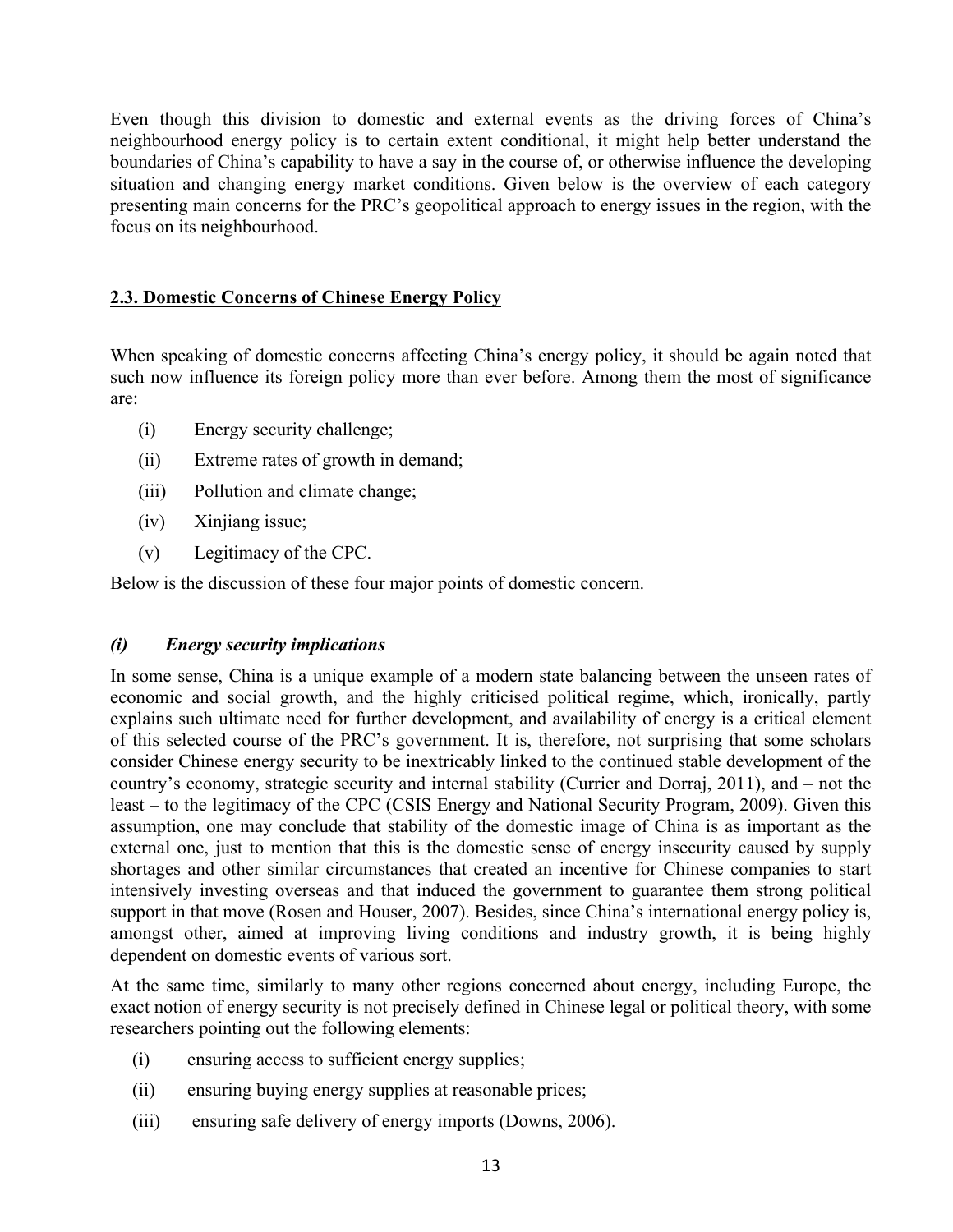However, if one observes the existing tendencies in China's energy geopolitics, sufficiency, reasonable pricing and safe delivery cannot *per se* qualify for the comprehensive picture of practical energy security needs that China now faces. Taking into account the recent challenges and implications, additional elements, or rather precisions, could be formulated when defining the energy security, namely:

- (i) ensuring diversification of routes and suppliers, primarily in China's neighbourhood;
- (ii) making further efforts in resolving, or at least keeping down the escalation of, disputes in the adjacent maritime areas (South China Sea and East China Sea);
- (iii) keeping the sound level of international energy communication with other players in order to consolidate gains made in the course of implementing the above energy security measures.

#### *(ii) Demand growth*

Another crucial source of domestic trouble that affects the overseas energy policy is the country's constantly growing demand. According to data referred to herein above, projections of the demand growth vary, however, its very existence is out of doubt.

Apart from economic development plan, it is argued that now demand is mainly led by heavy industries, but this threatens to turn soon into a consumption-led demand, which means that the fullscale consumption era is only to come (Rosen and Houser, 2007). As Wall Street Journal projects, "as those economies [China, India and other fast-expanding countries] mature, hundreds of millions of people will enter the middle class and use more energy, driving cars or using air conditioning" (Spegele, 2016), and thus all existing projections are still more or less conditional. At the same time, no matter how promising are the prospects of domestic production and renewables, China would still remain dependent on energy imports, such dependence being based on security and diversification rather than quantities of supplies.

Therefore, the exact figure of demand is not as relevant as its existence itself – it is important for the Chinese government to guarantee meeting the energy demands in the future as a part of the development plan and its own legitimacy.

Besides, the question of "quality" should be raised when considering not the demand itself, but the complications that surround the issue. So far everyone agrees that China will remain dependent on energy imports, and therefore from geopolitical point of view the quantity of such imports is only one side of the coin, and the other one is the type of energy resources imported. For example, coal as an energy resource is already being driven out of the market by cleaner ones – natural gas, renewables etc. From that perspective, domestic need for one or another type of energy may also bear consequences for China's energy policy, especially in the gas-rich neigbourhood.

Therefore, from standpoint of growing demand, the following projections are important that affect China's neighbourhood energy policy:

- (i) despite the wide range of demand growth projections, it will still remain high enough to make China dependent on energy imports;
- (ii) the need to guarantee sufficient supplies meeting the growing demand will largely affect PRC's foreign policy in general, and neighbourhood policy in particular;
- (iii) the "quality" of future demand will also play role in determining China's energy policy.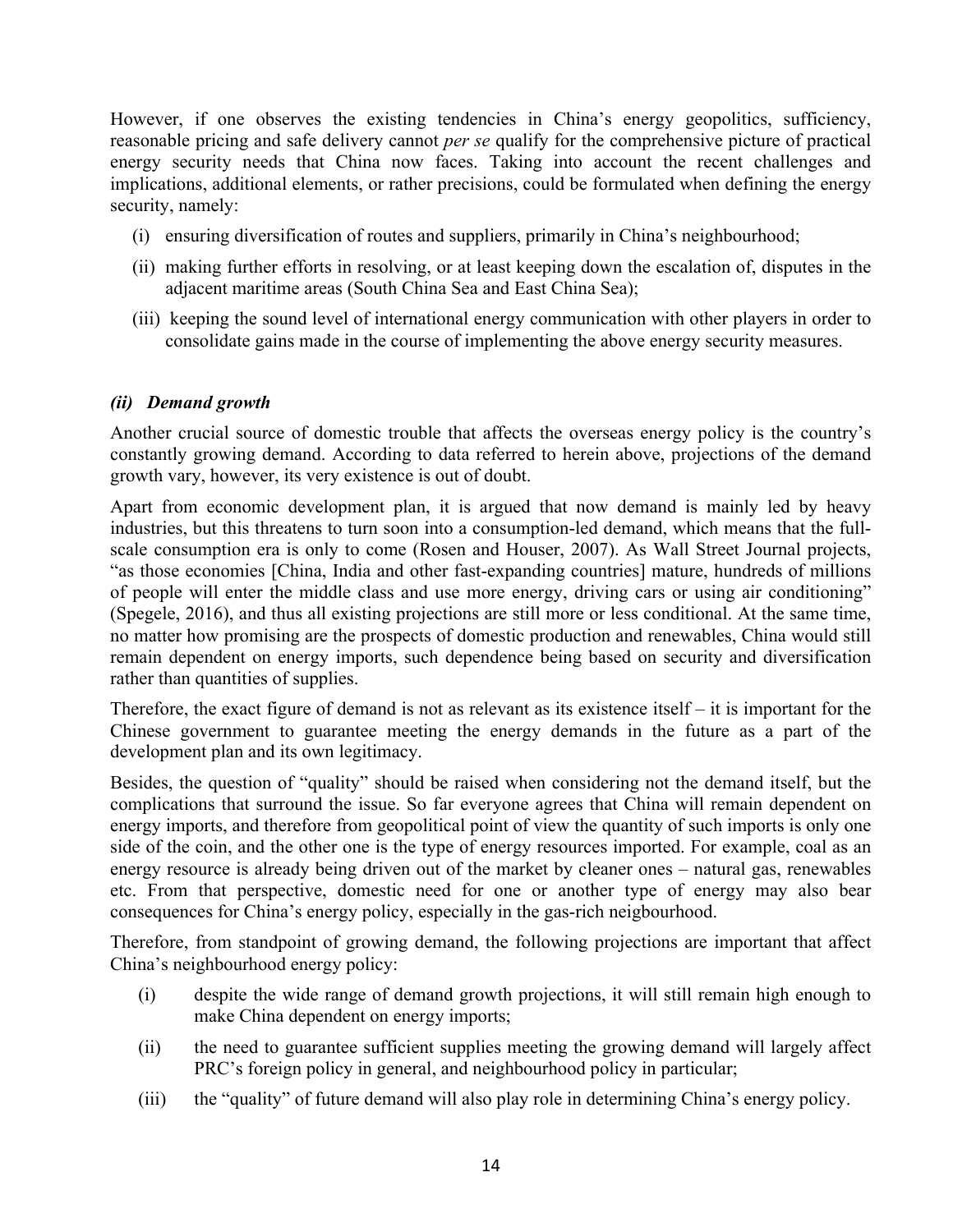## *(iii) Pollution and climate change*

Another domestic concern is China's status of the biggest world polluter given high rates of the coal use, absence of wide-spread clean energy resources and carbon capture technologies. This is both the question of investments and implementation efficiency. Despite positive trends in this direction, this issue will undoubtedly remain one of major points in China's energy policy, and its relations and cooperation with neighbours is of utmost importance, as briefly discussed below.

In fact, pollution is the stumbling block of China's relations with adjacent countries that bear the direct risk of being a neighbour to the world's largest source of emissions that causes acid rain, reduced visibility, respiratory problems (Rosen and Houser, 2007). This may be seen as the grounds for cooperation, but rather for confrontation with neighbours. So, China is specifically interested in its faster transmission to the green energy and carbon emission reduction to the maximum possible extent in order to reduce tensions with neighbours which are concerned about environmental impact of their neighbour's economy growth.

From the standpoint of the energy mix, pollution gives rise to the following consequences that go in parallel – one the one hand, the PRC's government needs to take efforts in order to save and improve its image, and on the other hand, alternative sources of energy are being actively explored. Even though this may not reverse the China's dependence on imports, certain changes still take place with the wind and solar energy developing at their highest rates – according to IEA, China alone will account for nearly 40% of total renewable power capacity growth (International Energy Agency, 2015a), while Bloomberg mentions China's plans to increase wind and solar power capacity by more than 21% in 2016, and to derive 20% of the energy it uses from clean sources by 2030 (Bloomberg.com, 2016).

It can be argued that pollution and climate change should not be seen just as China's domestic concern, as it directly damages the neighbouring countries and, as a result, the entire world. While this is undoubtedly a two-folded issue, it is still important to see the roots of these trends in Chinese domestic policy aimed at economic growth, with geopolitical impact only arising as a consequence of its activities. However, it can be admitted that with China's recent efforts to become a responsible energy user, this problem turns out to consist of a mix of domestic and international aspects. The first of the major steps at the international level was taken in November 2014 when the USA and China signed a U.S.-China Joint Announcement on Climate Change (The White House, 2014), reiterated by the White House in March 2016 (The White House, 2016) right before signature of the Paris Agreement.

In their turn, climate talks at Paris Climate Conference (COP21) in December 2015 and signature of the Paris Agreement in April 2016 were marked by China undertaking to modernize its coal power plants by 2020 in order to cut its pollutant emissions by 60%, which would help save around 100 million tonnes of raw coal and prevent the discharge of about 180 million tonnes of  $CO<sub>2</sub>$  each year (Cop21.gouv.fr, 2016). From the geopolitical perspective, this move demonstrates China's ultimate readiness to bring this issue up to international level and solidify its geopolitical image.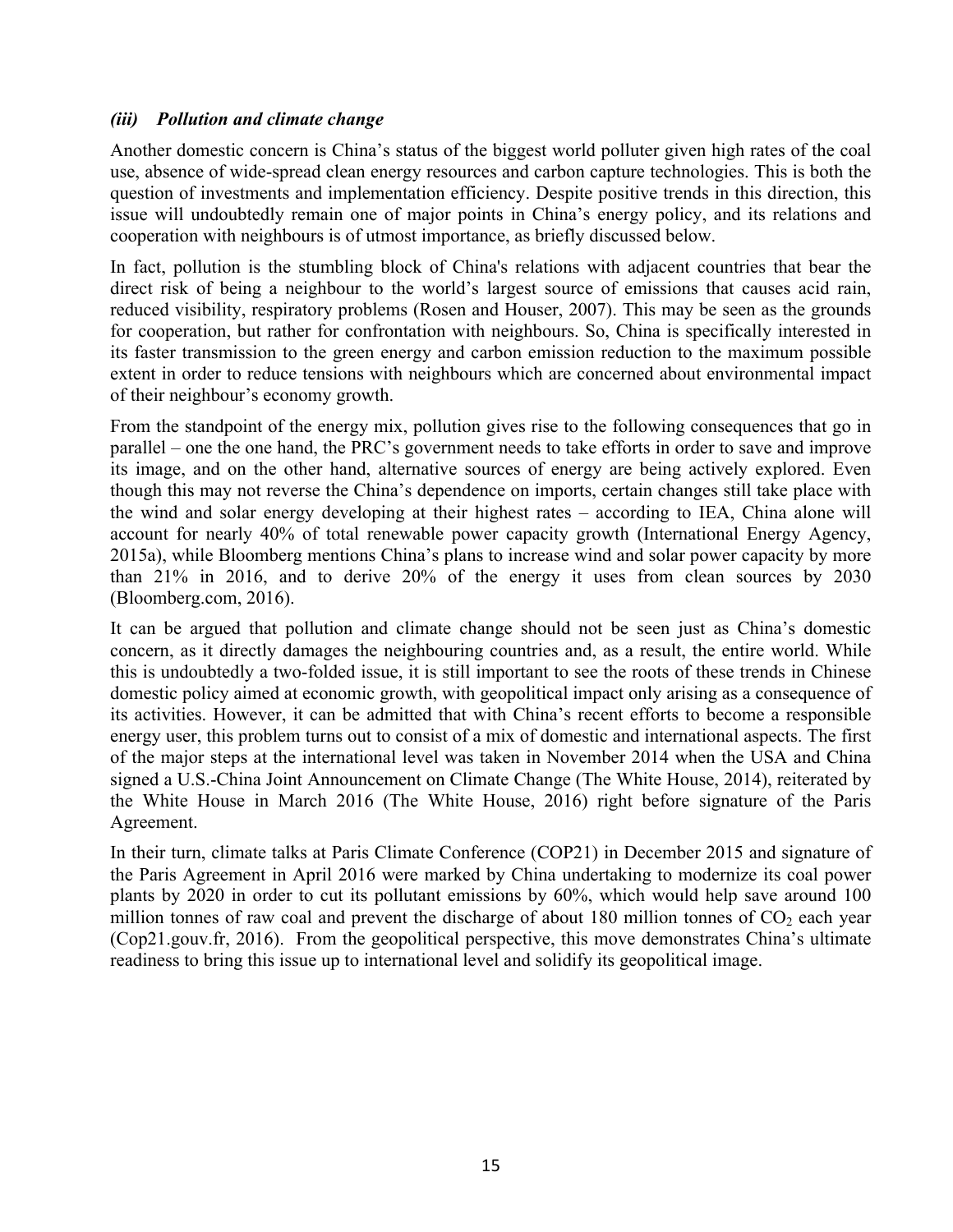Given the above, the following conclusions regarding impact of pollution and climate change on China's neighbourhood energy policy can be made:

- (i) Pollution is a stumbling block in relations between China and its neighbours, as at the moment it is mostly the source of their confrontation regarding the adverse effect on environment and health;
- (ii) At the same time, subject to favourable circumstances in the future, pollution may become a good point for regional cooperation and strengthening China's positive image as a clean energy investor;
- (iii) Climate change has already proven to be a good point for cooperation at the international level, however, this would require some structural changes in China's economy given the obligations undertaken in terms of Paris Agreement;
- (iv) In general, pollution and climate change are a challenge in a short-term perspective, however, given proper circumstances, China may turn them to its geopolitical profit as a part of its long-term strategy, especially in the neighbourhood, so bringing it to from domestic to international level can be used with benefit.

## *(iv) Xinjiang*

The notable one is the issue of Xinjiang that may be seen by many as a purely political point, however at a closer look it reveals a deep connection with the country's energy security and stability. Xinjiang's importance to China as an energy policy unit can be presented as follows:

- (i) Xinjiang area is an energy-rich area with excellent prospects for development of gas, oil and coal reserves. According to the IEA data, total oil 2014 production from the Junggar, Tarim, and other key basins in this region was estimated at about 400,000 bbl/d (U.S. Energy Information Administration, 2016). Gas reserves are estimated at the level of 1.4 trillion cubic meters, and coal reserves accounted for more than a fifth of China's total output in 2008 (Radio Free Asia, 2016).
- (ii) The territory of Xinjiang is a transit channel for energy imports to China from the neighbouring Central Asia countries. Therefore, it is rightfully noted that military security of the area is of utmost concern for the PRC, as the latter seeks to improve the integration of the country's domestic oil pipeline network, as well as to establish international oil pipeline connections with neighbouring countries to diversify oil import routes (U.S. Energy Information Administration, 2016).
- (iii) Energy dimension can also be regarded as a way to bring the OBOR initiative into life, which also envisages energy links with Europe, Russia and Asia, program is believed to be a good contribution to pacifying the ethnic conflicts in the Xinjiang and prevent the province from breaking away to become a renegade state (Wang, 2016).

In that sense Xinjiang becomes an important strategic hub both for production and transit purposes, as well a serious domestic concern. Therefore, China needs to ensure its security and counter-fight terrorism in the region not only for the purposes of safe development of domestic reserves, but also in order to pursue successful neihbourhood policy and pacify the region itself.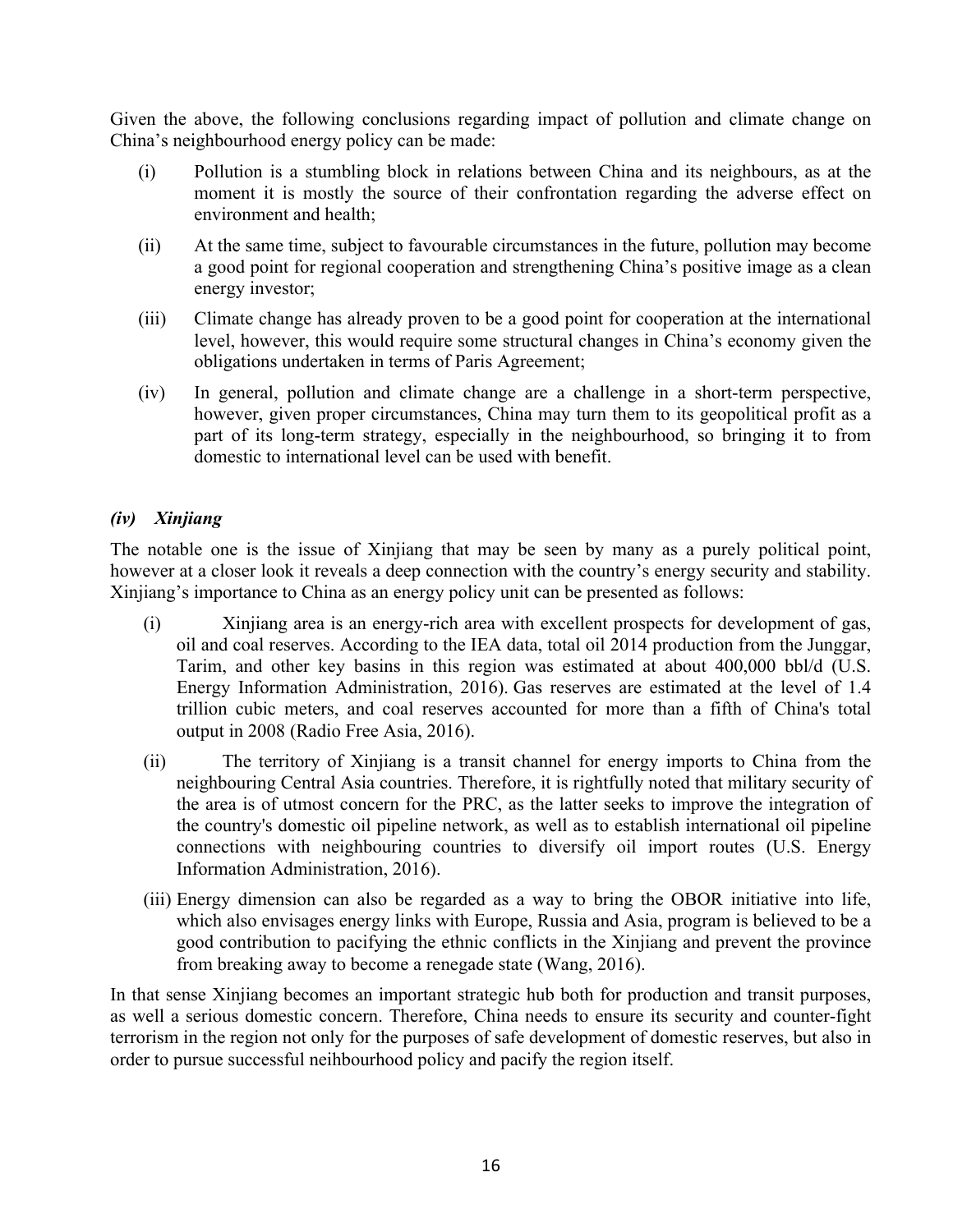#### *(v) Legitimacy of the Communist Party of China*

As mentioned before, the CPC is now trapped between success and failure comprising all the preceding points of domestic concern: on the one hand, the country has shown the unprecedented rates of economic growth and rise in living standards. However, it is now necessary to consolidate gains and not lose the track. Therefore, CPC's political legitimacy as a ruler largely depends on its capacity to meet nation's economic and nationalistic expectations, as well as preserve its territorial integrity (Jakobson L., 2014; Leung, 2016). The following energy-related issues constitute main CPC's concerns in its struggle for legitimacy and power: (i) meeting domestic energy demand; (ii) ensuring country's territorial sovereignty and integrity (e.g. every dispute over resources in the South China Sea triggers a nationalistic wave); (iii) ensuring secure and stable supplies at affordable prices. Systematic or large-scale failure to deal with the above challenges in a sound economic and political manner would inevitably put its legitimacy into question. Besides, it is argued that interrupted supplies of such vital energy resources as oil may degrade the military power of the PLA (Leal Filho and Voudouris, 2013), which comes as another point of the CPC's concern.

Therefore, given the new reality in which China has to find appropriate energy solutions, including further globalization of the world energy market and global shifts in energy geopolitics, the CPC faces the necessity to deal with those in a more structured and comprehensive manner not only as a separate issue, but as a part of a global plan that also covers its own legitimacy at the domestic level and right to claim power at the international level.

## **2.4. External Events Affecting China's Energy Approach**

Chinese analysts have identified a number of risks for Chinese energy interests abroad. For example, Li Zhongmin (Li, 2012) of the identifies six categories of risks faced by Chinese companies operating abroad, In December 2012 CASS Institute of World Economics and Politics hosted a forum on overseas risk management for Chinese companies, where four major threats to Chinese economic interests abroad, including energy interests, were identified: (a) 'creeping' expropriation; (b) terrorism and politically motivated kidnappings and extortion; (c) social disturbances, unrest and civil war; and (d) 'negative changes' in host governments' policies (Politics.gmw.cn, 2016).

#### *(i) US Influence in the Region*

An important issue to discuss is the US influence in the neighbourhood that inevitably touches upon China's energy interests, and intervenes with China neighbourhood policy. Assessment of the scope and impact of such influence varies from describing such as aggressive to finding it positive and contributing to stability of the region. Unsurprisingly, the first approach is developed by Chinese experts, while the second – by the USA and China's rivalries in the region, including Japan, parties involved in the South China Sea dispute, etc.

Arguments start far from China's immediate neighbourhood – for example, that the USA's policies in the Middle East are said to be a potential threat to Chinese interests (Dong, 2013), or there is another speculation that the West seeks to contain the PRC's activity and growing influence in Africa (Li, 2011). Whether or not such projections reflect the true picture, the mere idea or fear of the USA exercising such influence and putting obstacles to China's sustainable growth naturally forces China to seek strengthening its position in the region and brings it closer with its immediate neighbours.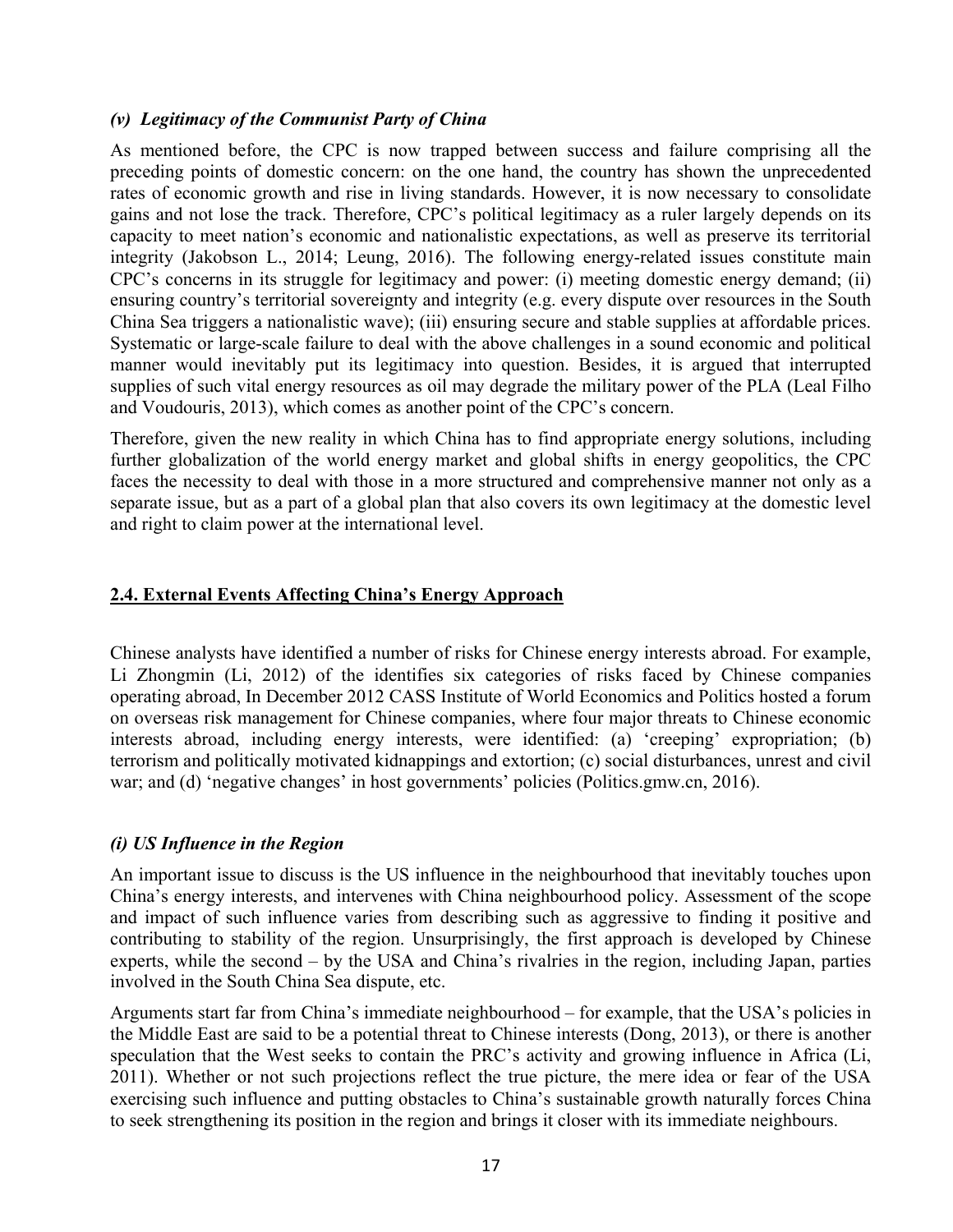Opinions regarding the role of the US directly in China's neighbourhood go to the extremity. While Western experts underline the importance of the USA in ensuring stability, peace and cooperation in the region, Chinese scholars are quite skeptical in this respect. From their perspective, the USA seeks to strengthen its presence in the East and Central Asia, as well as in the Middle East, in order to limit China's authority, which adversely affects energy cooperation at the political level (Ciis.org.cn, 2016). According to the latest announcements covered by the media, recently Chinese authorities have recognized that a successful peripheral policy is needed because the US will almost certainly try and block China's rise, so the latter needs to rally support to counterbalance the pressure (Chinadaily.com.cn, 2016).

Another point of concern for China is the USA's continuous and comprehensive partnership in the field of security, which only seems to get stronger. In March 2016 the Bureau of East Asian and Pacific Affairs of the US Department of State announced that "the U.S.-Japan Alliance is the cornerstone of U.S. security interests in Asia and is fundamental to regional stability and prosperity" (U.S. Department of State, 2016). Obviously, this gives rise to new waves of distrust towards the USA and Japan, and affects the prospects of cooperation.

Another Chinese energy concern in the neighbourhood related to the USA is that in case of conflict with Taiwan, the US would intervene which might affect safe delivery of oil to China through long sea lines of communication (Minoura, 2011). U.S. attempt to contain China, as well as to support the US in the event of a clash with China over Taiwan (Valencia, 2007). At the same time, despite the seemingly unimportant issue, the East China dispute also is of interest to the USA, for the two of three parties involved represent the US strategic partners, i.e. Japan and Taiwan.

In general, Chinese territorial claims indeed imply a direct collision with some of the closest allies of the US in the region, such as Japan, the Philippines and South Korea (Bendini, 2016), so such US involvement has far more reaching consequences than just a clash of two global powers.

Chinese experts are also debating the question of the USA's so-called "rebalancing to Asia" and US energy independence and its impact on the security of Chinese energy interests (Duchâtel, Bräuner and Hang, 2016). Dong Xiucheng, a Professor at China Petroleum University, warns that the USA's long-term decreased reliance on oil and gas from the Middle East may leave it with insufficient motivation to safeguard local oil and gas production sites and maritime transportation routes that also lead to East Asia (Dong, 2013). This might affect Chinese energy interests by leading to long-term chaos in the Middle East and by prolonging the currently high oil and gas prices in East Asia.

One of the main areas of the US involvement remains the South China Sea region, where, along with India, Japan, Australia and the European Union, it is said to see its role as a mediator in determining the role of international law and institutions in order to tilt the balance of behavior (Rogers, 2003). However, the Chinese's view of the US role is quite different – in April 2016, following Russia's support of direct talks between the countries directly involved in the dispute, Wu Shicun, president of the National Institute for South China Sea Studies said that the Philippines and Western supporters, including the USA, are attempting to force China into a corner (People's Daily Online, 2016).

On the other hand, the new trends in the globalized world give rise to new potential areas of cooperation. During a meeting with Minister Wang Yi, Secretary Kerry stated there was "an important progress on a range of global issues [between China and the USA], including a landmark agreement on climate change in Paris" (U.S. Department of State, 2016).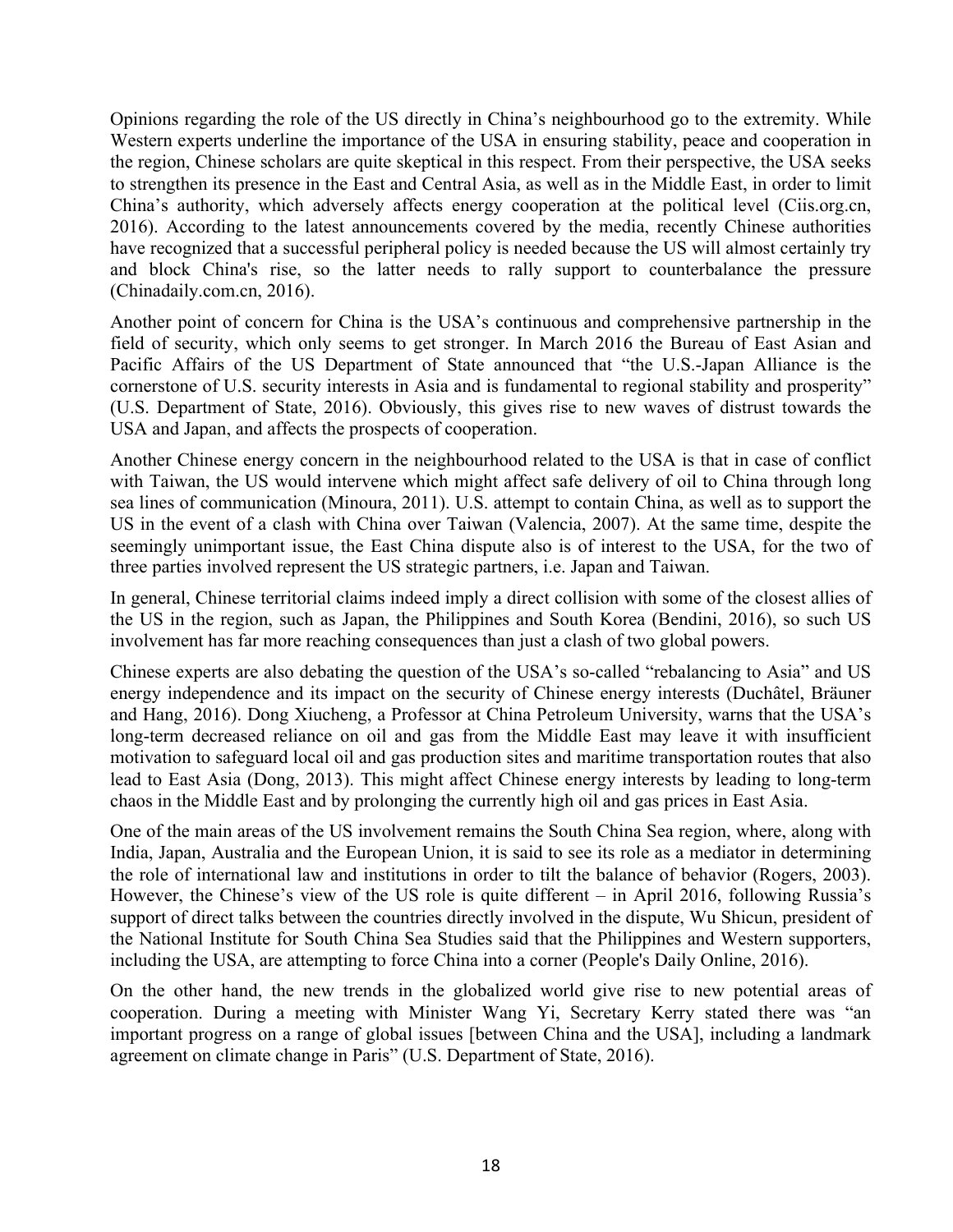As already discussed above, the year of 2016 has been marked by an unprecedented cooperation between China and the USA in the field of climate change, since the two countries "have started realising the long-term economic benefits and strategic advantages of addressing the environmental crisis" (Bendini, 2016), and adopted a Joint Statement on Climate Change in November 2014 (The White House, 2014). However, the positive effect of cooperation between the countries should also be questioned from the realist point of view as such would result in developing unwanted levers of pressure from each side. In other words, should one of the parties be deemed not to comply with its obligations or otherwise to behave in a deviating or ambiguous way, another one would use this tool to make pressure and gain more influence.

Summing up the above, the following patterns of the US influence in the region should be formulated:

- (i) The US influence in other regions of energy importance, including the Middle East and Africa, not only forces China to be on the guard, but also naturally brings it closer to its neighbours;
- (ii) China is much concerned about the in-depth level of cooperation between the USA and China's old rivalries in the region (first of all, Japan) which makes it seek allies elsewhere;
- (iii) Despite joint attempts to cooperate in the field of climate change, the two countries would rather use this as a political tool, either for their own benefit, or to the worse of the opponent.

#### *(ii) Instability in the Middle East Instability and the Rise of Iran*

In the recent history China has been dependent on Middle East energy supplies considering the region to be relatively safe in the absence of direct political clashes and interests overlaps. However, the Arab spring and uprisings in the area have largely affected the China's approach to securing its energy supplies.

These numbers will increase as a result of Chinese state energy companies' investments in Iraq and Iran, and as the burgeoning relationship with Saudi Arabia develops. Should that supply be disrupted due to regional insecurity, China's vital interests would be severely affected (Saab, 2016).

On the other hand, some suggest that the importance of hydrocarbon resources in the East China Sea should not be underestimated for the both countries, as they want to reduce their high dependence for energy on the Middle East (Drifte, 2008).

Sudan and South Sudan became significant oil exporters to China until production was shut in at the beginning of 2012, following political conflicts between the two African nations over their oil resources. As the production returned, China resumed a reduced level of imports. The ensuing shut-in of some of Libya's oil production since political uprisings in 2011 has also affected oil exports to China. Historically, Iran was China's third largest source of crude oil importers until 2012, when Russia surpassed it. Following US and EU sanctions on Iranian crude oil sales resulting from disagreements on Iran's nuclear program, China reduced its average annual oil import levels from Iran to maintain diplomatic ties with the US and Europe.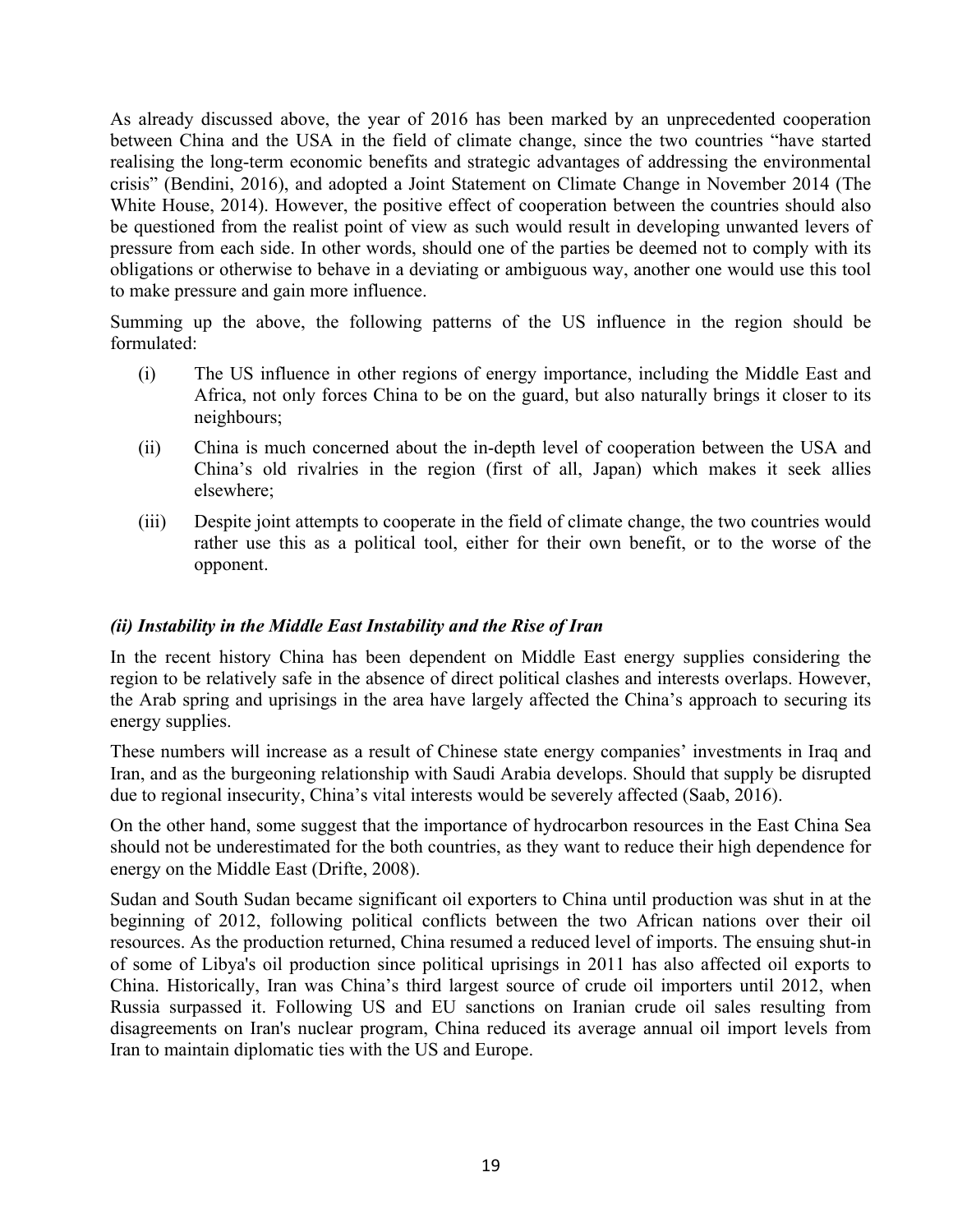## **2.5. Conclusions for Chapter 2**

To sum up, one can highlight the following main trends and driving forces of the current Chinese energy policy:

- the energy trade and investments are an integral part and the key element of the China's "peaceful rise" and further economic development;
- China's energy needs are driven not only by conventional trade but also by security of supply considerations which includes regional conflicts (e.g. territorial disputes in the the South China Sea and the East China Sea), global powers involvement, and defence considerations;
- some of issues, though viewed by China as completely internal, still bring international consequences to the table, and directly affect the energy sphere (including the Xinjiang province issue);
- traditional partners in the energy field are going through various political and economical crises which pushes China to seek to diversify the sources of energy imports in order to create a safety net for the future;
- the US influence and the Middle East instability in the region bring China closer to its neighbours, particularly in the field of energy.

## **III. CHINA'S ENERGY RELATIONS WITH RUSSIA, CENTRAL AND EAST ASIA**

Russia and Central Asia countries gain more weight as part of China's energy policy in the view of geopolitical and economic factors. While Russia sees China as a major purchaser of energy resources and an important investor in its energy projects, Central Asia countries seek to diversify their energy sales and become less dependent economically, as well as attract Chinese investments to develop their energy projects which still lack finance and technologies. At the same time, China's eastern neighbor Japan shows more reluctance in cooperating due to historical controversies between the two, and the East China Sea issue seems only to heat up their debates, even though the general picture is not that hopeless.

## **3.1. Sino-Russian Relations in the Field on Energy**

Now, politico-energy cooperation between China and Russia is booming. Recent developments in the energy field have also significantly contributed to the general optimism in further strategic alliance. Interestingly, just few years before the prospects of their cooperation were quite pessimistic (Itoh, 2007) – in 2011 the two countries were said to be doomed to remain pragmatic "partners of convenience", the foundation of their military and energy relationship to erode, and Russia's significance to China to continue to diminish (Jakobson et al., 2011). However, the last decade's events proved this assumption wrong, or at least, underestimating the power of global trends that may bring Russia and China close, no matter how strong their real controversies are.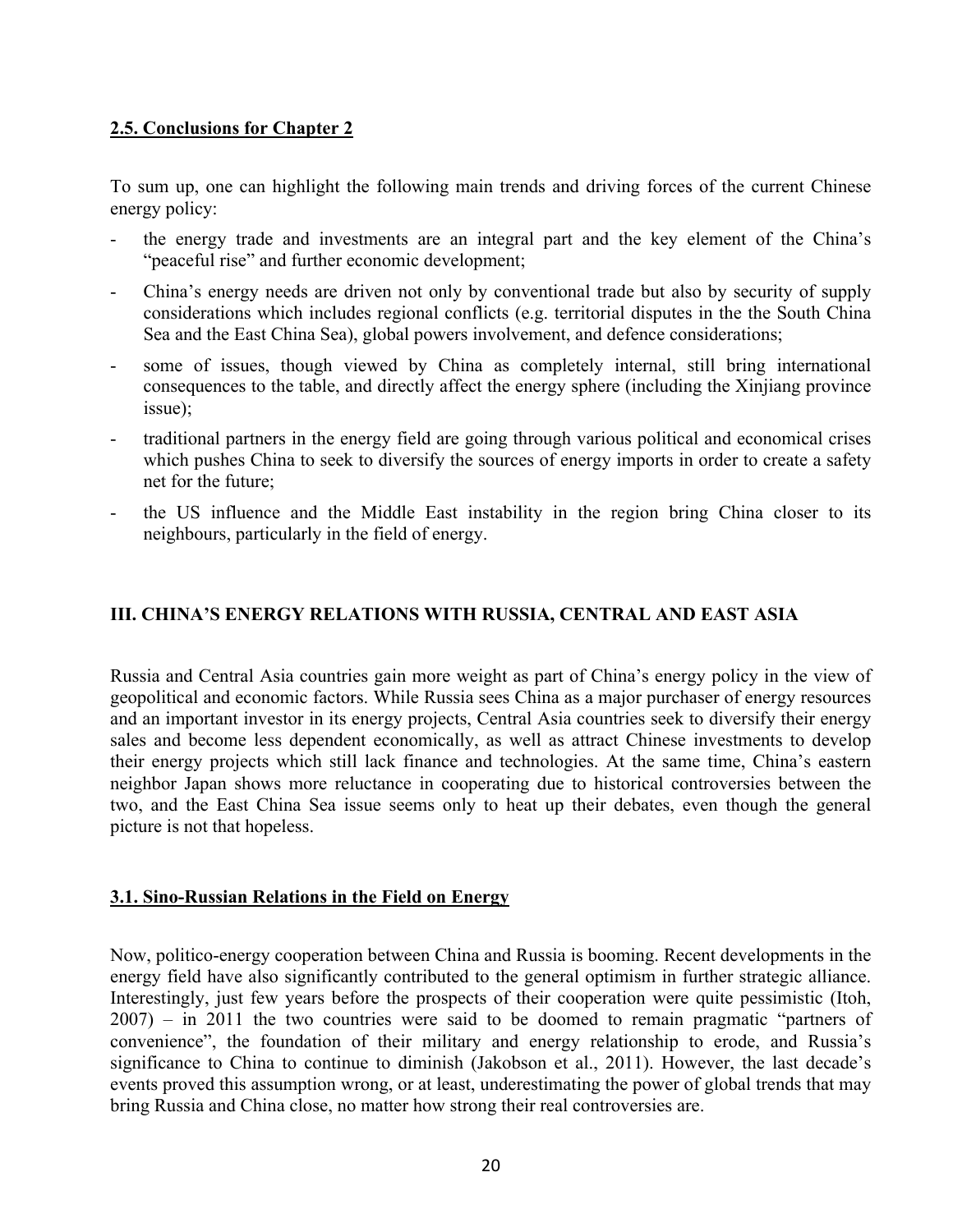To start with, sanctions against Russia and its following economic recession caused by the conflict in Ukraine have even more stimulated both parties to enhance their cooperation at the most comprehensive level. Despite the fact that Western experts are nevertheless critical about the future of Sino-Russian political and commercial venture, Russian and Chinese politicians and scholars seem very confident in this regard, and the level of academic and political contributions from each side is at its (Ciis.org.cn, 2016). X. Yishan, director for the center of energy studies at the Chinese Foreign Ministry, said at the Russia-Asia Energy Summit 2015 that energy cooperation between the two reached strategic level, and is now not limited to the simple export/import formula but has shifted to a higher level which includes supplies of technologies, research, issuance of loans etc. Such favourable background is perfectly fitting the environment of mutual (though some would say forced) trust between two governments, and consequently, contributes greatly to investment attractiveness. During their meeting in March 2016, Foreign Minister Wang Yi and Foreign Minister Sergey Lavrov confirmed that both countries are working together to promote "bilateral development strategies as well as the OBOR initiative and the Eurasian Economic Union, and to actively push large-scale strategic cooperation projects such as natural gas pipeline" (Fmprc.gov.cn, 2016).

Seemingly, both Russia and China are interested in strengthening their ties even by price of certain interdependence – since their interests overlap only in relatively safe areas (e.g. influence in Central Asia), they might want to create a "counter-Western" alliance with a commerce-energy-technologies pivot generating the base for greater geopolitical developments. According a fellow of the China Institute of International Studies, energy cooperation, including infrastructure projects, between Russia and China tie up their mutual interests and deeply change the energy dimension of Eurasia, as well as the global geopolitical image. He also develops an idea that Russian and Chinese interests do not overlap, since China does not seek to dominate in the Central Asia and it also benefits from the security and stability in the region, however, this assumption should be treated as an optimistic exaggeration. Indeed, Russia and China will benefit more from cooperation than confrontation in Central Asia, but at the same time their proactivity in the Central Asia (e.g., in Kazakhstan) clearly demonstrates that competition exists and will continue, with the energy axis at its top. At the same time, as will be shown in the next section of this paper, domination in Central Asia is crucial for both countries, however, their opposite borders (i.e. Russian border with European countries and Chinese borders at East and South) give more grounds for their governments to be worried. Therefore, even recognising the existence of overlapping, and to certain extent conflicting, interests of Russia and China one should still admit that this reminds more of healthy competition than struggle, at least as compared to the aforementioned situation at their opposite borders.

Another point of energy cooperation with Russia is the joint development of natural resources and infrastructural projects in the Arctic. Great importance to this issue is now attached in China, which sees its potential not as an importer of oil and gas from this region, but as a full-standing partner directly involved into the related development projects that are designed to improve its energy security (Siis.org.cn, 2015). However, there is no room for a more fundamental research in this issue given its specific historical background and the pending legal status of the Arctic fields, so it seems to deserve becoming subject to a separate research, and thus is not discussed in this paper.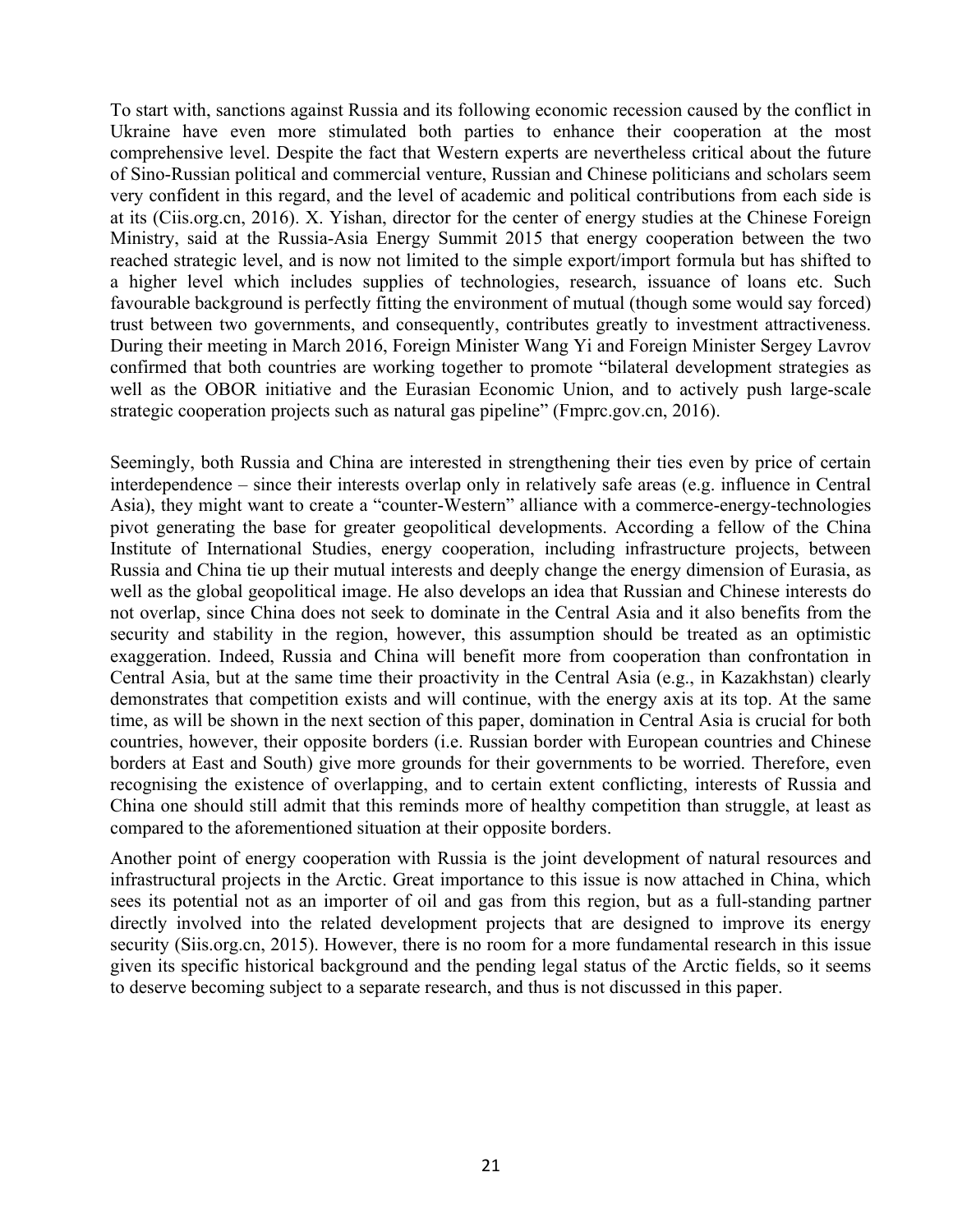In general, Russia and China have more to share than to divide for the following reasons:

- (i) both countries seem to be pariahs for the rest of the world, each heavily criticised at its own level (Russia for its alleged aggression towards Ukraine and Eastern borders policy, and China for alleged violations of human rights, environment pollutions etc.);
- (ii) each country, to greater or lesser extent, confronts the US guiding principle of a unipolar world, which itself is a serious trigger of their cooperation (it is enough to mention China's historical support of Russia's position in the UN General Assembly that shows the two countries' general mutual tolerance at a global level);
- (iii) both seem "perfectly matched in the energy sphere considering their geographic proximity and near perfect supply and demand complementarity" (Jakobson et al., 2011);

Several oil and gas deals have been signed with Russia in the past few years, including two loan-foroil deals amounting to \$50 billion, signaling China's move to diversify its energy supply. SNPC and Russia's Rosneft formed a joint venture with 49% owned by CNPC to develop Russia's East Siberian oil fields. These agreements signal the growing energy ties between the neighbouring countries and China's interest in gaining more access to Russian oil.

The famous deal of 2014 on constructing "the Power of Siberia" connecting Russian natural-gas fields and China speak for itself: the energy cooperation between two countries - one locked up with sanctions and going through tensions with the EU as its traditional customer, another stuck in the energy dilemma - brings them close more than ever before. Despite quite pessimistic prognoses as regards the deadlines and feasibility of the project which has often been presented as non-profitable for Russia, the latest updates prove the opposite, and the project is on its way – feasibility report pertaining to the eastern route gas pipeline has been completed and key parts of the solution have been identified (Xinhua Finance Agency, 2016).

Recently Russia's lower house of parliament, the state Duma, ratified the agreement pertaining to China's Silk Road Fund's purchase of 9.9 percent of shares of Yamal LNG from Novatek (Naturalgasasia.com, 2016).

These deals are said to be just a part of the wider energy cooperation. As Shi Ze rightfully observes, "China-Russia energy cooperation covers different areas such as oil and gas, electric power, coal, nuclear energy and new energy". Needless to say, such close ties both bring their benefits and complications to both countries. Russia, on its side, benefits from the opportunity to gain its share on a lucrative Chinese market making up for the uncertainties at its Western border, while China seeks to ally with a reliable energy producer which proximity allows to construct direct infrastructure along with developing alternative sources of energy. At the same time, both countries might experience a growing level of interdependence, as for geopolitical reasons they somehow find themselves in certain isolation. Another concern is potential struggle for domination in Central Asia, though this now seems to be the least one for both given the general global background.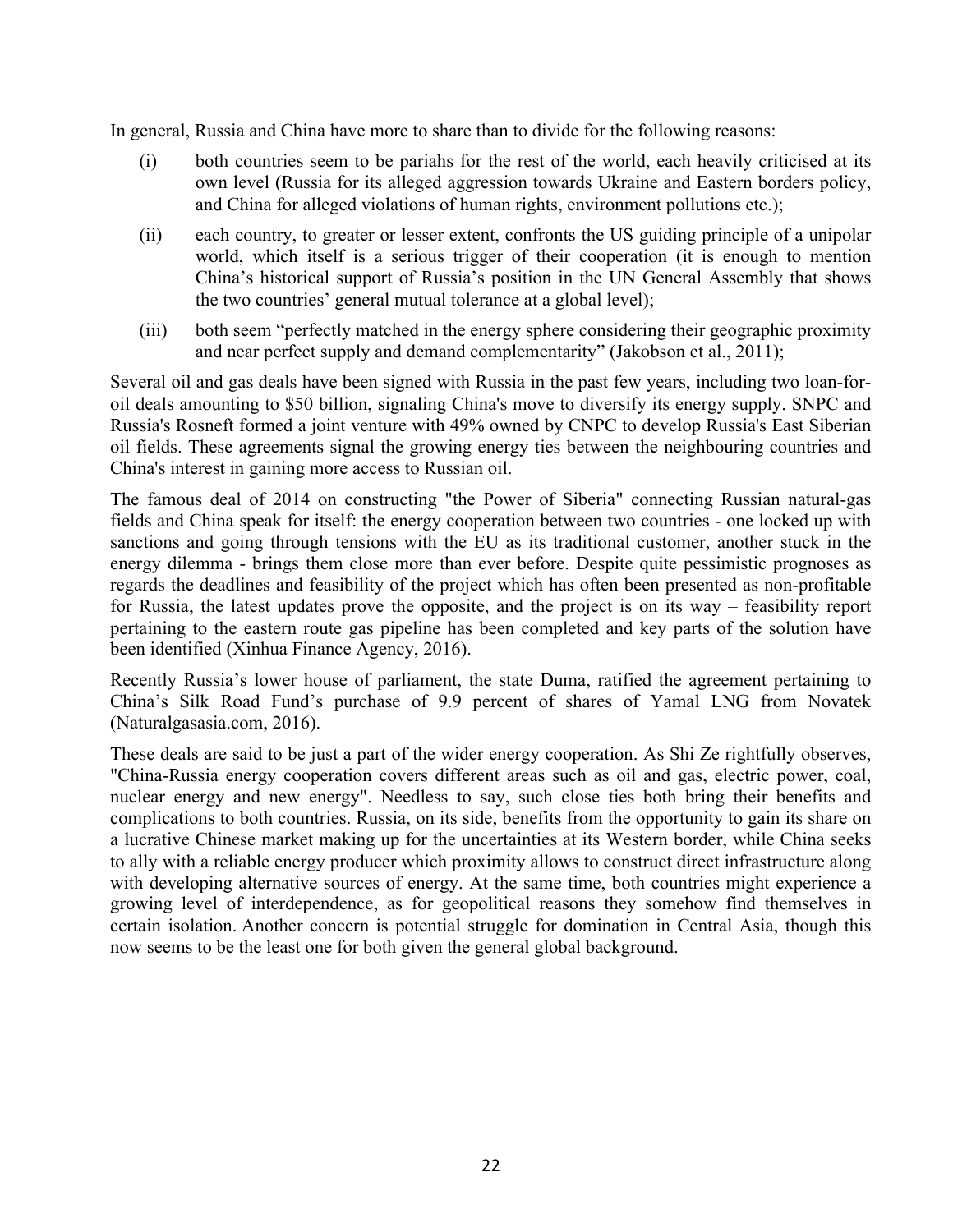## **3.2. China's energy relations with Kazakhstan and Turkmenistan**

## *(i) General Background and Remarks*

In the last two decades the China-Central Asia cooperation in the energy field has been emerging at a quick pace, such initiative first led by commercial players (spearheaded by CNPC) and then endorsed at a governmental level. Since then, the construction of the China-Central Asia pipeline connecting the Caspian Turkmen and Kazakh coast up to Hong Kong and Shanghai and transporting up to 40 billion cubic meters of natural gas was completed (Álvarez, 2015).

It is rightfully argued that the interests of the two sides (China and the Central Asian states) were very clear: to Beijing, the development of mid-stream infrastructure represented an alternative to mitigate the dependence of the country on the Malacca Strait, and supplies from Middle Eastern and African countries<sup>4</sup>. Additionally, it would increase the security of natural gas supplies to the wealthy coastal provinces, which are increasingly dependent on this particular hydrocarbon<sup>5</sup>. To the Central Asian governments, the gas pipeline to China came as the cornerstone of a strategy to reduce Russian influence on their energy sectors and improve their economy benefiting from generous investments.

Chinese direct investments to the Central Asia countries are now among the largest with its interest to Central Asia states growing, the figures speaking for themselves – at the end of 2014 China invested only \$3,4 billion to Russia, which was almost 7 times less as compared to Kazakhstan (Lisovolik and Vinokurov, 2016). Therefore, this cooperation allows China killing two birds with a stone, namely, to ensure low-cost and stable supplies from a neighbouring country along with reserving some room for a manoeuvre in case of rising tensions at its Eastern and Southern borders. In other words, such policy reduces the dependence on the political situation.

Mainstream Chinese analysts view Kazakhstan and Turkmenistan – the two countries hosting China's largest energy interests in the region – as politically stable (Duchâtel, Bräuner and Hang, 2016). The analysis of their relations with China is given below, which is without prejudice to other Central Asian countries that are relevant, including Uzbekistan, Tajikistan and Kyrgyzstan<sup>6</sup>. However, due to the limits of this paper only Kazakhstan and Turkmenistan examples, being the major ones, are described.

## *(ii) Relations with Kazakhstan*

Kazakhstan now gains weight in the eyes of Chinese politicians as a stable, reliable and relatively politically impartial party (at least it does not compete with China and does not pose a real threat to it from political point of view). This makes Kazakhstan a much desired energy partner, and China has been using its potential to its great benefit.

 $\frac{4 \text{ Ibid}}{4 \text{ Ibid}}$  $<sup>4</sup>$  Ibid.</sup>

<sup>5</sup> Ibid.

 $6$  For example, in 2013 China and Uzbekistan agreed on deepening energy cooperation, including operation of the China-Uzbekistan gas pipeline and cooperation in the field of natural gas processing, oil shale development and renewable energy (News.xinhuanet.com, 2016). Also in 2013 China and Turkmenistan launched the Galkynysh gas field, and the PRC financed high-voltage power lines (European Council on Foreign Relations, 2014).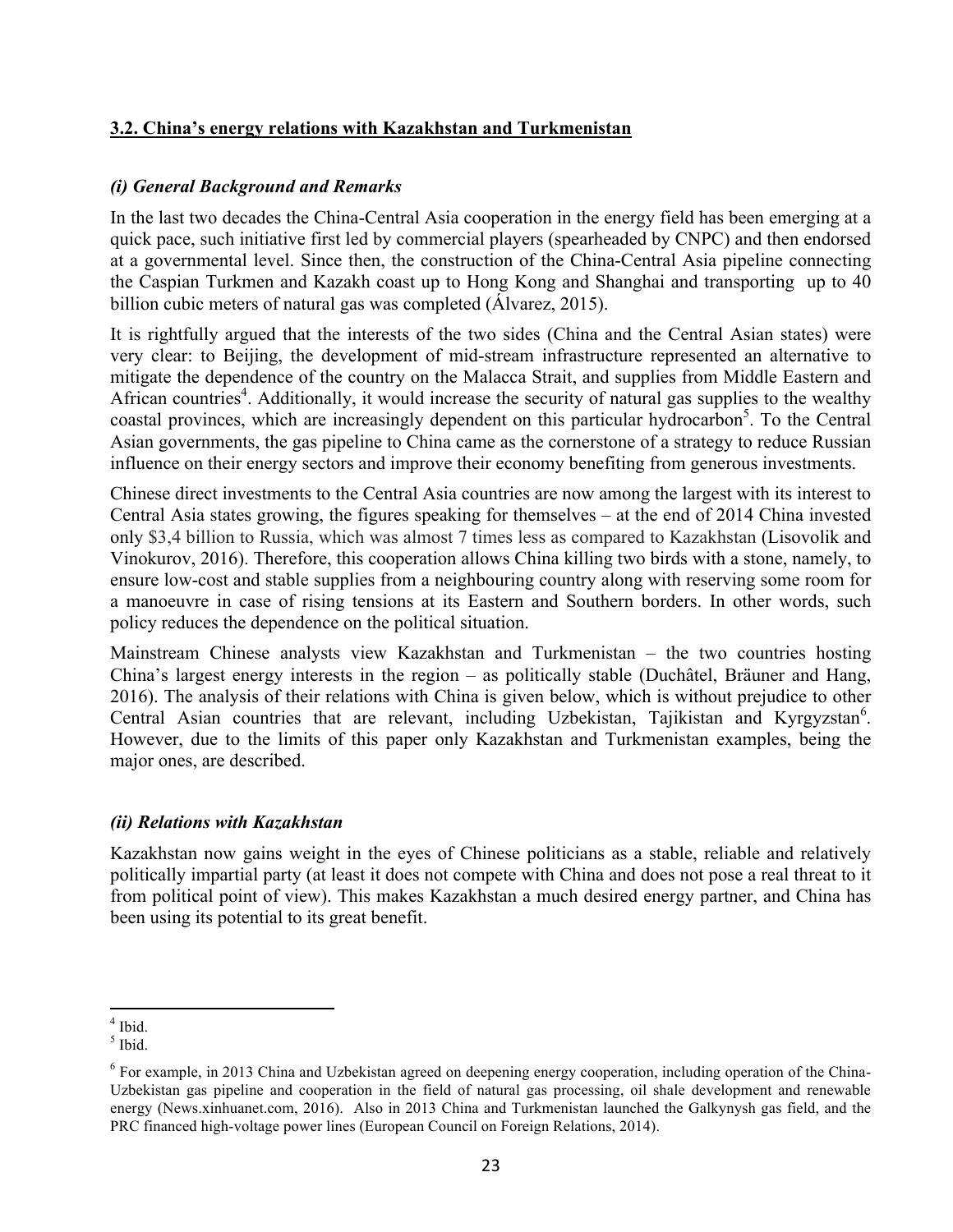Following a series of commercial transactions that took place from 1997 to 2009, Chinese companies acquired a significant share in Kazakh upstream oil and gas enterprises, in parallel with developing infrastructure projects (e.g. the Kazakhstan-China oil pipeline project led by CNPC and Kazakh KazMunaiGaz). There were also major deals in the field of nuclear energy including the uranium production agreement and joint nuclear fuel production agreement reached between two countries in 2004, followed by endorsement of a strategic cooperation agreement in 2011. In 2010 the share of Chinese companies in the Kazakh oil market was equal to 21.5%, 90% of those owned by CNPC. Jointly these developments successfully triggered further bilateral cooperation in the energy field, now also motivated by geopolitical considerations as well.

As rightfully noted, the Central Asian territory can be considered a keystone in Beijing's energy security strategy, where specifically the geological similarities between the western Chinese basins and Kazakh oil fields and related direct investment opportunities represent a crucial economic interest for China (Álvarez, 2015).

As shown above, China-Kazakhstan energy partnership history is quite solid. Historically though, the Chinese interest in Kazakhstan as a natural resources supplier "was driven mainly by the corporate activities of CNPC rather than by a conscious and formal diplomatic strategy" (Ibid<sup>)</sup>, as there were other crucial points on its international agenda such as counter-terrorism and border security. However, this relationship gradually developed into a full-standing international politics issue, as confirmed by numerous official visits by the PRC government to Kazakhstan. As discussed previously, the underlying reason is not purely the lack of natural resources and hydrocarbons itself – this is also the question of China's dependence on the instability related to Malacca Strait imports, as well as to supplies from Middle Eastern and African countries (Suleimen, 2014).

This interest is mutual: Kazakhstan also needs China as a consequence of the decrease in oil prices and the echo of the sanctions regime affecting Russia. Therefore, Chinese investments are more than welcome to drive Kazakhstan out of crisis. Regionally, from Chinese perspective the turn to Kazakhstan was clearly intended to show that the PRC has alternatives besides Russia in Asia (Currier and Dorraj, 2011).

A majority of Chinese analysts are optimistic that the potential political risks to Chinese energy interests in Kazakhstan are minimal. They point to the absence of ethnic conflict in the country and to the "wise policies" of the current Kazakh President, Nursultan Nazarbayev (Duchâtel, Bräuner and Hang, 2016). Much of the anger is directed at the perceived Chinese "takeover" of Kazakh resources.

At the same time, one should admit that Chinese geopolitical efforts in the region are to certain extent hampered by the fact that the PRC is competing with Russia in the region, while the latter's cooperation in the energy field is also important. Kazakhstan, in its turn, welcomes the Chinese capital and involvement in order to counterbalance the dominant influence of Russia in Kazakh energy sector (Yenikeyeff, 2008).

According to Usen Suleimen, ambassador-at-large of the Kazakh Ministry of Foreign Affairs, there are the following rationales that drive China-Kazakhstan energy relations:

- (i) energy rationale based on the simple fact that China needs to import energy for development and Kazakhstan needs to export energy to maintain its economic growth;
- (ii) geopolitical rationale, as the energy rationale itself is not enough to justify certain forms of energy cooperation;
- (iii) broader bilateral cooperation, with the Kazakhstan-China trade turnover increase from \$1,557 million in 2000 to \$25,113 million in 2012 (Suleimen, 2014).

The above said can be fully agreed with, however, we argue that more emphasis should be made on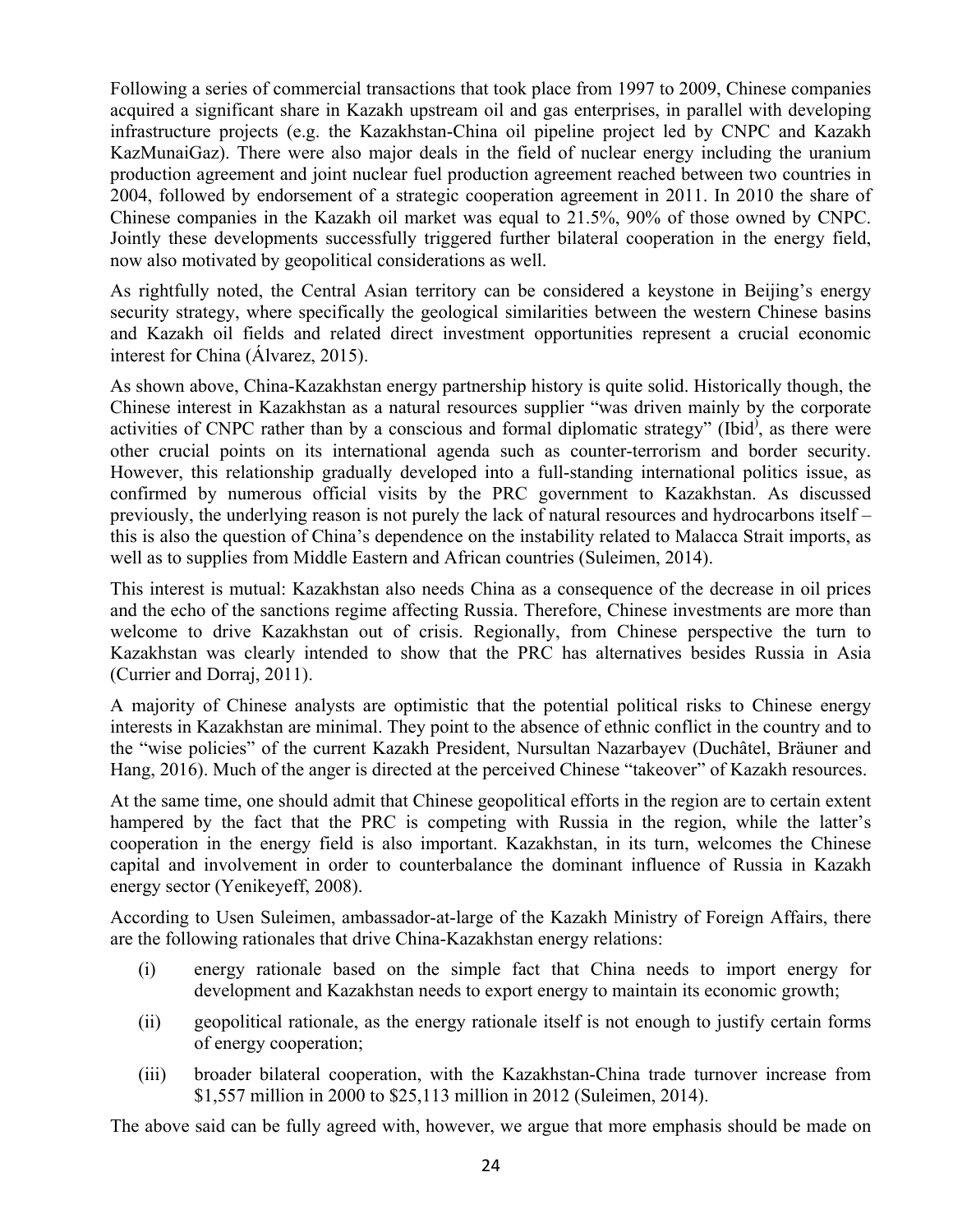increasing concerns regarding China's energy security which is something that stands beyond the above described traditional trade formula. More precisely, the two countries cooperation directly fits China's need to pacify and develop Xinjiang province, as well as to reduce its dependence on the Malacca Strait.

In the view of the above, the following features of Sino-Kazakh cooperation can be pointed out:

- (i) Kazakhstan is one of cornerstones in building China's energy security, as it is a reliable direct exporter from a politically secure direction, and both countries are not in direct competition in the region.
- (ii) The both sides mutually benefit from energy cooperation  $-$  (i) China is a huge market with high demand, and it is ready to invest into Kazakhstan, while (ii) Kazakhstan is an energyrich country and a politically reliable partner.

## *(iii) Relations with Turkmenistan*

Turkmenistan is an important country for Beijing within the energy context. After peaceful transition of power in the country to President Gurbanguly Berdimuhamedov Turkmenistan has continued showing interest in energy cooperation with China. However, there are two parallel, and to some extent opposite, vectors in which Turkmenistan's energy policy develops.

One the one hand, China is lucrative market for Turkmenistan which is especially significant for the PRC for its possession of huge natural gas resources – the country's need to diversify its exports and Beijing's search for alternative gas supplies in order to meet its growing gas demand has brought these two countries together (Hazar Strateji Enstitüsü, 2016). Recently, this cooperation seems to have strengthened –Turkmenistan delivered 10.6 billion cubic meters of natural gas to China in the first quarter of 2016 which increased the volumes of supplies by one third, as compare to the same period of 2015, which is said to reflect the decrease in Russian imports from Turkmenistan which have been stopped completely (Naturalgaseurope.com, 2016).

On the other hand, however, worsening relations with Russia gives an incentive to Turkmenistan to diversify its supplies and rethink its foreign policy in general, and energy strategy in particular. The top direction is the EU which, in the view of sanctions against Russia, has turned its eye on Turkmenistan as an energy partner<sup>7</sup>. Most probably, after the EU has revised its energy strategy and recognized the strategic importance of the Southern Gas Corridor (EurActiv.com, 2015) it would remain Turkmens' priority for future energy cooperation. Besides, recent deals between Russia and China demonstrate their strategic interest in each other, not limited to energy issues, and therefore, under otherwise equal conditions Turkmenistan would always prefer the EU to China.

For China, in its turn, Turkmenistan is also not the top-priority in the neighbourhood, as there are other sufficient sources of energy supplies. However, from the standpoint of diversification and energy security this country is definitely on the Chinese energy agenda, as (i) Turkmen gas still serves as an alternative route of supplies, and (ii) there is always room for deeper cooperation to back-up relations with other Central Asian countries and Russia in case there are any political shifts in the region.

<sup>&</sup>lt;sup>7</sup> Gas talks between the EU and Turkmenistan have a long history though – it is enough to mention Memorandum of Understanding and Cooperation in the field of energy between Turkmenistan and the European Union of 2008, and Declaration on the development of cooperation in the field of energy between Turkmenistan, the Republic of Azerbaijan, the Republic of Turkey and the European Union.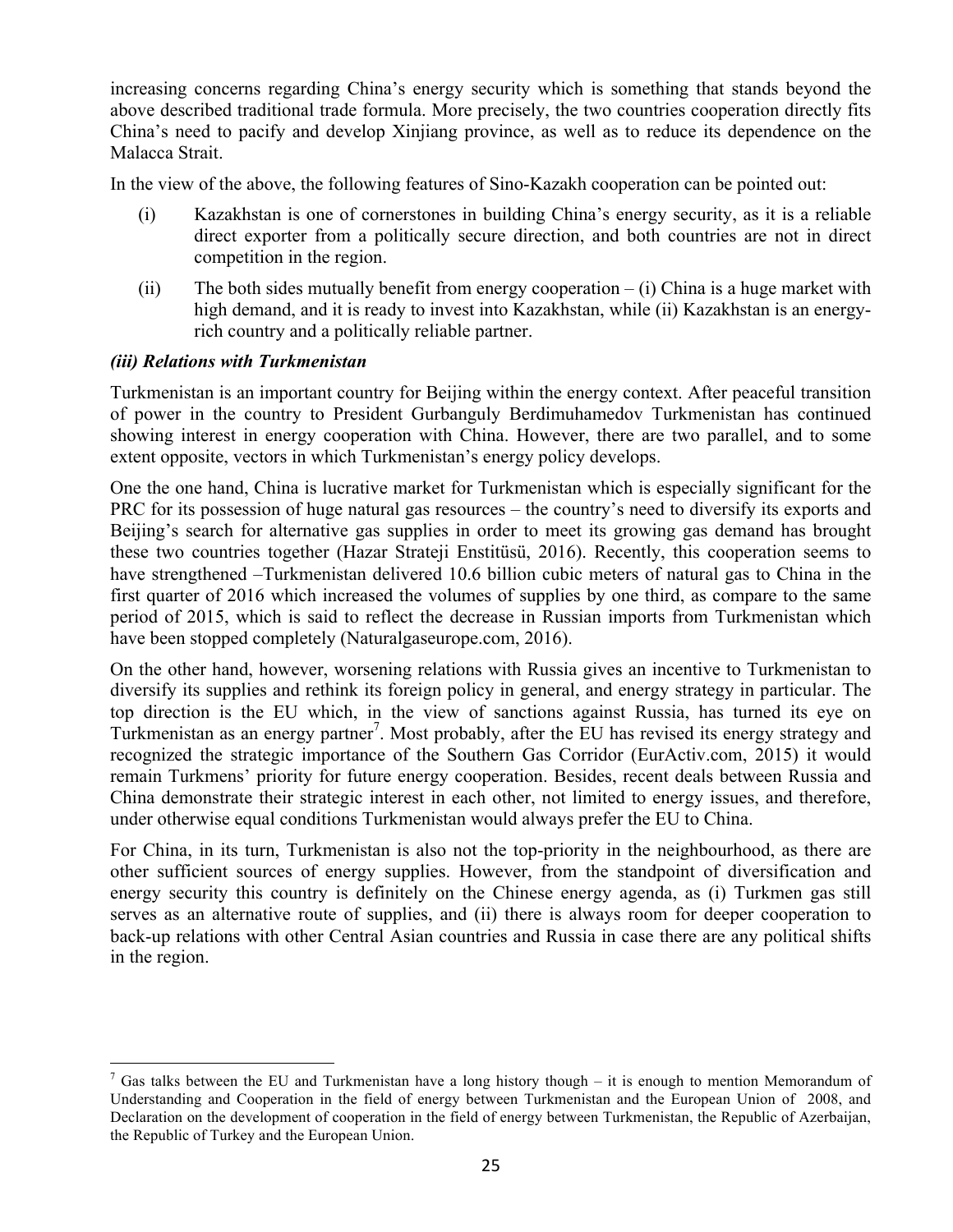#### **3.3. Energy Relations with Japan**

From the standpoint of energy geopolitics Japan, probably, is the unique example of a neighbour whose general geopolitical relations vis-a-vis China, and vice versa, adversely affect their energy cooperation. This is both due to historical reasons and to the circumstances under which the balance of power in the region is ensured. Another important factor not to be excluded for the background of Sino-Japanese relations is the U.S. active presence in the region and their strong alignment with Japan.

One may fully agree with the assumption that it is rather political and strategic concerns that drive Sino-Japanese energy competition than pure economic interests (Liao, 2006). As J. Xuanli Liao notes, in contrast to a popular belief that "the essence of energy security is to ensure sufficient energy supply at a stable energy price, the Sino-Japanese energy relationship has presented a more complicated case, fraught with a great deal of politics" (Liao, 2008).

At the same time, the paradox is that the low level of China and Japan energy interdependence is, on the other hand, unlikely to lead to escalation of their relations for energy reasons alone, which might explain the relative success in Sino-Japanese energy cooperation, or at least manageability of their mutual energy agenda. Another side of the coin is that apart from occasional clashes that happen between the two neighbours in the maritime and military fields, the roots of their mutual hostility are grounded at a much deeper historical and cultural levels. Therefore, governments of China and Japan sometimes may find it difficult to compromise at risk of being blamed of making unnecessary concessions to another, and since they are not dependent on each other's energy resources, the energy politics is often sacrificed to broader political goals.

There are two points where China and Japan's energy interests overlap: (i) the minor one is contesting over Russian oil in Siberia and (ii) the major one is the dispute over gas exploration in the East China Sea.

As regards the Russia-China-Japan triangle, both China and Japan seek cooperating with Russia in the energy field, and they are bound to compete, as from point of view of financing it is unreasonable to create double infrastructure to each country. Here, China has better chances than Japan, since in the last decade its relations with Russia reached the level of strategic cooperation, while Russia and Japan still have many points of difference from geopolitical perspective. For China and Japan, though, this still generates another concern, given that general relations between the two are not always smooth. Besides, it is rightfully observed that from the neorealist viewpoint, states seek to maximize relative gains rather than absolute gains, states view energy security as a zero-sum game, and thus whenever Japan or China concludes an energy deal with a supplier, it would be seen as a gain for that country at a loss of the other country (Waltz, 1979; Minoura, 2011), and this in particular is applicable to the said triangle.

It is also noted that when it concerns China-Japan relations, "realists tend to only focus on the competitive dynamics, whereas liberals tend to only emphasize the cooperative dynamics" (Minoura, 2011). However, it should be admitted that the cooperative dynamics is rather forced than desired, while the competition is almost everywhere, as in each area the two countries need to define their role both as players at a regional and international level. It is therefore an intriguing question whether peaceful and cooperative approach on behalf of China, coupled with its strengthened economy and security, will go in line with Japan's security concerns. On the contrary, it would be logical that Japan would only be interested in any cooperation that also allows constraining China's economic growth to a reasonable extent, so that China's energy security success would not give rise to Japan's energy security concerns.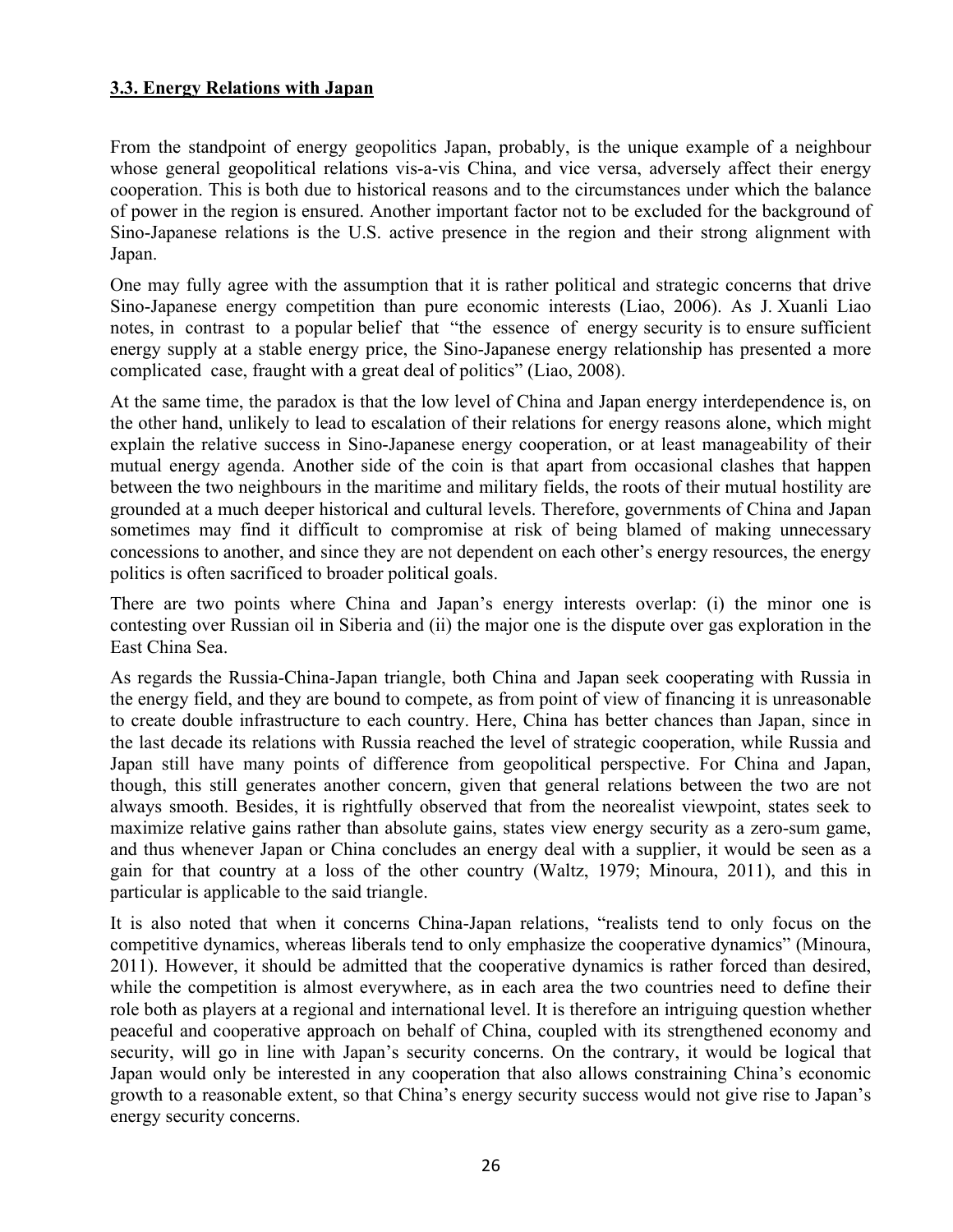In its turn, China would not want to see another rapprochement between Japan and the USA, so the both countries should fully realise that their mutual interest in cooperation does not equals to their interest in mutual benefit. Interestingly, it is argued that "despite the wide range of possible energy relations between China and Japan, in reality, the two sides are unlikely to reach the two extreme ends of the spectrum, total conflict or full cooperation" but would rather stay in the middle range of competition and compromise<sup>8</sup> – an assumption that can be fully agreed with.

However, it cannot be ignored that there is something that China and Japan unequivocally share, that is maintaining stable and reliable global energy market, low-priced resources, diversification and energy security, for both are highly dependent on third parties in satisfying their energy needs. Together with the fact that China is Japan's biggest trade partner, both act on the same side when trying to avoid conflict and developing a joint global energy strategy that would bring them benefits in their shared capacity as importing countries. It is even argued, for example, that Japan should not be much concerned about China's international investment activities in the energy field, as it also indirectly benefits from such (Atsumi, 2007). In its turn, Japan is also important to China both from the economic and political perspective as improving ties between the two significantly contributes to China's image of a "peaceful rise" country and to balancing its relations with the USA (Currier and Dorraj, 2011).

As regards energy aspects of the East China Sea dispute, despite assessment of the natural reserves of the East China Sea varies greatly<sup>9</sup>, their volume is said not to be very significant to either country as compared to their consumption – for China there exist other viable routes from its Western borders, while for Japan delivering resources from this area is said not to be a viable option, whether economically or technically (Manicom, 2011). According to one of the researchers, "if Japan and China were to only focus on economic calculations, these energy competitions should be fast resolved", however, "political and strategic calculations as well as domestic politics get in the way of both sides realizing that the energy resources in question are not worth fighting about" (Minoura, 2011). At the same time, it is also admitted that the two countries would still compete in the energy field, as both rely on the same producers $^{10}$ .

Several rounds of talks on joint exploration in the East China Sea have not resulted in an agreement, and the disputed territorial water amounted to 300,000 square kilometres. In June 2008, China and Japan made public an agreement for joint exploration of gas reserves in the Japan-claimed Chunxiao/Shirakaba field, according to which Japanese companies would invest in the two Chinese oil firms, and the profit would be shared between the participants. However, another accident involving the arrest of the Chinese captain in the disputed waters led to halt of any further development in this direction. Since the agreement was signed in 2009, the countries attempted to develop the gas fields in the area unilaterally. Tensions escalated continuously following the claim over the Senkaku/Diaoyu islands by Japan in 2002, China's installation of a production platform, China's claim to the air space above the islands in 2013 etc. Talks in the end of 2014 were aimed at reducing tensions and improving relations over the territorial claims<sup>11</sup>.

<sup>!!!!!!!!!!!!!!!!!!!!!!!!!!!!!!!!!!!!!!!!!!!!!!!!!!!!!!</sup> <sup>8</sup> <sup>8</sup> Ibid.

 $9$  For example, the US IEA estimated such reserves at 60 to 100 million barrels of oil, the Chinese sources named the figure as high as 70 to 160 billion barrel (US Energy Information Agency, 2012) <sup>10</sup> Ibid.

 $11$  Ibid.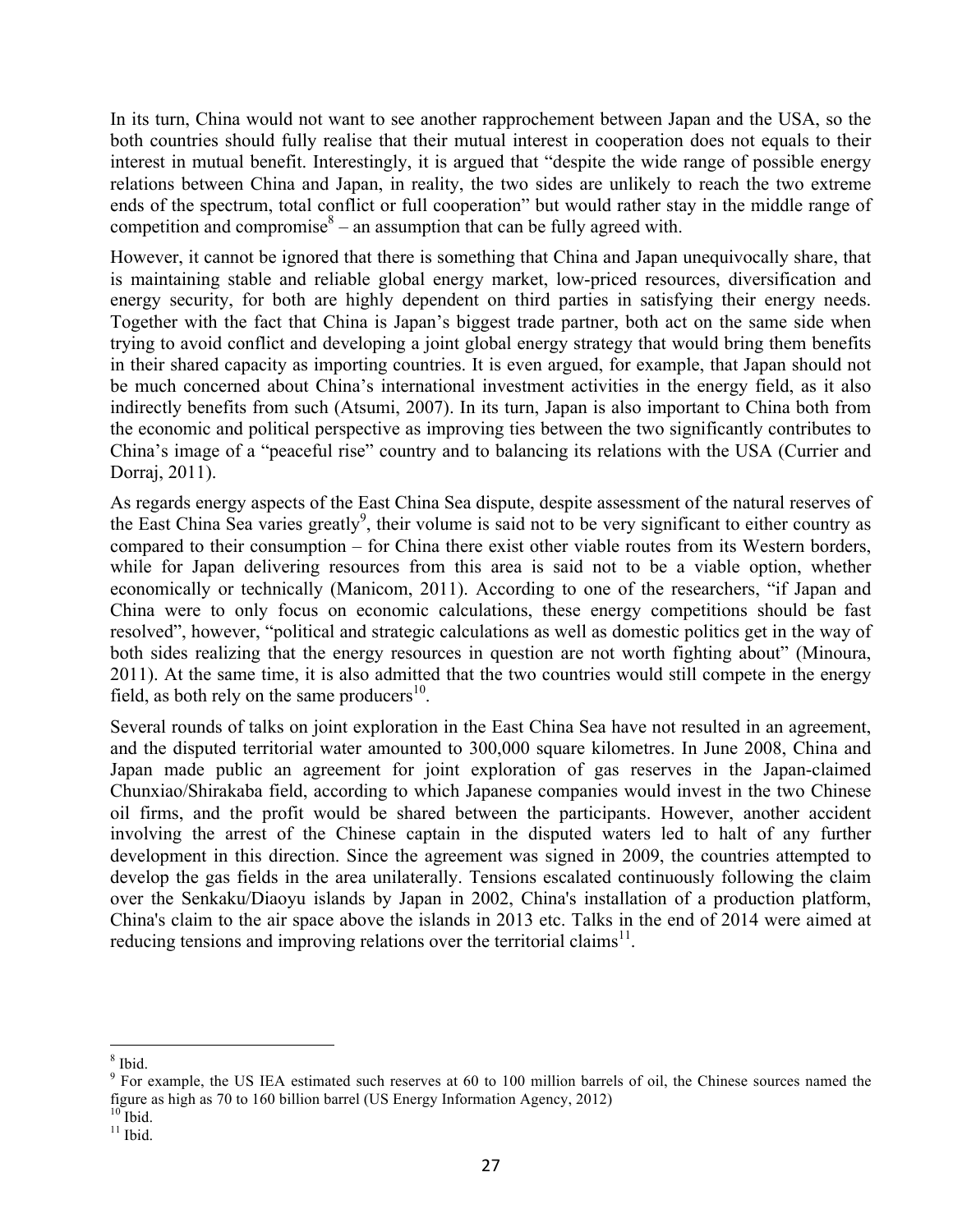Interestingly, the agreement between China and Japan to jointly develop hydrocarbons in their portion of the East China Sea is seen as a positive factor in finding a long-term solution of the problem (Valencia, 2007) – therefore, it could be another energy geopolitics paradox in Sino-Japanese relations, where energy, of course together with other positive moves such as adopting the UNCLOS etc., serves as the basis for peaceful negotiation, rather than creates unnecessary tensions.

The PRC's recurring frictions with states such as Vietnam and the Philippines over maritime territory in the South China Sea have also strengthened the arguments of those in Japan calling for a vigilant and unrelenting position vis-à-vis the East China Sea (Fox, 2011).

#### **3.4. Conclusions for Chapter 3**

Based on the above, the following conclusions can be formulated as regards China's energy policy vis-à-vis Russia, Central Asia and Japan:

- (i) Even though China and Russia are said to be "partners of convenience", their enhanced cooperation in the energy field logically derives from other geopolitical events including Russia's worsening relations with the EU, and China's need to meet its growing demand and to diversify its energy supplies;
- (ii) Central Asia countries, first of all Kazakhstan and Turkmenistan, are one of the toppriorities on China's energy agenda, as their energy wealth, relative political stability, geographic proximity and urge for foreign investment perfectly correspond China's objective to ensure reliable and diversified energy supplies, as well as to strengthen energy security given the existing threats on its other borders;
- (iii) Sino-Japanese energy relations are of unique nature, as they do present the major driver of the countries' mutual relations, as is the case with Central Asia countries, and are rather influenced by the general Sino-Japanese relations, which are not at their best;
- (iv) The paradox of Sino-Japanese energy relations is that there exist competitive and cooperative trends at the same time, and generally unstable political relations do not adversely affect, but on the contrary, provide room for isolated energy cooperation, including in the East China Sea;
- (v) Despite certain confrontation with Japan, in the discussed region China is pursuing quite successful energy policy and develops relations with the respective countries on a bilateral and mutual beneficial basis; at the same time, China also looks into not getting too much dependent on either energy producer in the region due to its need to diversify its energy supplies.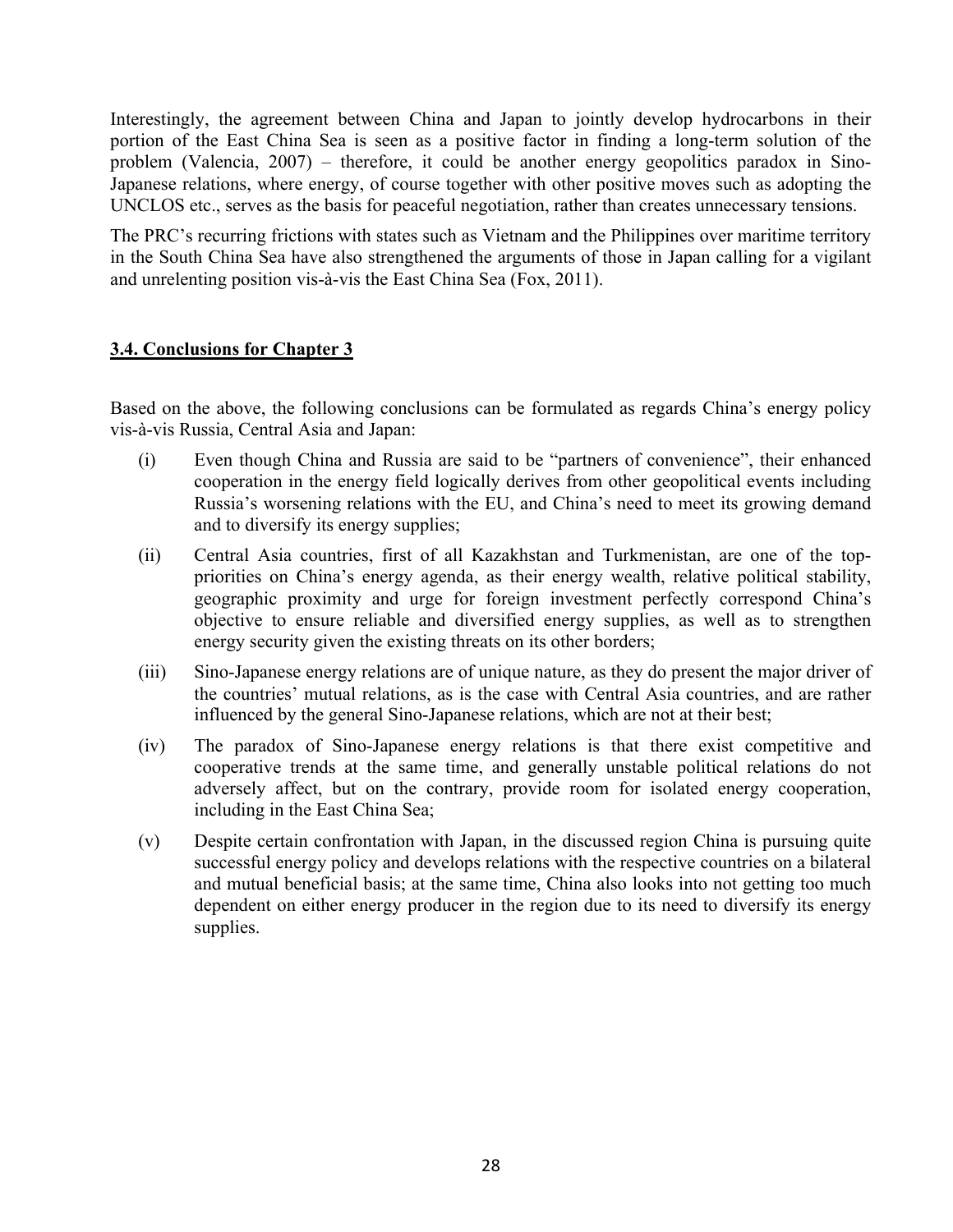#### IV. CHINA'S NEIGHBOURHOOD ENERGY POLICY IN SOUTH AND SOUTH-EAST ASIA

Unlike Central Asia, South and South-East Asia is a problematic region for China's foreign policy, and general complications apply to energy issues as well. There are only few exceptions in the region that favour China including Myanmar. Otherwise, China is literally surrounded by states that have historical collisions with the PRC and confront its dominance in the region.

Another complication is that almost none of the states in the region are producers and exporters of energy to China, and on the contrary, they compete for available resources, whether as purchasers from other countries (such as India), or as developers of regional energy reserves (such as Vietnam, the Philippines).

Below is the analysis of the following countries in the region being in the focus of China's energy policy: India, Mynamar, countries involved in the South China Sea dispute.

#### **4.1. Energy relations with India**

#### *(i) Background to Sino-Indian Energy Relations*

India and China have been historically united and divided by the commonality of their problems such as dense population, border clashes and territorial disputes with neighbours, lack of natural resources and energy, security of energy supplies routes, energy dependence on the Middle East etc. Even though neither country produces or exports energy to another, China and India are still competitors in the field of energy, for their struggle is also boosted by geopolitical considerations and influence in the region. For example, India's "Look East Policy" which, amongst others, seeks to promote the country's interests in the South China Sea energy wealth, overlaps with Chinese aspirations in that region which serves a continuous source of mutual suspicions, exacerbates tensions and might even lead to a conflict between the two.

Whereas relations with countries like Russia are based on a principle of "better jointly than separately", this is barely applicable to India, and one would rather speak of a better-jointly-unlessseparately principle. Therefore, it is half-desired, half-forced partnership, which still has already some landmarks in the field of energy cooperation and demonstrates that both parties are inclined to give another chance to improve their relations.

Following Wen Jiabao's visit to India in April 2005, the Memorandum on Cooperation in the field of Oil and Natural Gas was signed in January 2006 providing for cooperation in the field of "upstream exploration and production, refining and marketing of petroleum products and petrochemicals, conservation, and promotion of environment-friendly fuels" (Bajpai, Huang and Mahbubani, 2016). On 21 November 2006 the China-India Joint Declaration (Embassy of the People's Republic of China in India, 2016) was signed in New Delhi that contains strategic provisions concerning the energy field including the following statements: (i) China and India are not rivals or competitors but are partners for mutual benefit, (ii) they realise their potential for cooperation in the energy field, (iii) energy security constitutes a vital and strategic issue, and the both sides seek a fair, equitable, secure and stable international energy order, diversifying the global energy mix and to increasing the share in it of renewable energy sources.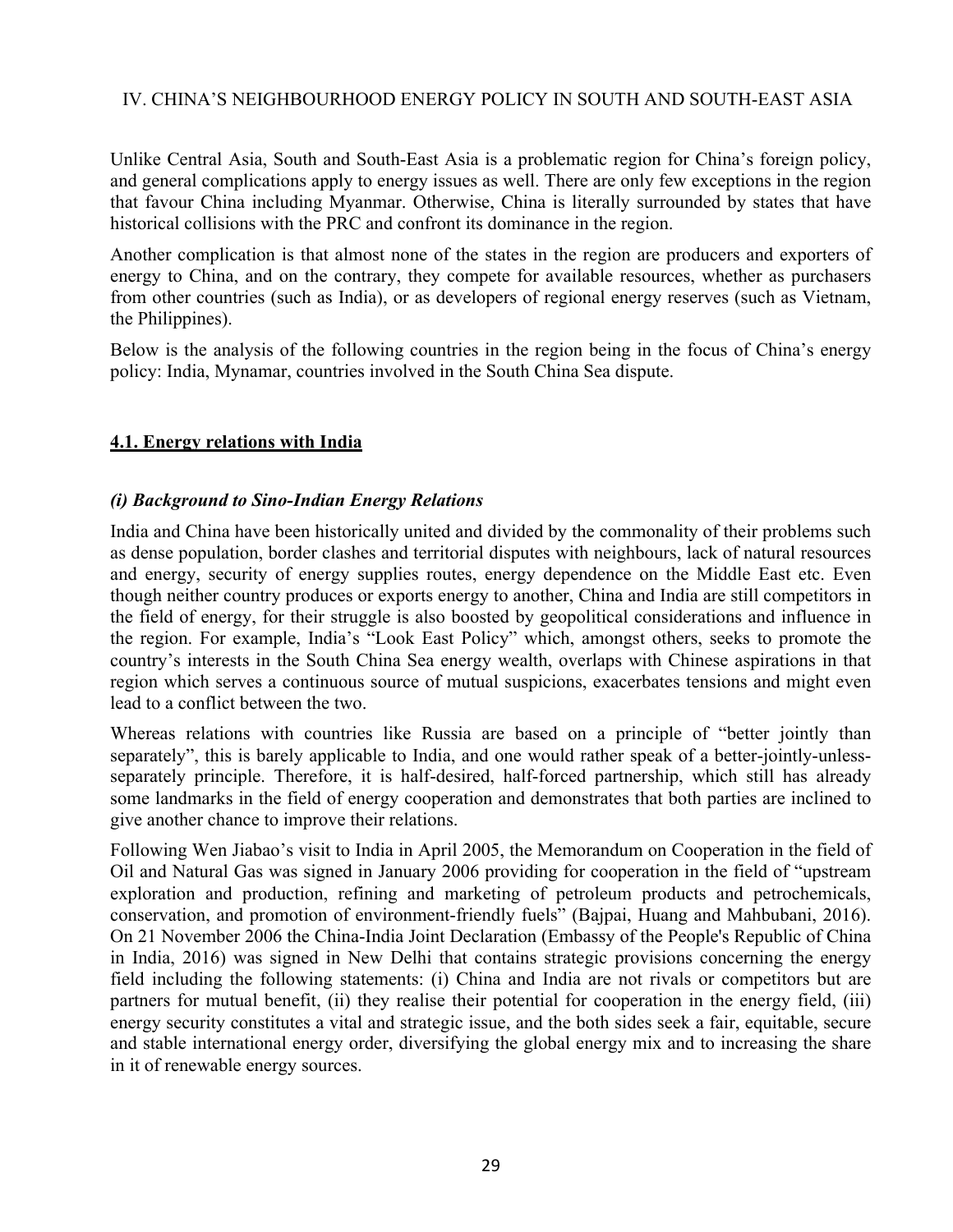National companies in their turn have been also quite proactive in attempting to strengthen the two countries' cooperation in the energy field. For example, in 2012 India's ONGC and China's CNPC signed a Memorandum of Understanding for joint exploration and production operations in Sudan and Syria, as well as for making joint bids on foreign oil and gas fields in the future (Reischer, 2016).

However, as positive as these trends are, in practice both countries still remain competitors to a large extent. For example, China beat out India in taking over PetroKazakhstan in Kazakhstan in 2005, and purchasing a share in Nigerian oil field in 2006 (Lai, 2011). Another example is the conflict that took place in 2012 in the South China Sea, when the Indian government was about to send ships to the region after a Chinese boat cut off cable to prevent Vietnamese vessels from exploration activities organised jointly by the Vietnam's state-owned Petro Vietnam and Indian Oil and Natural Gas Corporation ONGC. Therefore, despite the enthusiastic spirit of the above mentioned Joint Declaration, China and India still see each other as rivals, while they continue prompting each other to behave in a cooperative manner.

## *(ii) Main Trends in Contemporary Sino-Indian Energy Relations*

Chinese scholars develop an idea of mutual benefits that Sino-Indian cooperation in the energy field might bring fruitful results, even mentioning Russia as a participant<sup>12</sup>, however, this seems way too optimistic. As rightfully noted, Indian oil and gas resources are also scarce (Lijun and Maoxia, 2010), and both countries continue competing for the same sources of supplies, and both see the same countries as their prime suppliers (Kumaraswamy, 2007). Besides, apart from purely populist reasoning, and despite steps taken in the direction of strengthening bilateral energy ties between China and India, more political restraints and capital are needed (Reischer, 2016).

According to Shi Ze and Yang Chenxi from the International Energy Strategic Research Center of the China Institute of International Studies, there is enough room for energy cooperation promoted by China among its neighbours through SOC and other diplomatic resources; China does not look to compete with India in Central Asia in the energy sector, and therefore, the latter should set aside its fears towards China and rather seek to establish a bilateral energy cooperation mechanism and avoid "vicious competition" (Globaltimes.cn, 2016).

Another trend in Sino-Indian relations is their strategic cooperation in terms of BRICS, which touches upon the climate governance and energy cooperation. The common interests have promoted China and India to concern about global warming and energy security, pushing development of the renewable energy technology in BRICS system (Xu and Wang, 2014).

Therefore, the following are the drivers of Sino-Indian energy cooperation:

- (i) the two countries' foreign policy vis-à-vis each other, which has a plenty of historical and cultural complications and is driven by constraining each other's domination in the region, directly impacts their energy cooperation as well;
- (ii) competitive dynamics in Sino-Indian relations is based on their dependence on energy supplies from the same sources and investment destinations;
- (iii) cooperative dynamics is based on both countries' goal to improve energy security in the region and establish themselves as reliable global partners, which is also reflected in the BRICS action plan;

<sup>&</sup>lt;sup>12</sup> For example, the China-India Joint Declaration of 2006 contains a special provision mentioning cooperation with Russia as one of the pillars of their own cooperation. The Declaration itself is discussed below herein.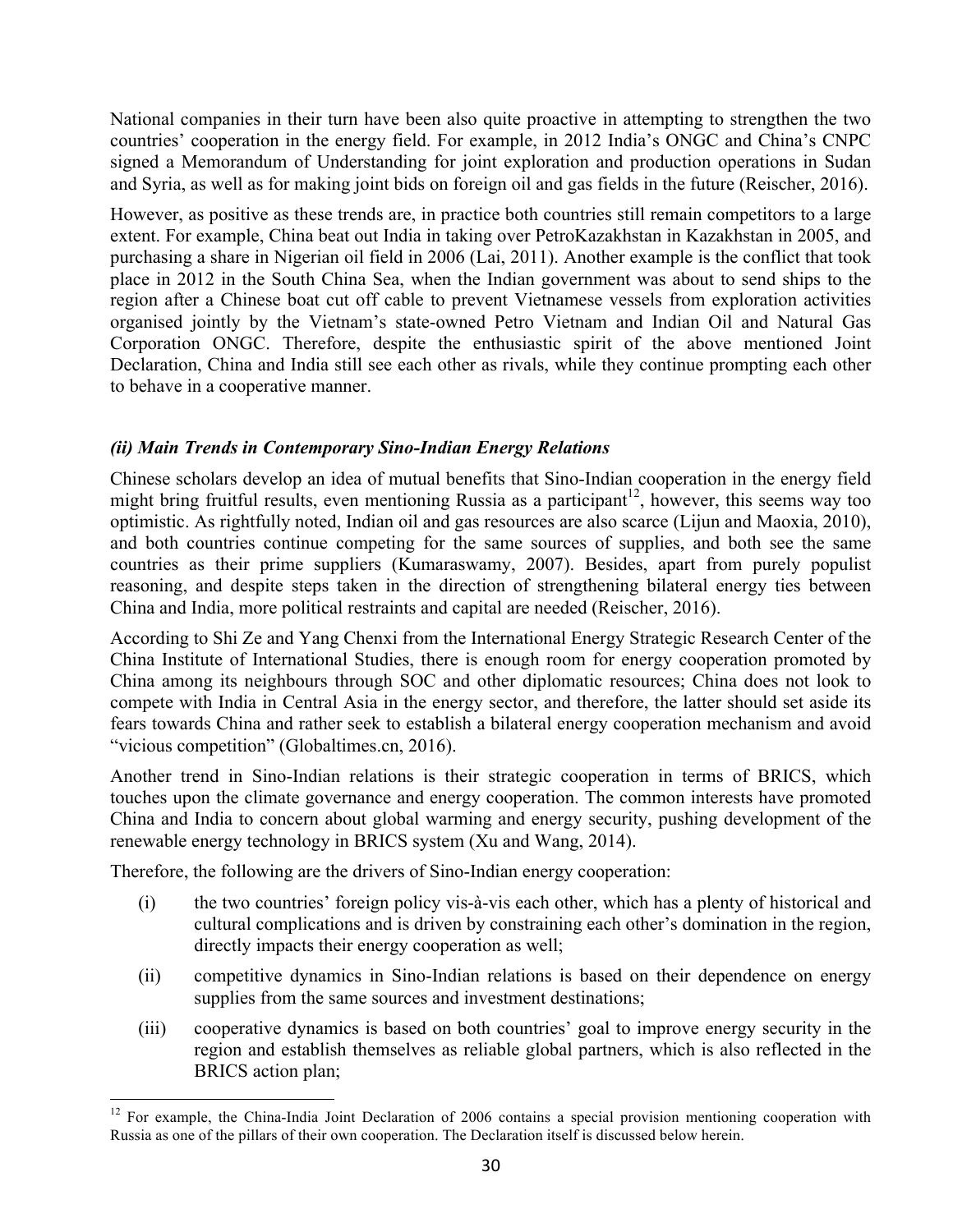(iv) despite there are factors that keep China and India from comprehensive cooperation, there are many areas in which they can successfully cooperate without questioning each other's authority in the region.

## **4.2. Energy Relations with Myanmar**

Despite Myanmar's being rich in natural resources, from a global perspective, it is not a major energy supplier for China, however, from a regional perspective its gas reserves and strategic position are significant in terms of energy security and regional cooperation, and Chinese companies showed an increased interest in conducting exploration projects in its territory (Zhao, 2011).

Relations with Myanmar are largely driven by the need for natural resources and energy security considerations, which makes Beijing willing to cooperate, even though it is often blamed for the lack of mutuality in these relations due to Myanmar's far more dependent position. Besides, there are other geopolitical factors that make cooperation with Myanmar multi-vectoral.

First of all, Myanmar is definitely wanted as a partner for its energy wealth. China is said to become increasingly reliant on Myanmar to fuel its southwestern provinces of Yunnan, Guizhou, and Sichuan, which are home to 160 million Chinese. Oil and gas pipelines connecting the port of Kyaukphyu in Myanmar to Kunming in China are viewed not only as the way to gain access to supplies from the Middle East and Africa, but also as the way to diversify energy supply routes (International Crisis Group, 2010). In 2015 an oil import pipeline from Myanmar with capacity of 440,00 bll/d was launched.

However, China is also guided by its concerns regarding energy security and diversification – Myanmar is not a significant oil producer, so the infrastructure is envisioned to transport crude oil from the Middle East to bypass the choke point of Melakka Strait. In the meantime, China plans to store any oil imports in excess of local demand (US Energy Information Agency,  $2012$ )<sup>13</sup>. Therefore, apart from the clear economic benefit and satisfying the demand, such infrastructure is aimed at reducing the military and infrastructural risks connected with the Straits of Malacca including the possibility of a conflict with Taiwan which might result in the US involvement, as well as piracy and terrorism, not unusual for the region. So, even though in 2015 the demand was in slowdown which directly affected this "ambitious infrastructure" (Interfax Global Energy, 2016), the latter may still pay off sooner or later in terms of security.

Apart from the Taiwan issue, the US's potential inclination to improve relations with Myanmar is also dangerous for the PRC, and the latter is now interested in building stronger ties with the country in the field of migration, culture etc. China is shows much concern as regards US-Myanmar improving relations, even though this is definitely not the top priority of the US foreign policy.

At the same time, despite its efforts to build a strong presence in the country, China seems seriously failing when it comes to its public image, as it is already strongly criticized by the West for its irresponsible and unequal policy towards Myanmar. Taking into account the uneasy political situation in Myanmar, such image may gradually start to prevail and this card can then be successfully played in order to discredit the government maintaining close ties with the PRC while there is clearly no level-playing field between the two (Rogers, 2003).

 $13$  US EIA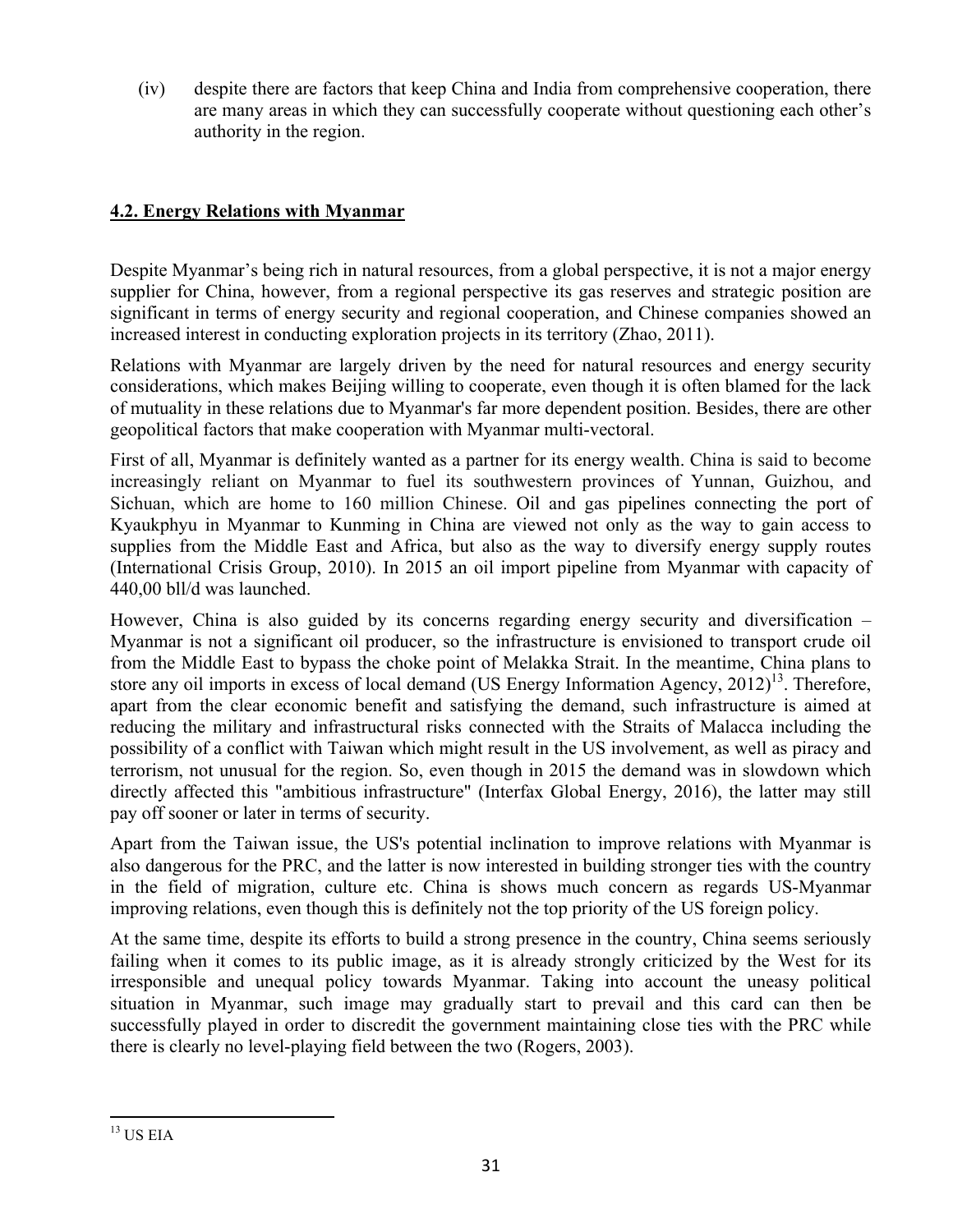Another country that has strategic concern regarding Sino-Myanmar relations is India which is afraid that China will attempt to form a "strategic encirclement" against India, using Myanmar as a point to contain India (Ma, 2009). Therefore, India has been much worried about China-Myanmar energy cooperation and the building of China-Myanmar oil and gas pipelines, especially when Myanmar turned to cooperation with China after its negotiations on several projects with India failed (Sinha, 2009a).

For both China and India, Myanmar's geostrategic location at the tri-junction of East Asia, Southeast Asia and South Asia is of critical significance. Myanmar is not only a potential supply route bypassing the Malacca Strait, but also a strategic staging point for controlling access to Malacca Strait's western approaches. New massive finds in three fields in the Gulf of Bengal – Mya, Shwe, and Shwe Phyu (jointly known as the Shwe project which is estimated to hold  $5.7$ -10 tcf of gas) – have sparked an intense bidding war between Bangkok, Beijing and New Delhi, all of which are seeking exclusive rights to the gas. Natural gas from the Shwe field has become a contentious issue in China-India relations, and an obstacle to Sino-Indian energy cooperation. It was PetroChina which eventually signed a gas export Memorandum of Understanding with Myanmar in early 2006 and completed the survey for a 2,389-km pipeline from Kyakphu in Myanmar to China's Yunnan province. India was caught unaware when Myanmar had agreed to sell 6.5 tcf of gas from Block A1 to PetroChina over 30 years. In early 2009, China announced the construction of oil and gas pipelines through Myanmar into its South-western Yunnan Province (Sinha, 2009b). On the other hand, Myanmar has been diversifying its foreign relations and expanding its diplomatic space, allowing itself to be courted by India, Russia and other big countries, so as to reduce its reliance on China. India will undoubtedly make more overt efforts to establish a stronger presence in Myanmar.

Finally, it is to mention that although China needs Myanmar for a variety of reasons, such mutual dependence is hardly symmetrical. China has much to lose if the bilateral relationship turns ut to wrosen, but Myanmar has even more at stake considering its earnings from the pipelines and China's overwhelming economic importance to the country (Zhao, 2011).

In the view of the above, the following can be concluded:

- (i) Myanmar is China's strategic partner both as an energy supplier and as a route helping to ensure security of, and diversify routes of energy supplies to China;
- (ii) At the same time, China is often blamed for creating unequal conditions of its partnership with Myanmar, which also induces the latter to consider cooperation with other big countries as an option;
- (iii) Despite extensive cooperation, China still needs to invest to Myanmar in a geopolitical sense, as there are other global players seeking to explore benefits of cooperation with Myanmar, among which are the USA and India;
- (iv) Cooperating with Myanmar in the field of energy may only promise immediate economic result; however losing Myanmar as a partner will not only deprive China of secure energy supplies, but will likely involve other far going geopolitical consequences.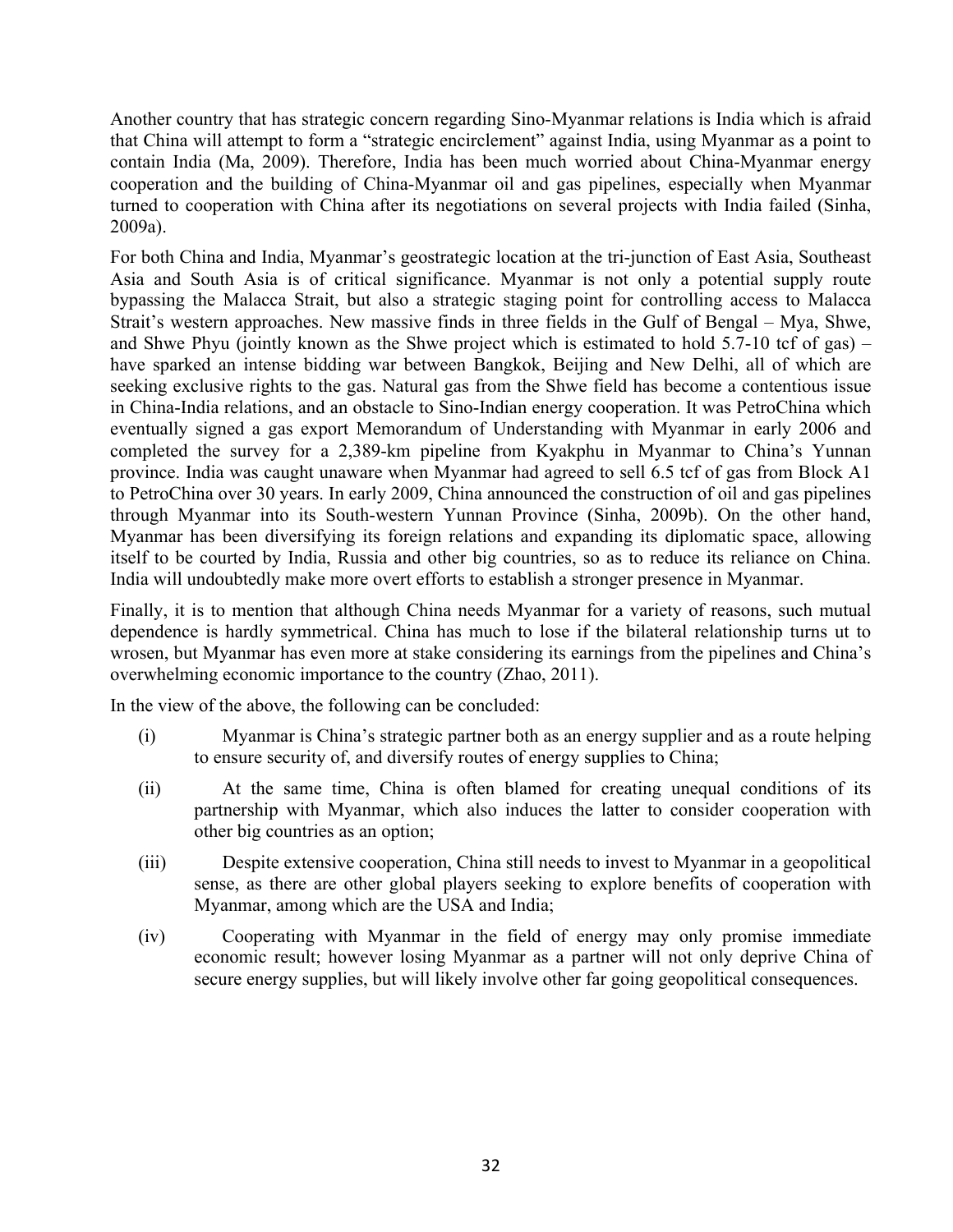#### **4.3. Energy Implications of the South China Sea Dispute**

## *(i) Energy Implications Encompassing the South China Sea Dispute*

The well-known disputes over territories in the South China Sea and the East China Sea directly involve energy resources available in the region. The standoff with Asian neighbours over the contested waters around the Paracel Islands is much about offshore oil and gas reserves (Luft,  $2015$ <sup>14</sup>. And as China seeks to reduce its reliance on coal due to the negative environmental impact, its dependency on oil reserves is rising (Wu and Hong, 2014), which is another reason for continuing claiming the rights to the South China Sea disputed territories. According to the US EIA, increasing appetites for oil and natural gas have exacerbated tensions, particularly between China and Vietnam and between China and the Philippines, as hydrocarbon development has attracted interest in deepwater areas (US Energy Information Agency, 2012). Therefore, such disputes should be unavoidably considered from the perspective of energy aspirations of the involved parties.

The South China Sea has proven oil reserves estimated in average at about 9 billion barrels<sup>15</sup>. Oil production in the region is around 2.5 million barrels per day and has increased gradually over the past few years. The continuous disputes around Paracel Island, Spratley Islands, the Reed Bank and other energy-rich areas have kept China, Vietnam, Malaysia, the Philippines, and other countries involved into the process of claiming the right to own the said territories in generally, and the right to carry out exploration and production activities there in particular.

Obviously, other parties involved in the dispute also have serious considerations underlying their claims to these territories, among which are energy and security concerns. For example, the Philippines, despite the rise in oil and natural gas production in the recent years, still needs to secure an adequate energy supply given the goal to ensure continued economic growth and energy security (Wu and Hong, 2014). Or, even though China has sacrificed certain interests in order to give priority to its image as Vietnam's good neighbour<sup>16</sup>, there are still many clashes with Vietnam that happen. For example, China has increased its naval activity in the contested areas; in 2002 its national companies' activities on construction of nine offshore blocks in the disputed area overlapped several fields located within Vietnam's 200-nautical mile exclusive economic zone; in 2014 China placed an oil rig in disputed waters near the Paracel islands and claimed the purpose was to explore for oil and gas in the area, all of which caused serious clashes with Vietnamese vessels and increased tensions within the region.

Again, there is omnipresent influence of the USA in the region, and the Philippines see them as a historical partner able to confront China's dominance and claims in the region. Vietnam's recent inclination to cooperate with the USA also clouds its relations with China. Following successful passage of the Trans-Pacific Partnership between the the Philippines and the USA in February 2016 during the Secretary Kerry's meeting with Deputy Prime Minister of Vietnam Pham Binh Minh, the former reiterated the USA's readiness to work together on a vast agenda including the South China Sea.

 $14 \text{ http://www.the-american-interest.com/2015/02/03/strategies-implications-of-chinese-energy-policy/}$ 

 $15$  This figure varies from source to source. According to U.S. Energy Information Administration data, there are about 11 bln barrels of proven oil; other sources indicate a figure of 7 bln barrels (Gu, 2012).

<sup>&</sup>lt;sup>16</sup> For example, the Crisis Group Asia Report of 2016 mentions the case of 1994 where CNOOC abandoned its joint exploration project with the US firm near the Spratlys in order to bring Sino-Vietnamese relations to normal. The same report indicates the similar case occurred in 2009 when Sinopec backed away from a drilling project in order to calm down protests from Hanoi (International Crisis Group, 2016).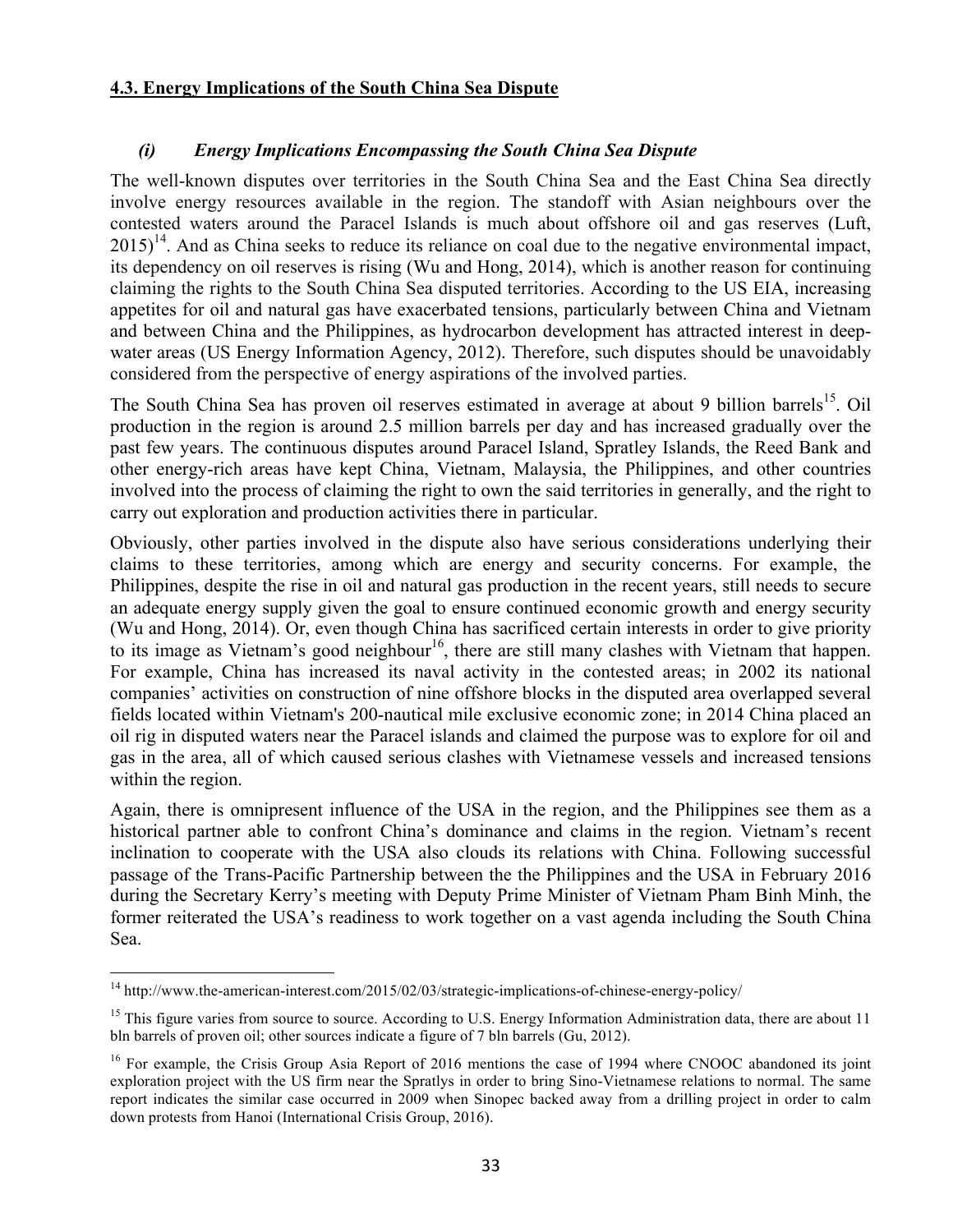Sadly for China, anti-China sentiment are said to be much deeper in Vietnam due to the unresolved South China Sea dispute and China's unprecedented growth, so there is even more desire to cooperate with the USA (Dien Luong, 2016).

Some of conflicts have proven to be more or less manageable, while others represent a delayedaction bomb, risking to explode at any moment.

## (ii) China's Energy Approach to the Dispute and Activities in the Area

China's interests in the region are being represented by the so-called "three buckets of oil" - China National Off-Shore Oil Corporation (CNOOC), China National Petroleum Corporation (CNPC), and China Petroleum & Chemical Corporation (Sinopec), all of which are overseen by the State-Owned Assets Supervision and Administration Commission of the State Council (Crisis Group Asia Report, 2016). Unsurprisingly, even though unseen at the first glance at the seemingly commercial background, the political element is omnipresent on behalf of the Chinese government which (i) provides loans to national energy companies for investments overseas, (ii) provides loans, infrastructure investment, and aid to oil producing states, and (iii) plays an active role in developing diplomatic and economic relationships with the major oil and gas producing countries (Downs, 2006). Therefore, the activities of the three mentioned companies clearly reflects Beijing's will and strategy, which embrace the immediate goal (i) to promote the unhampered research, exploration and production activities in the region and (ii) to manage eventual conflicts in the spirit of a "peaceful rise" state; and the ultimate goal which is to assert legal rights to the disputed territories, preferably in compliance with the declared "nine-dash line" claimed by the Kuomintang as early as 1947, as opposed by other claimants' reference to the United Nations Convention on the Law of the Sea of 1982 (UNCLOS) (Convention on the Law of the Sea, 1982) which provides for different rules of delineation.

Interestingly, despite the fact that China is quite determined to "win back" the disputed territories and satisfy its demand for the energy security and supplies, it has been elective as regards its neighbourhood policy. For example, according to the Crisis Group Report of January 2016, China tolerated Malaysia by allowing it to exploit natural gas fields within Chinese-claimed waters, and Brunei by not objecting to jointly develop energy resources in the claimed area, which is explained by these two countries' readiness to compromise with Beijing on other points of agenda (Crisis Group Asia Report, 2016).

To develop this idea, one may easily assume that geopolitical and commercial elements of Chinese respective claims are inseparable, and it is difficult to say whether this is the neighbourhood policy that explains Beijing's inclination to confront ones and tolerate others in energy-related issues, or whether this is the need for energy and diversification that conditions the neighbourhood policy. Most probably, one could identify China's compromises as eventual, and its claims as eternal. Besides, the Chinese government may want to constrain tensions in the region and reward loyal neighbours on a quid pro quo basis, but it would do everything possible to restrain from actions or declarations that might legally or politically affect its right to the South China Sea's disputed territories as a whole.

Below Beijing's relations with Vietnam and the Philippines are considered, which are of the most concern at the moment, given all claimants' aspirations for enrichment and development at cost of the region's energy wealth.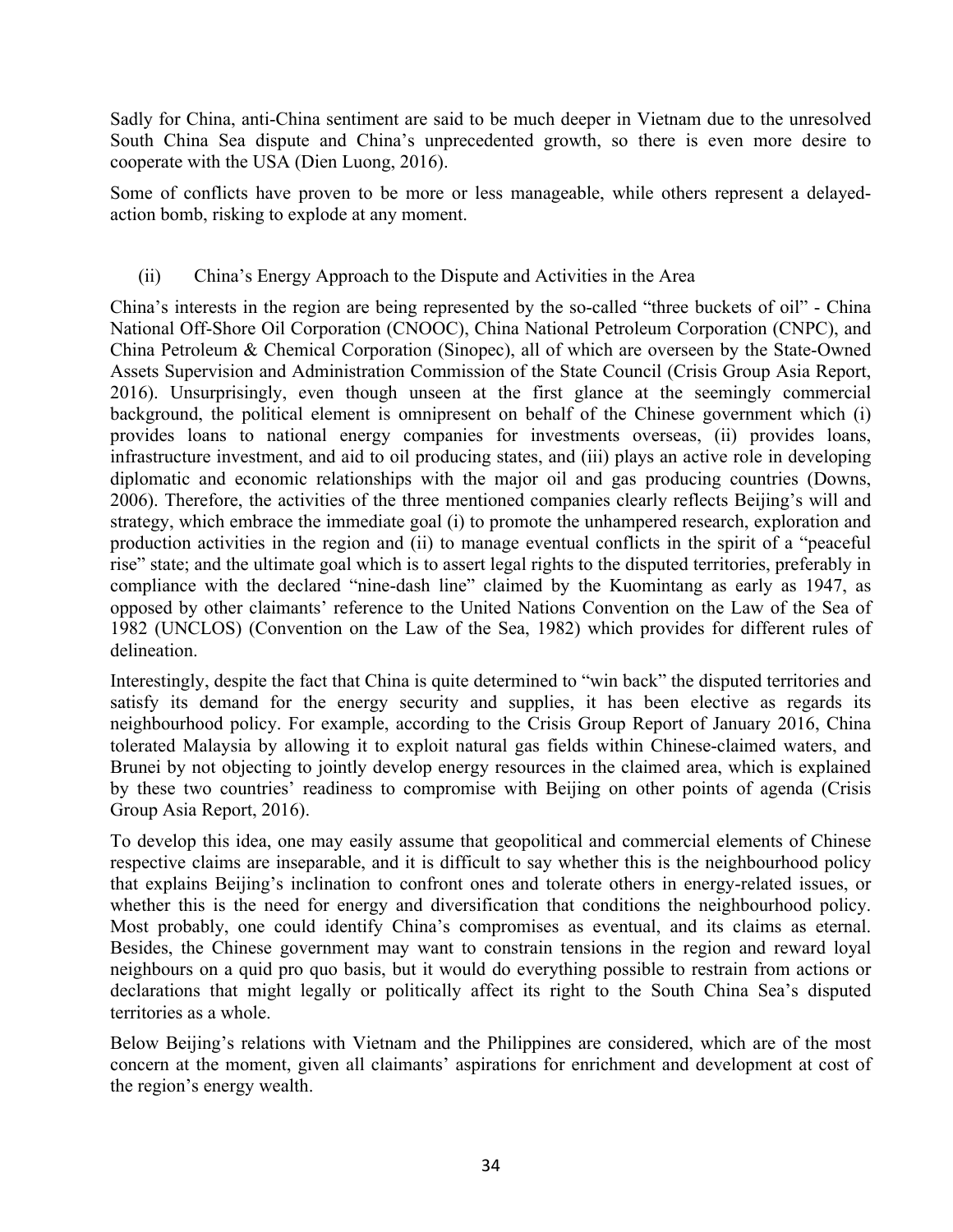#### *(iv) Positive Trends in Claimants' Cooperation and the Future of Their Claims*

Overall, joint development arrangements potentially offer a highly attractive option to circumvent disputes and proceed with development activities in broad maritime areas subject to competing claims (Bernard, 2013), and China's current policy is to forge joint-venture partnerships with the other countries involved in the dispute to explore and develop untapped hydrocarbon resources in the sea (Energy Information Agency, 2012).

In November 2002, China and ten ASEAN members signed a Joint Declaration on the Conduct of the Parties, pledging to "resolve their territorial and jurisdictional disputes by peaceful means". In March 2005, three oil companies from China, Vietnam, and the Philippines signed a landmark tripartite agreement on joint exploration of oil and gas resources in the disputed South China Sea (Lai, 2011). At the same time, Beijing is in clear need of the well-thought neighbourhood policy in this region, for conflicts arise on a permanent basis, while the solution acceptable to all claimants is still not found.

There is an opinion that joint development is the best available solution given the marine geological and geographical configuration of the South China Sea that make cooperation between the claimants the only route for exploration and exploitation of resources (Wu and Hong, 2014). However, for all claimants this would only be a solution for their commercial sector in order to affect the so much needed energy sector as little as possible by political decisions. At the same time, neither country involved would consider that a real solution given the already existing tensions around the South China Sea territories which is also an important element of their domestic policies.

#### **4.4. Conclusions for Chapter 4**

As analysis in this section suggests, South Asia and South East Asia is a complicated direction of China's foreign and energy policy. Probably, the main concern is that there is no clear policy that China pursues vis-à-vis its neighbours in this region, as geopolitical background is constantly changing, bringing up new rivalries and alliances, including rapprochement of many regional players with the USA

Regarding Sino-Indian relations the following conclusions can be made:

- (i) There is a subtle balance between the cooperative and competitive dynamics of Sino-Indian energy relations – on the one hand, the two countries are confronting each other historically in the region and rely on the same energy sources; on the other hand, both need each other in order to ensure energy security and stability;
- (ii) There would still remain areas of competition in the future, as no matter how energy interests overlap, China and India are still seeking to limit each other's dominance growth in the region;
- (iii) Despite certain controversies, there is more and more room for Sino-Indian cooperation in the energy field, including joint actions in terms of BRICS in the area of climate change and renewables;
- (iv) Generally, it should not be expected that there would be a breakthrough in Sino-Indian relations, as their cooperation helps slowing down their competition, while the competition, if kept at a reasonable pace, allows slowing down each other's appetites for dominance in the region.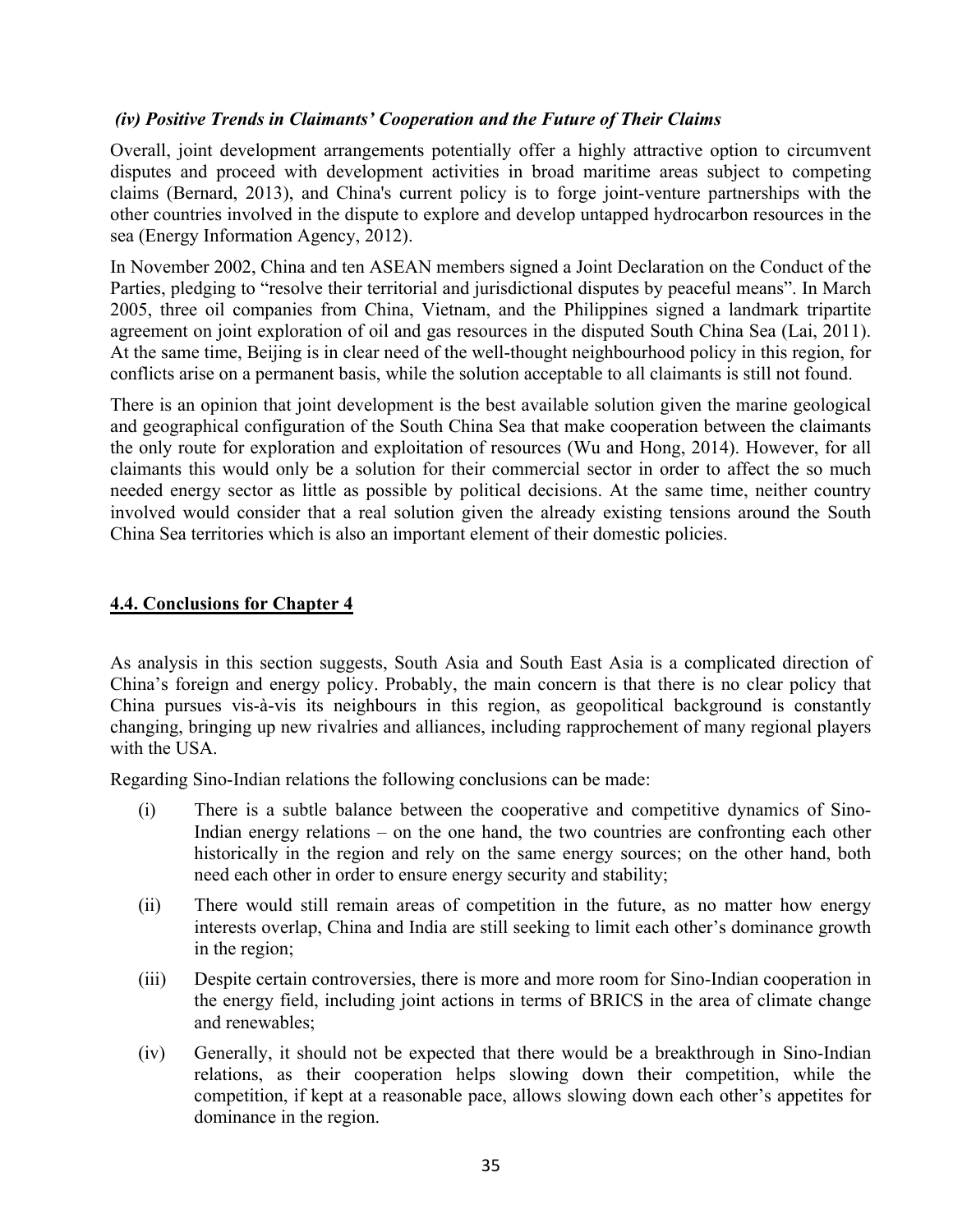Energy relations with Myanmar are of strategic importance to China, as it needs Myanmar both as an energy supplier and as a diversification option which allows reducing risks of the unstable Malacca Strait route. At the same time, China will have to review its neighbouhood energy policy vis-à-vis Myanmar on a regular basis in order not to give it away under control of other major players, such as the USA and India, while Myanmar's self-awareness of its energy as a political tool is growing.

As regards the South China Sea dispute, more likely, the existing disputes will not find an immediate solution, especially given that this area "has both regional and global strategic, security and economic significance because it is one of the busiest international sea routes and repository of energy and fishery resources in East Asia" (Wu and Hong, 2014). Therefore, any attempt to redraw a map in a revolutionary way would be too big a game changer for other global powers to ignore it.

At the same time, thereby a time-linked paradox is created – the longer the dispute exists, the less legal arguments seem justified, and the more interested are the parties in maintaining the status quo. This is especially true in the view of the issue discussed in the section I herein, namely the US influence and role in the region, which is as well applicable to many other global market players – every shift in balance of power in the South China Sea may awake not only China's immediate neighbours but other powers as well. Therefore, China will continue using its "traditional" trial methods – i.e. continue claiming the disputed territories based on the following main principles as concerns its neighbourhood policy:

- (i) the ultimate priority is to remain (or, as some would raise a point, to become) a genuine "peaceful rise" state asserting its right to be a responsible global power;
- (ii) none of the claims may be conceded, no matter how significant the reward would be, since (i) a single case would serve as a precedent and give rise to the consequent series of counter-claims, (ii) any concessions would adversely affect Chinese government's and CCP' domestic image and undermine their authority, and (iii) the unified and legally-backed concept existing from as early as 1947 would be damaged;
- (iii) any concessions that take place should be the last resort and only admitted where the output clearly outweighs the substance of such concessions;
- (iv) ultimately, maintaining sound neighbourhood relations shall in no case prevail over the claims that China sees as solid and justified.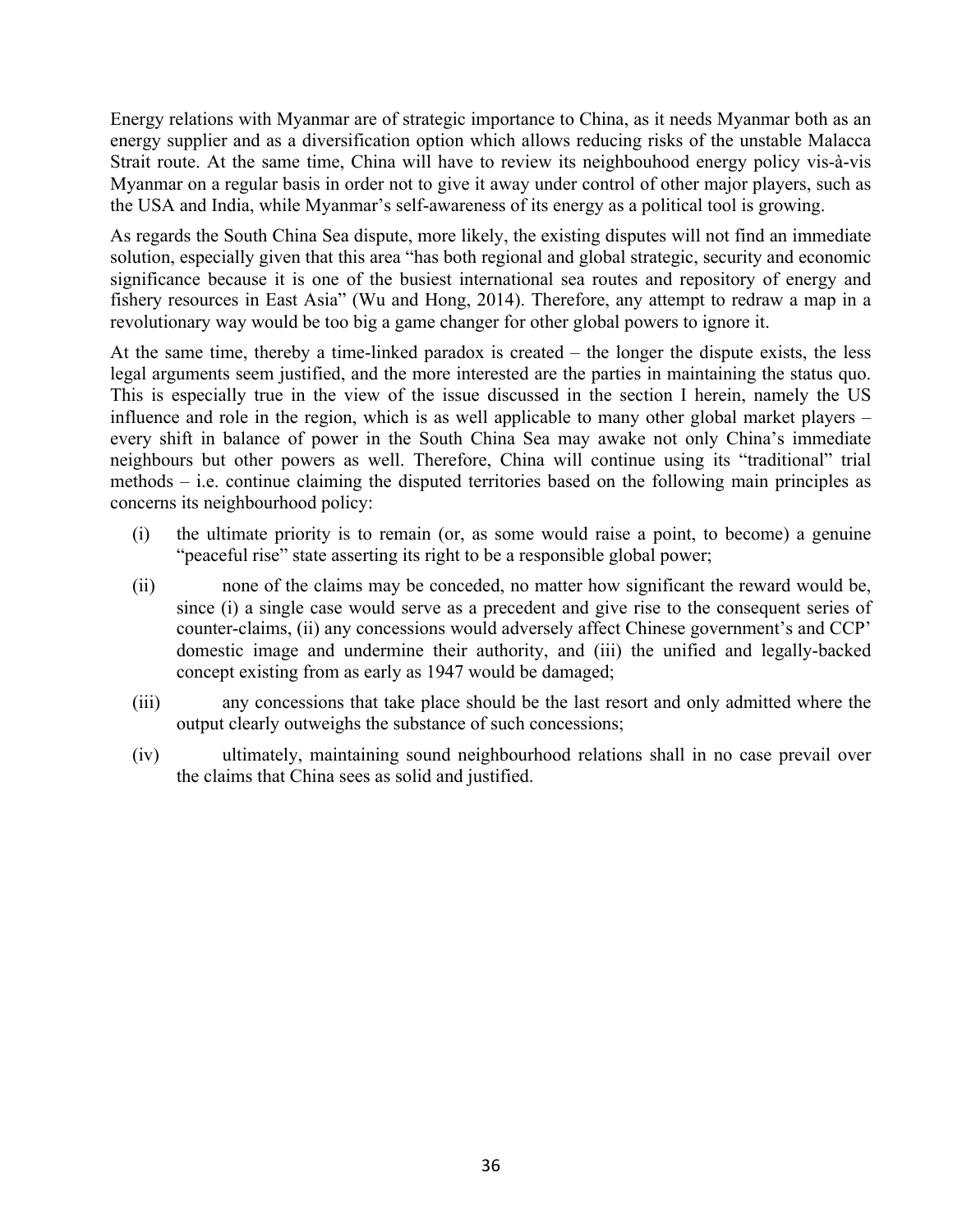## **V. CONCLUSIONS**

Based on the above discussed analysis and assumptions, the following conclusions can be made as regards China's neighbourhood energy policy.

First of all, China's energy policy driven by the country's growth and increasing demand now becomes a crucial element of its general foreign policy due to new global challenges and latest geopolitical shifts, among them instability and uprisings in exporting countries, climate change and environment protection objectives, rivalry of global powers for dominance or influence in the region, existing disputes giving rise to energy security concerns etc. In China's new world approach energy and geopolitics are closely interrelated and interdependent, and decisions made in one direction most inevitably impact the other one.

Second, neighbourhood is gaining weight and importance in China's energy policy, as its proximity allows cheaper, faster and safer energy supplies avoiding multiple transit countries on the way to China's territory. Therefore, energy rich neighbours are not only preferred and reliable suppliers, but also a key element to ensuring energy security in energy hungry China. It is also easier for China to build up direct bilateral relations in the neighbourhood than in other regions where the influence of other global powers is even more noticeable. At the same time, China's success in neighbourhood energy policy would also be subject to its ability to make the cooperation mutually beneficial, as the global energy market becomes more open and flexible not only for buyers, but for exporting countries as well.

The following challenges that are driving Chinese pursuit for comprehensive and well-though energy policy in general and in neighbourhood in particular can be formulated: (i) growing demand which cannot be met by domestic energy reserves; (ii) environmental issues and climate change; (iii) energy security and safety of energy routes concerns; (iv) new opportunities in improving relations with neighbours in Central Asia caused by Russia's worsening relations with the EU and Kazakhstan's need to diversify its suppliers; (v) globalization of the world energy market.

Third, Beijing's neighbourhood energy policy tends to become more or less unified and predictable, though not fully shaped, while China seeks to (i) asserts itself as a "peaceful rise" country able to act as a self-standing and reliable global partner, including in the field of green energy, and (ii) achieve a high level of energy security and diversification relying on stability of relations with its neighbours. The OBOR example illustrates China's determination to overcome its generally fragmented energy policy and develop an energy dimension that is not based on bilateral relations but embraces a group of countries. The opposite trend is that China's energy policy is extremely elective, and will likely remain so, as it is largely dependent on its historical "friends and enemies" in the region.

Fourth, Chinese neighbourhood energy policy is becoming rather politicised that commercialized, and is largely based on its geopolitical views vis-à-vis other countries in the region. Therefore, China favours closer relations and encourages investments to the economy of regional energy producers and countries which geographic location creates supply routes meeting the criterion of energy security. This trend only seems to become stronger in the future, as the Chinese government realises that this sector is inherently linked to the country's political and economic agenda, as well as the need to ensure its long-term unified energy policy.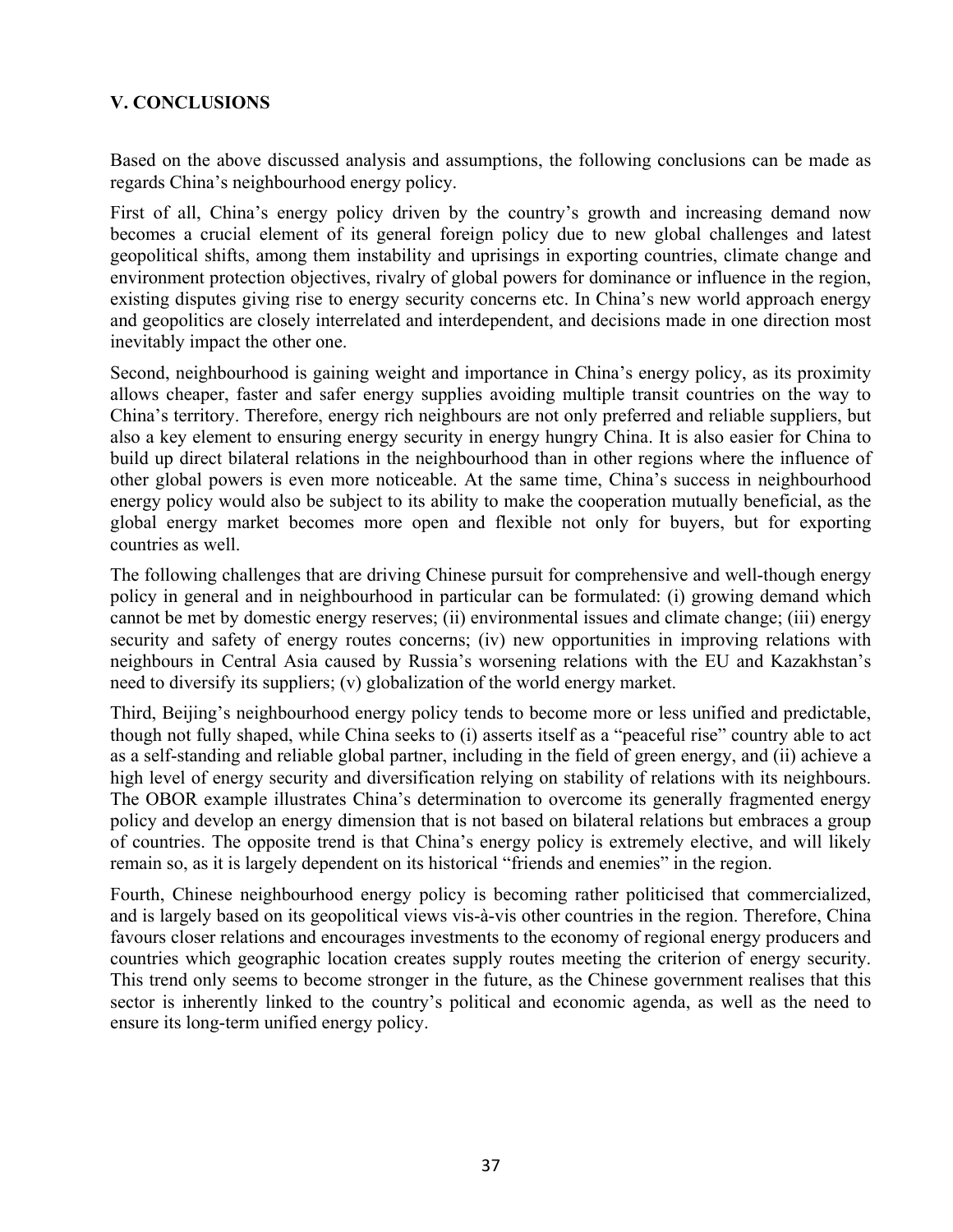Fifth, when developing the energy policy in the neighbourhood Chinese policymakers must take into account other geopolitical non-regional factors among which are: (i) the current political and economic situation in traditional regions of supplies (Middle Eastern and African countries), (ii) other global players (such as the USA) having interests in the neighbourhood and exerting influence in the region. will undoubtedly remain an important factor in defining the Chinese international and energy policy. The USA would primarily be interested in keeping the general balance of forces in the region by restraining China's too fast growth and its political and economic influence, however, this would inevitably affect Chinese energy appetites and aspirations, as well as push it to diversify its routes and suppliers of energy.

Sixth, energy cooperation with Russia and Central Asian countries is likely to continue improving and reaching even deeper level, also cemented by cooperation in other, non-energy areas. One may predict that the aftershocks of the global energy market (including further possible implications at the Middle East) would only strengthen dialogues with the said countries.

The core of Sino-Russian political relations lies in understanding by the both sides that the costs of isolated drifting in the global market outweighs even the highest costs of low-profit cooperation. Besides, despite certain level of competition in Central Asia, Russia is a safe partner from the standpoint of little or no involvement in China's other spheres of influence in Asia. Recent developments in bilateral cooperation were marked by major energy deals including the commencement of a pipeline construction that would connect gas fields in Russia with Chinese territory. EU sanctions against Russia and China's energy security concerns have only deepened the dialogue between the two. According to Russian and Chinese policy-makers and scholars, the future of the two states' energy cooperation is even more promising.

Relations with Central Asian countries, including Kazakhstan and Turkmenistan, are also at their peak and comprise a number of positive factors that incentivize further energy cooperation. Among such factors are: (i) regional powers being interested in Chinese investments and diversifying their exports; (ii) contribution to China's energy security and diversification of supplies; (iii) lessening China's political dependence on other energy suppliers. Chinese national companies have been recently very proactive in the region strongly backed-up by the PRC's government, which resulted in a number of significant energy deals and infrastructure projects. Even though Central Asian countries are also looking into diversifying their export portfolio, e.g. Turkmenistan showing strong interest in energy cooperation with the EU, they would likely remain an important item on China's long-term energy agenda, as there countries are strong enough to take independent decisions in cooperating with China without being politically oppressed by other market players, and weak enough to become reliant on foreign investments.

Seventh, energy relations with Japan develop in two opposite directions. On the one hand, historical and geopolitical controversies between the two countries still have a negative impact on their relations, heated up by occasional military and political conflicts. Also, China and Japan compete to certain extent for the same sources of energy supplies, e.g. Russian oil. On the other hand, since both countries are dependent on energy imports and share common concerns such as stability and predictability of the global energy market, they manage to cooperate. A separate issue on Sino-Japanese agenda is the East China Sea dispute involving energy aspects as well – even though neither country is prepared to give up its claims to the disputed territories, they still find common ground to explore energy resources and develop the available reserves. A unique feature of relations between China and Japan is their ability, notwithstanding their frequent political confrontation, to deal with energy issues separately in a relatively constructive manner.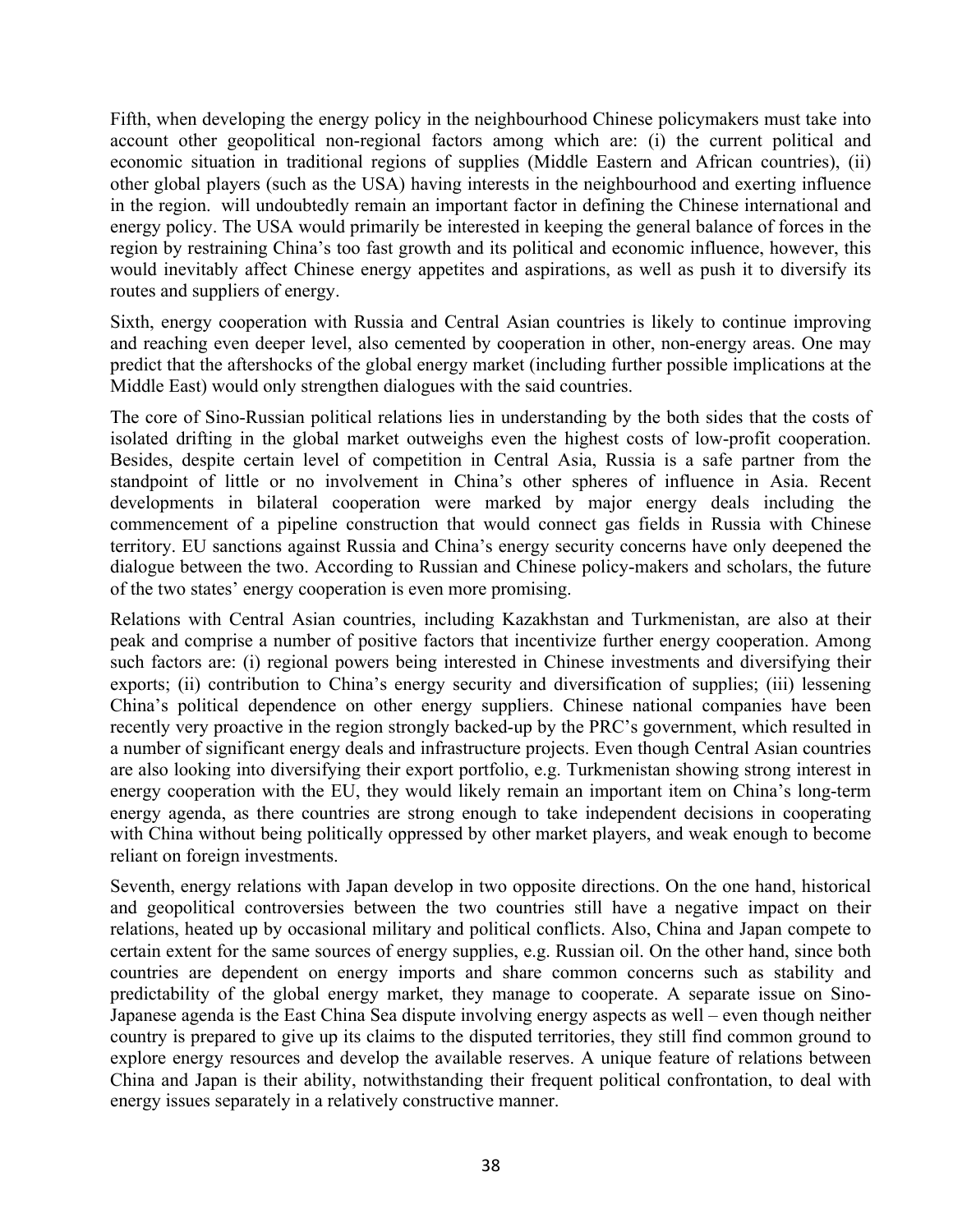Eighth, South and South East Asia is a less successful story due to complicated geopolitical relations with many states of the region and unsettled disputes in the South China Sea.

Energy relations with India can be characterized by continuous ups and downs, from time to time clouded by unfavourable general geopolitical situation. Among factors that unite China and India are the following: (i) both are dependent on energy imports and seek to promote stable and low-priced energy market; (ii) they use more or less different sources of energy imports, so there is almost no fierce competition for the same sources; (iii) both face environmental problems and climate change challenges while sharing the need to ensure further economy growth, which brings them closer and willing to cooperate. However, at the same time China and India are still competing for energy as their national companies are seeking to invest into the energy sector of other countries, and it is difficult for them, not to say impossible, to abandon fears of their opponent dominating the region. Therefore, relations with India are likely to improve in particular areas of cooperation which shall remain fragmented though, while in general shadow confrontation will still be the case. In the end of the day, China is more interestedin keeping India at a safe political distance rather than their energy cooperation.

Relations with Myanmar in the field of energy seem flawless at a first glance, since the two sides managed to reach an impressive level of cooperation by completing a number of infrastructure projects. Again, each country has its clear benefits – China is seeking to improve its energy security and stability of supplies, while Myanmar welcomes Chinese investments. However, at a closer look these relations appear clouded by the following circumstances: (i) the US influence in Myanmar constantly grows<sup>17</sup> along with China's image worsening as it is blamed of creating unequal conditions of partnership; (ii) Myanmar also seeks to diversify its energy exports and considers other countries as its future partners as well. Therefore, even though the both sides are interested in each other, China would still have to rebalance its energy and general strategy vis-à-vis Myanmar in order to create strong incentives for this country to keep the same cooperative pace.

As regards energy relations with South East Asia countries involved in the South China Sea dispute, given the general political background all the parties would quite probably seek to preserve status quo. On the one hand, each respective state has its own aspirations connected with the energy potential of the South China Sea including such incentives as ensuring energy security and safety of supplying routes, increasing production for their domestic markets or for exports. On the other hand, there is a number of shadow players in the region such as the USA and India which are looking into balancing China's role in the region and preventing any solutions of the dispute to be taken unilaterally. It is paradoxical that the latter fact contributes positively to the involved countries' willingness to cooperate – recently there have been joint research and development works in the area, even though from time to time the dispute is escalated by parties' military and naval actions. Generally, neither country is willing to give up its respective claims in the South China Sea until the next possibility to redraw the map and rebalance the power in the region. Meanwhile they would likely be interested in gaining the maximum benefit from the energy potential of the South China Sea which may serve two purposes: (i) pursuing their short-term energy goals, and (ii) continuing energy research and development in order to solidify their claims to the territories by way of their implicative conduct.

<sup>&</sup>lt;sup>17</sup> In May 2016 President Obama announced that the US sanctions against Myanmar are lifted (see (Davis, 2016))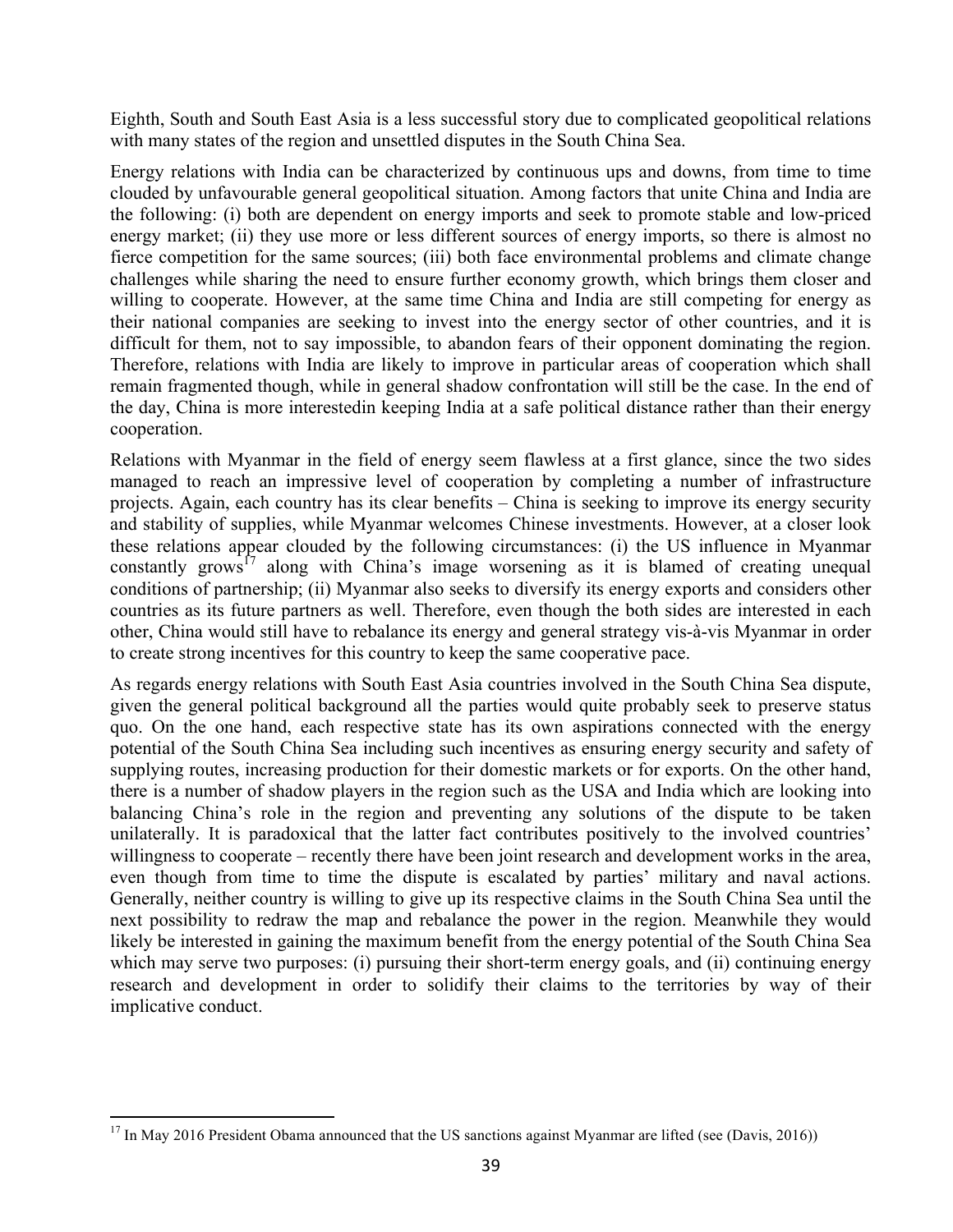Summing up the above, the following general conclusions regarding Chinese energy policy neighbourhood can be made. First, China's energy policy is still being shaped, and there is no unified approach to policy towards neighbours – energy relations with them are rather built on a bilateral basis and are strongly impacted by other geopolitical factors, both of regional and global nature. Second, in the coming years China will face challenges of the growing demand, and thus of its increasing reliance on energy imports which gives rise to energy security and diversification concerns that now become integral elements and the driving force of the country's energy policy, especially in the neighbourhood. Third, energy relations with Central Asian countries are mostly driven by mutual interests, i.e. investments versus energy supplies, while in South and South East Asia such are still largely impacted by the involved countries' overlapping interests and claims, both of energy and geopolitical nature. Fourth, energy policy is now becoming a political rather than commercial issue, and the PRC's government has been very proactive in the last decade trying to improve bilateral ties with neighbours, which is a sign that China realizes that success of its energy policy lies in long-term objectives and carefully chosen investment destinations.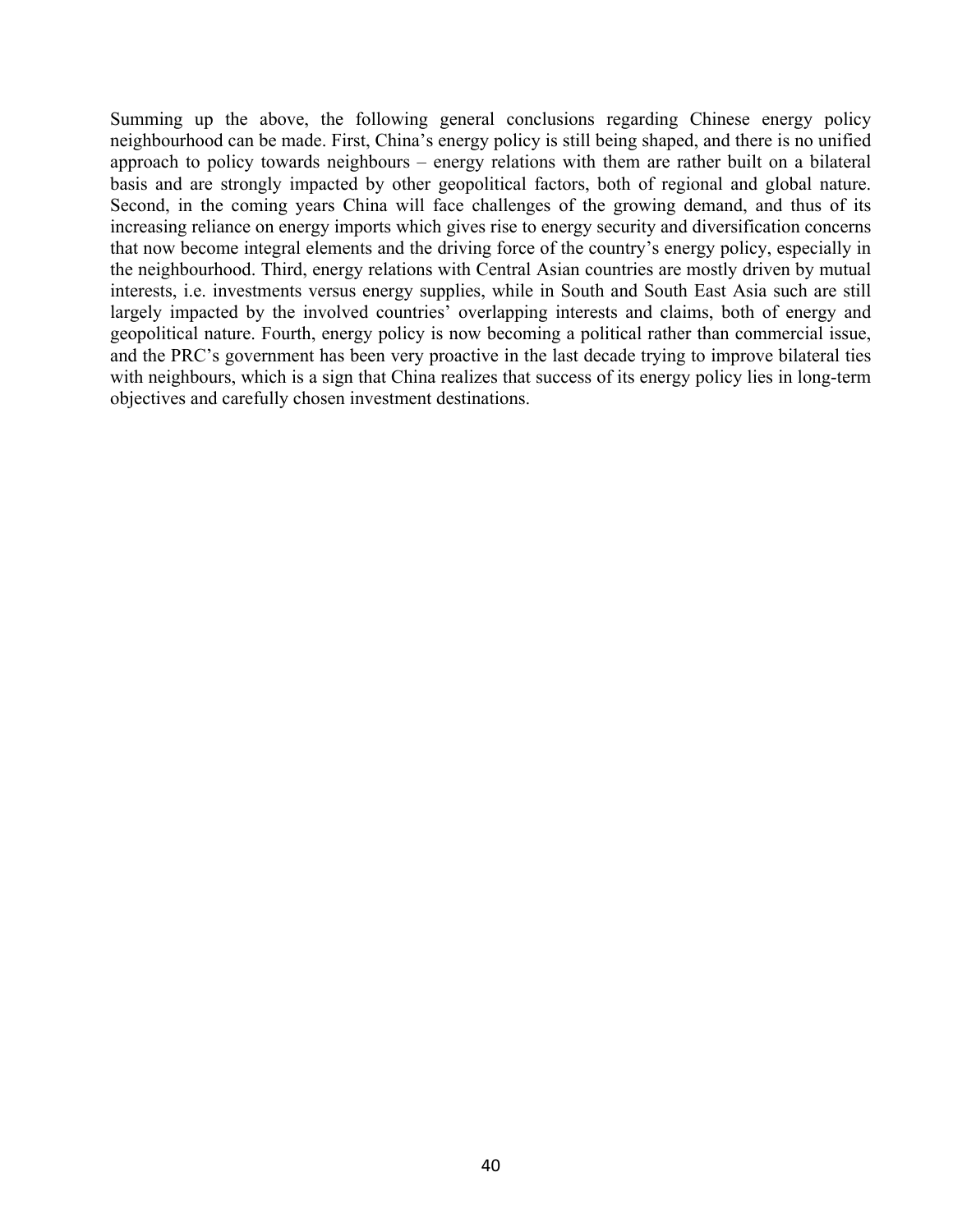#### **BIBLIOGRAPHY**

- Álvarez, C. (2015). China-Kazakhstan Energy Relations Between 1997 and 2012. *Journal of International Affairs*, 69(1), pp.57-69.
- Atsumi, M. (2007). Japanese Energy Security Revisited. *Asia-Pacific Review*, 14(1), pp.28-43.
- Bajpai, K., Huang, J. and Mahbubani, K. (n.d.). *China-India Relations*.
- Bendini, R. (2016). *In-Depth Analysis. United States China relations: a complex balance between cooperation and confrontation.*. European Parliament. Directorate-General for External Policies.
- Beneyto, J., Song, X. and Ding, C. (2013). *China and the European Union*.
- Bernard, L. (2013). Prospect for Joint Development in the South China Sea. *Center for Strategic and International Studies*. [online] Available at: http://csis.org/files/attachments/130606 Bernard ConferencePaper.pdf [Accessed 6 Jun. 2016].
- Bloomberg.com. (2016). *China to Increase Wind, Solar Power Capacity by 21% in 2016*. [online] Available at: http://www.bloomberg.com/news/articles/2015-12-30/china-plans-to-raise-windsolar-power-capacity-by-21-in-2016 [Accessed 3 Jun. 2016].
- BP, (2016). *Country and regional insights*. [online] Available at: http://www.bp.com/en/global/corporate/energy-economics/energy-outlook-2035/country-andregional-insights.html [Accessed 3 Jun. 2016].
- China Daily Newspaper. (2016). [online] Available at: http://www.chinadaily.com.cn/china/2015cpcplenarysession/2015-11/03/content\_22361998.htm [Accessed 3 Jun. 2016].
- China Institute of International Studies. (2016). 中国"反向操作"纵横"大周边"\_中国国际问题研究院. *Zhōngguó "fǎn xiàng cāozuò" zònghéng "dà zhōubiān".* [online] Available at: http://www.ciis.org.cn/chinese/2016- 01/27/content\_8549149.htm [Accessed 3 Jun. 2016].
- Chinadaily.com.cn. (2016). *Diplomacy should focus on neighbors[1]- Chinadaily.com.cn*. [online] Available at: http://www.chinadaily.com.cn/opinion/2015-01/27/content\_19414348.htm [Accessed 3 Jun. 2016].
- Ciis.org.cn. (2016). 一带一路"区域能源合作中的大国因素及应对策略. *Yīdài yīlù" qūyù néngyuán hézuò zhōng de dàguó yīnsù jí yìngduì cèlüè*. [online] Available at: http://www.ciis.org.cn/chinese/2015-01/20/content\_7620553.htm [Accessed 3 Jun. 2016].
- Leung, G. (2016). China's energy security: Perception and reality. Energy Policy 39 (2011) 1330- 1337.
- Cop21.gouv.fr. (2016). *COP21 | China has promised to cut emissions from its coal power plants by 60% by 2020*. [online] Available at: http://www.cop21.gouv.fr/en/china-has-promised-to-cutemissions-from-its-coal-power-plants-by-60-by-2020/ [Accessed 3 Jun. 2016].
- Crisis Group Asia Report, (2016). *Stirring up the South China Sea (IV): Oil in Troubled Waters*.
- CSIS Energy and National Security Program, (2009). *Energy and Geopolitics in China: Mixing oil and Politics*.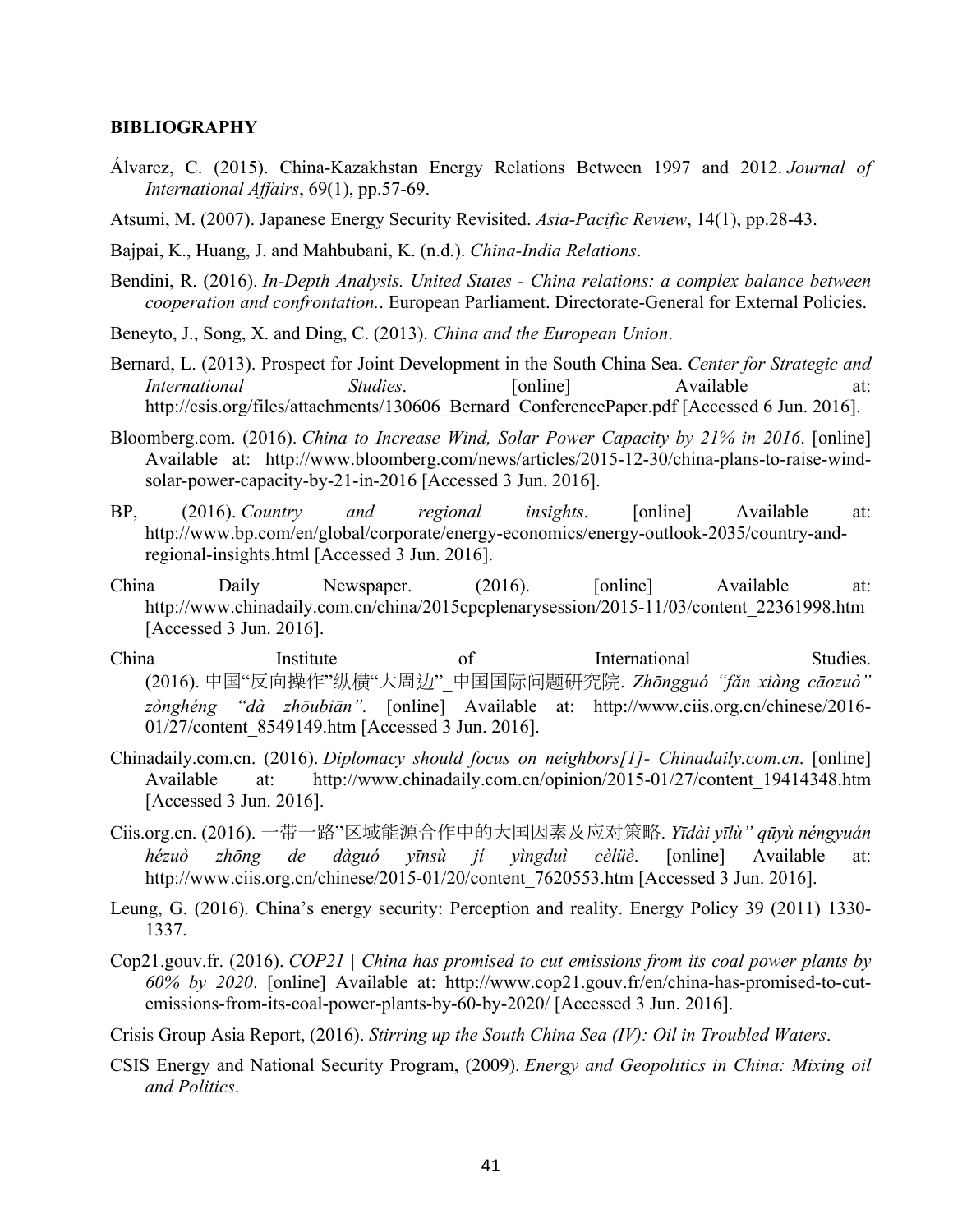- Currier, C. and Dorraj, M. (2011). *China's energy relations with the developing world*. New York: Continuum.
- Currier, C. and Dorraj, M. (2011). *China's energy relations with the developing world*. New York: Continuum.
- Dalton Lin, K. (2010). Good Neighbor or Bad Neighbor? Explaining China's Neighborhood Policies. In: *16th Annual North American Taiwan Studies Conference*.
- Davis, J. (2016). *Obama to Relax U.S. Sanctions Against Myanmar*. [online] Nytimes.com. Available at: http://www.nytimes.com/2016/05/18/world/asia/myanmar-burma-sanctions.html? r=0 [Accessed 6 Jun. 2016].
- Dien Luong, T. (2016). *Why Vietnam Loves the Trans-Pacific Partnership*. [online] The Diplomat. Available at: http://thediplomat.com/2016/03/why-vietnam-loves-the-trans-pacific-partnership/ [Accessed 6 Jun. 2016].
- Dong, X. (2013). *US energy independence will affect China's interests*. [online] Caijing Wang. Available at: http://blog.caijing.com.cn/expert\_article-151291-62616.shtml [Accessed 3 Jun. 2016].
- Downs, E. (2006). *Energy Security Series: China*. The Brookings Foreign Policy Studies.
- Drifte, R. (2008). *Japanese-Chinese territorial disputes in the East China Sea – between military confrontation and economic cooperation*. Asia Research Centre, London School of Economics and Political Science.
- Duchatel, M. (2014). *Protecting China's overseas interests*.
- Duchâtel, M., Bräuner, O. and Hang, Z. (2016). *Protecting China's Overseas Interests: the Slow Shift Away from Non-Interference*. SIPRI Policy Paper. Stockholm International Peace Research Institute.
- Embassy of the People's Republic of China in India. (2016). *China-India Joint Declaration*. [online] Available at: http://in.chineseembassy.org/eng/sgxw/2006en/t282045.htm [Accessed 6 Jun. 2016].
- People's Daily Online. (2016). *Russia calls direct talks way to solve S. China Sea disputes People's Daily Online*. [online] Available at: http://en.people.cn/n3/2016/0420/c90000-9046848.html [Accessed 3 Jun. 2016].
- EurActiv.com. (2015). *Turkmenistan looks to the West*. [online] Available at: http://www.euractiv.com/section/global-europe/opinion/turkmenistan-looks-to-the-west/ [Accessed 6 Jun. 2016].

European Council on Foreign Relations, (2014). *China'a Neighbourhood Policy. China Analysis.*.

- Exxon Mobil Corporation, (2016). *The Outlook for Energy: A View to 2040*. [online] Available at: http://cdn.exxonmobil.com/~/media/global/files/outlook-for-energy/2016/2016-outlook-forenergy.pdf [Accessed 3 Jun. 2016].
- Fmprc.gov.cn. (2016). *Wang Yi Holds Talks with Foreign Minister Sergey Viktorovich Lavrov of Russia*. [online] Available at: http://www.fmprc.gov.cn/mfa\_eng/zxxx\_662805/t1347791.shtml [Accessed 6 Jun. 2016].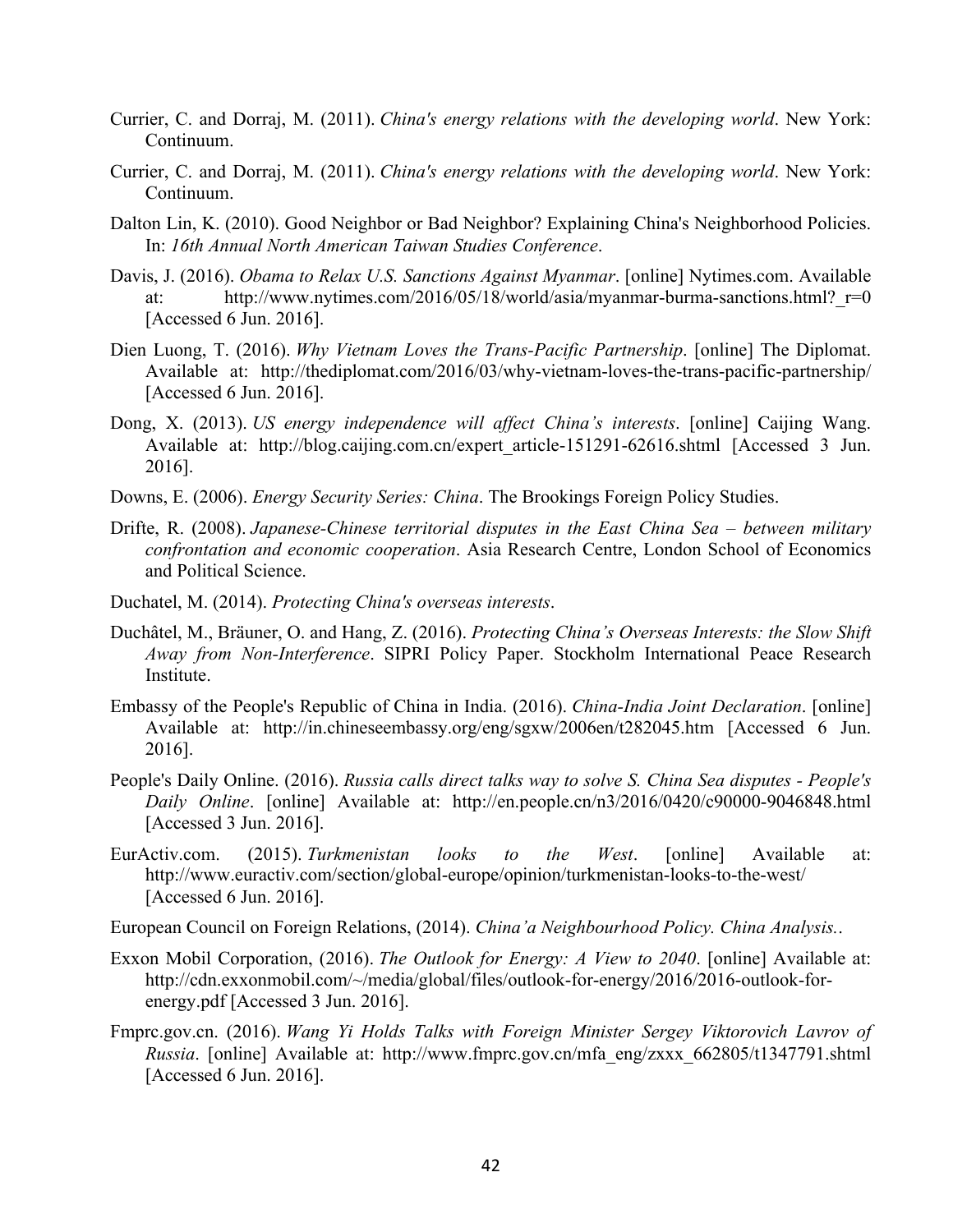- Fox, S. (2011). *Uncharted Waters in a New Era: an Actor-Centered Constructivist Liberal Approach to the East China Sea Disputes*. Ph.D. University St. Andrews.
- Globaltimes.cn. (2016). *India's energy worries spark fears of China Global Times*. [online] Available at: http://www.globaltimes.cn/content/823834.shtml [Accessed 6 Jun. 2016].
- Gu, J. (2012). *Dispute Resolution in the South China Sea: from "Joint Development" to "Joint Protection"*. Shantou University Law School, China.
- Jakobson, L. (2014). China's Unpredictable Maritime Security Actors. [online] Lowy Institute for International Policy. Available at: http://www.lowyinstitute.org/files/chinas-unpredictablemaritime-security-actors 3.pdf [Accessed 7 Jun. 2016]
- Hazar Strateji Enstitüsü. (2016). *China-Turkmenistan Energy Deals and Its Impacts on Eurasian Energy Policies - Hazar Strateji Enstitüsü / Caspian Strategy Institute*. [online] Available at: http://www.hazar.org/blogdetail/blog/china\_turkmenistan\_energy\_deals\_and\_its\_impacts\_on\_eu rasian\_energy\_policies\_916.aspx [Accessed 6 Jun. 2016].
- Institute of World Economics and Politics, Chinese Academy of Social Sciences, (2014). *China Energy outlook 2020*. Washington, DC.
- Interfax Global Energy. (2016). *CNPC struggles to find takers for Myanmar's gas*. [online] Available at: http://interfaxenergy.com/gasdaily/article/19520/cnpc-struggles-to-find-takers-for-myanmarsgas [Accessed 6 Jun. 2016].
- International Crisis Group, (2016). *Stirring up the South China Sea (IV): Oil in Troubled Waters*. Asia Report N°275.
- International Crisis Group, (2010). *China's Myanmar Strategy: Elections, Ethnic Politics and Economics*. Asia Briefing N°112.
- International Energy Agency, (2015a). *October: Renewables to lead world power market growth to*  2020. **Continue** [online] **Available** at: https://www.iea.org/newsroomandevents/pressreleases/2015/october/renewables-to-lead-worldpower-market-growth-to-2020.html [Accessed 3 Jun. 2016].
- International Energy Agency, (2015b). *World Energy Outlook 2015*. [online] Available at: https://www.iea.org/Textbase/npsum/WEO2015SUM.pdf [Accessed 3 Jun. 2016].
- International Energy Agency. (2016). *Issue 7: Chinese national oil companies' investments: going global for energy*. [online] Available at: http://www.iea.org/ieaenergy/issue7/chinese-nationaloil-companies-investments-going-global-for-energy.html [Accessed 3 Jun. 2016].
- International Energy Agency. (2016). *March: IEA and China launch the process of establishing a joint energy centre in Beijing*. [online] Available at: http://www.iea.org/newsroomandevents/pressreleases/2016/march/iea-and-china-launch-theprocess-of-establishing-a-joint-energy-centre-in-beijing.html [Accessed 3 Jun. 2016].
- Itoh, S. (2007). Sino-Russian Energy Partnership: Dillemma of Cooperation and Mutual Distrust. In: G. Austin and M. Shellekens-Gaiffe, ed., *Energy and Conflict Prevention.*, 1st ed. Stockholm: Instant Book AB.
- Jakobson, L., Holtom, P., Knox, D. and Peng, J. (2011). *China's Energy and Security Relations with Russia: Hopes, Frustrations and Uncertainties*. SIPRI Policy Paper. Stockholm International Peace Research Institute.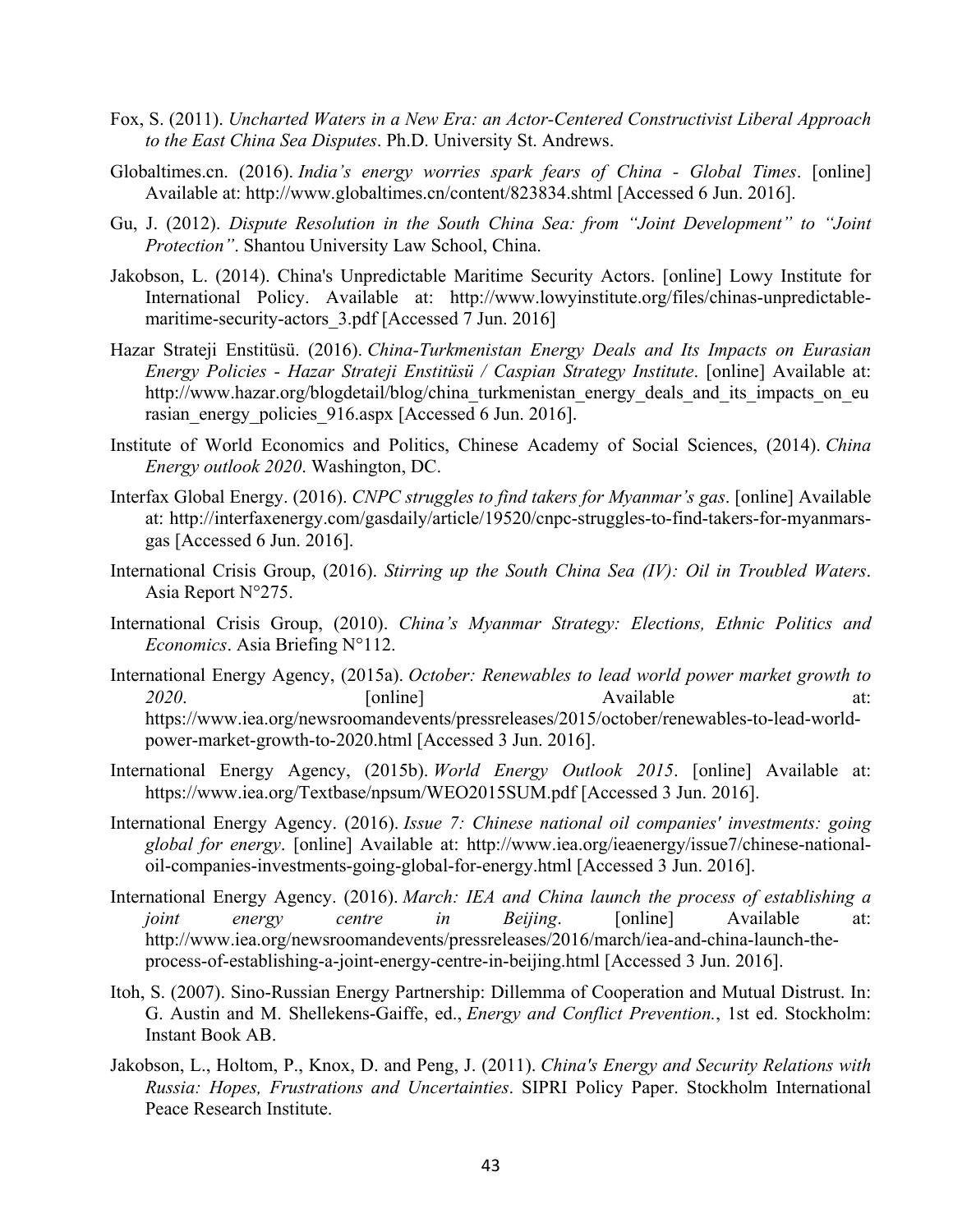- Kharitonova, N. (2016). *Rossiya, Kitay, Kazakhstan konfiguratsiya energeticheskogo budushchego*. [online] Informatsionno - Analiticheskiy Tsentr. Available at: http://ia-centr.ru/expert/827/ [Accessed 3 Jun. 2016].
- Kumaraswamy, P. (2007). India's Energy Cooperation with China: The Slippery Side. *China Report*, 43(3), pp.349-352.
- Lai, H. (2011). The domestic sources of China's foreign policy: regimes, leadership, priorities and process. *Choice Reviews Online*, 48(08), pp.48.
- Leal Filho, W. and Voudouris, V. (2013). Global Energy Policy and Security. Springer, 2013, p. 197
- Li, B. (2011). Promising prospects for China–Africa energy cooperation. *Sinopec Monthly*, 1, p.59.
- Li, Z. (2012). China's protection of its overseas economic interests: a strategic analysis. *World Economics and Politics*, (8), p.95.
- Liao, J. (2008). *The politics of oil behind Sino-Japanese energy security strategies*. Asia Papers. Stockholm: The Institute for Security and Development Policy.
- Liao, X. (2006). The petroleum factor in Sino-Japanese relations: beyond energy cooperation. *International Relations of the Asia-Pacific*, 7(1), pp.23-46.
- Lijun, C. and Maoxia, J. (2010). Sino-Indian Energy Strategy and Discussion on Cooperation. *China Report*, 46(2), pp.113-119.
- Lisovolik, Y. and Vinokurov, Y. (2016). Povorot na Vostok: Kuda investiruyet Kitay. *Vedomosti*. [online] Available at: https://www.vedomosti.ru/opinion/articles/2016/01/15/624086-kitaipredpochitaet-kazahstan [Accessed 6 Jun. 2016].
- Ma, Y. (2009). Yinmian guanxi de fazhan ji dui zhongguo de yingxiang (Indian-Myanmar relations and the impact on China). *Asia & Africa Review (Beijing)*, 6.
- Manicom, J. (2011). *Disputed Claims in the East China Sea*.
- Minoura, H. (2011). *Energy Security and Japan-China Relations: Competition or Cooperation?* Master of Arts. The George Washington University.
- Naturalgasasia.com. (2016). *State Duma ratifies Yamal LNG stake sale deal*. [online] Available at: http://www.naturalgasasia.com/russian-state-duma-rectifies-yamal-lng-stake-sale-to-china-fund-17554 [Accessed 6 Jun. 2016].
- Naturalgaseurope.com. (2016). *Caspian Overview: Iran Sets Out Investment Costs*. [online] Available at: http://www.naturalgaseurope.com/caspian-iran-overview-29151 [Accessed 6 Jun. 2016].
- News.xinhuanet.com. (2016). *Chinese president tables five-point proposal on cooperation with Uzbekistan – Xinhua / English.news.cn*. [online] Available at: http://news.xinhuanet.com/english/china/2013-09/09/c\_132705632.htm [Accessed 6 Jun. 2016].
- Politics.gmw.cn. (2016). 首届中国企业海外风险管理论坛在中国社科院举行\_国内\_光明网. Shŏujiè zhōngguó qĭyè hǎiwài fēngxiǎn guǎnlǐ lùntán zài zhōngguó shè kē yuàn jǔxíng. [online] Available at: http://politics.gmw.cn/2012-12/21/content\_6104607.htm [Accessed 3 Jun. 2016].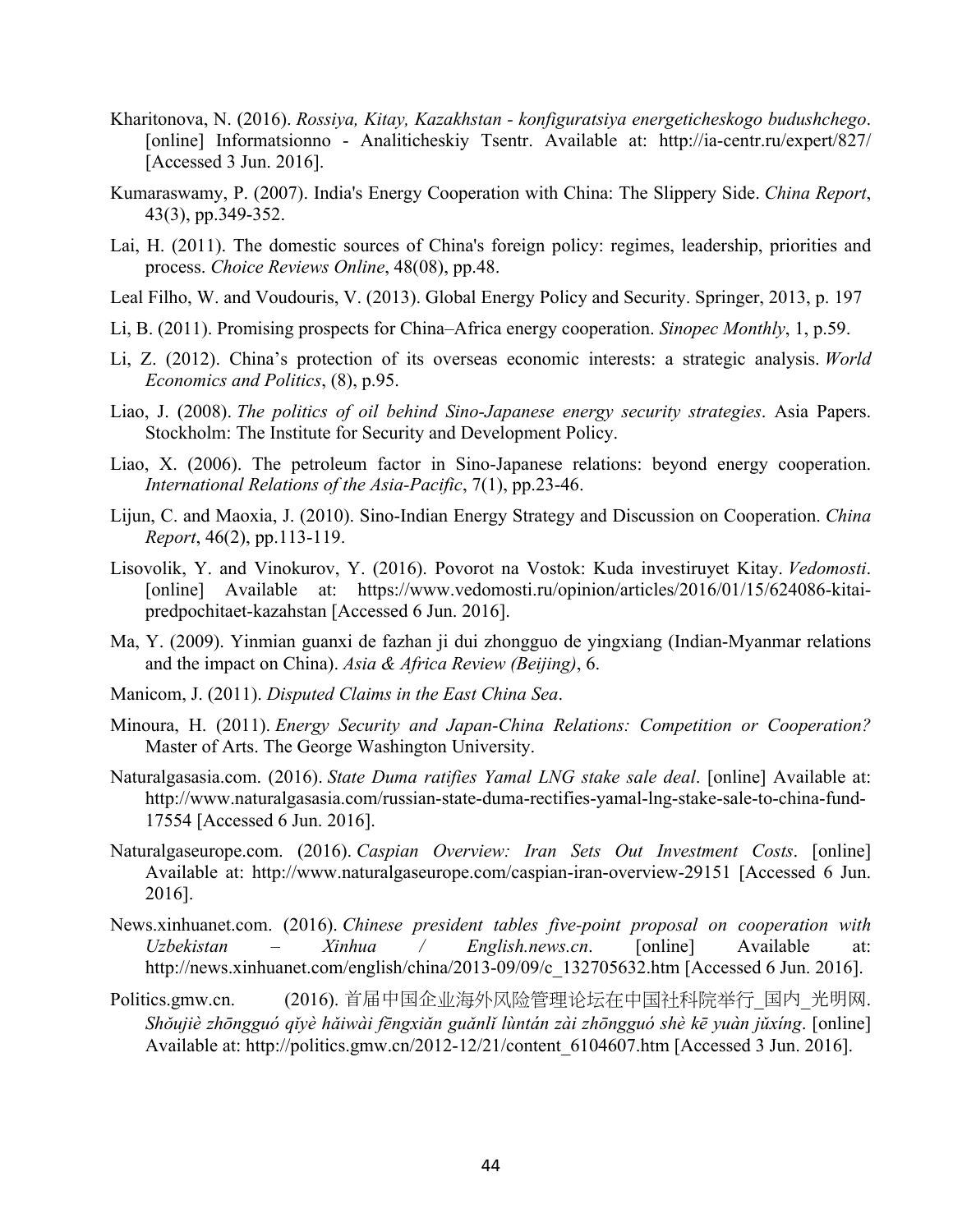- Radio Free Asia. (2016). *Xinjiang Energy Risk Rises*. [online] Available at: http://www.rfa.org/english/commentaries/energy\_watch/energy-risk-07132009103219.html [Accessed 3 Jun. 2016].
- Reischer, R. (2016). *China and India Unite On Energy*. [online] The Diplomat. Available at: http://thediplomat.com/2012/07/china-and-india-unite-on-energy/ [Accessed 6 Jun. 2016].
- Rogers, W. (2003). Finding Common Ground: Energy, Security and Cooperation in the South China Sea. *East and South China Seas*, (Bulletin 9).
- Rogers, W. (2003). *Finding Common Ground: Energy, Security and Cooperation in the South China Sea*. East and South China Seas Bulletin. Center for a New American Security.
- Rosen, D. and Houser, T. (2007). *China energy*. [Washington, DC]: Peterson Institute for International Economics.
- Saab, B. (2016). *After Hub-and-Spoke: US Hegemony in a New Gulf Security Order.*. Atlantic Council. Brent Scowcroft Center on International Security.
- Siis.org.cn. (2015). 俄罗斯北极能源发展前景和中俄北极能源合作展望. *Èluósī běijí néngyuán fāzhǎn qiánjǐng hé zhōng é běijí néngyuán hézuò zhǎnwàng.* [online] Available at: http://www.siis.org.cn/index.php?m=content&c=index&a=show&catid=15&id=799 [Accessed 6 Jun. 2016].
- Sinha, T. (2009). *China-Myanmar Energy Engagements: Challenges and Opportunities for India*. Southeast Asia Research Programme. New Delhi: Institute of Peace and Conflict Studies.
- Sinha, T. (2009). *Myanmar-China energy engagement: implications for India*. IPCS Issue Brief. New Delhi: Institute of Peace and Conflict Studies.
- Spegele, B. (2016). *China Slowdown Stokes Fears of Peak Oil Demand*. [online] WSJ. Available at: http://www.wsj.com/articles/china-slowdown-stokes-fears-on-peak-oil-demand-1453736237?cb=logged0.27840505517087877 [Accessed 3 Jun. 2016].
- Suleimen, U. (2014). Energy Cooperation between Kazakhstan and China. *The Astana Times*.
- Luft, G. (2015). *Strategic Implications of Chinese Energy Policy*. The American Interest. [online] Available at: http://www.the-american-interest.com/2015/02/03/strategic-implications-ofchinese-energy-policy/ [Accessed 3 Jun. 2016].
- The State Council of the People's Republic of China. (2016). 中华人民共和国国民经济和社会发展第十三个五年规划纲要\_滚动\_中国政府网. [online] Available at: http://www.gov.cn/xinwen/2016-03/17/content\_5054992.htm [Accessed 3 Jun. 2016].
- The White House, (2014). *U.S.-China Joint Announcement on Climate Change*.
- The White House, (2016). *U.S.-China Joint Presidential Statement on Climate Change*.
- U.S. Department of State. (2016). *Japan*. [online] Available at: http://www.state.gov/r/pa/ei/bgn/4142.htm [Accessed 3 Jun. 2016].